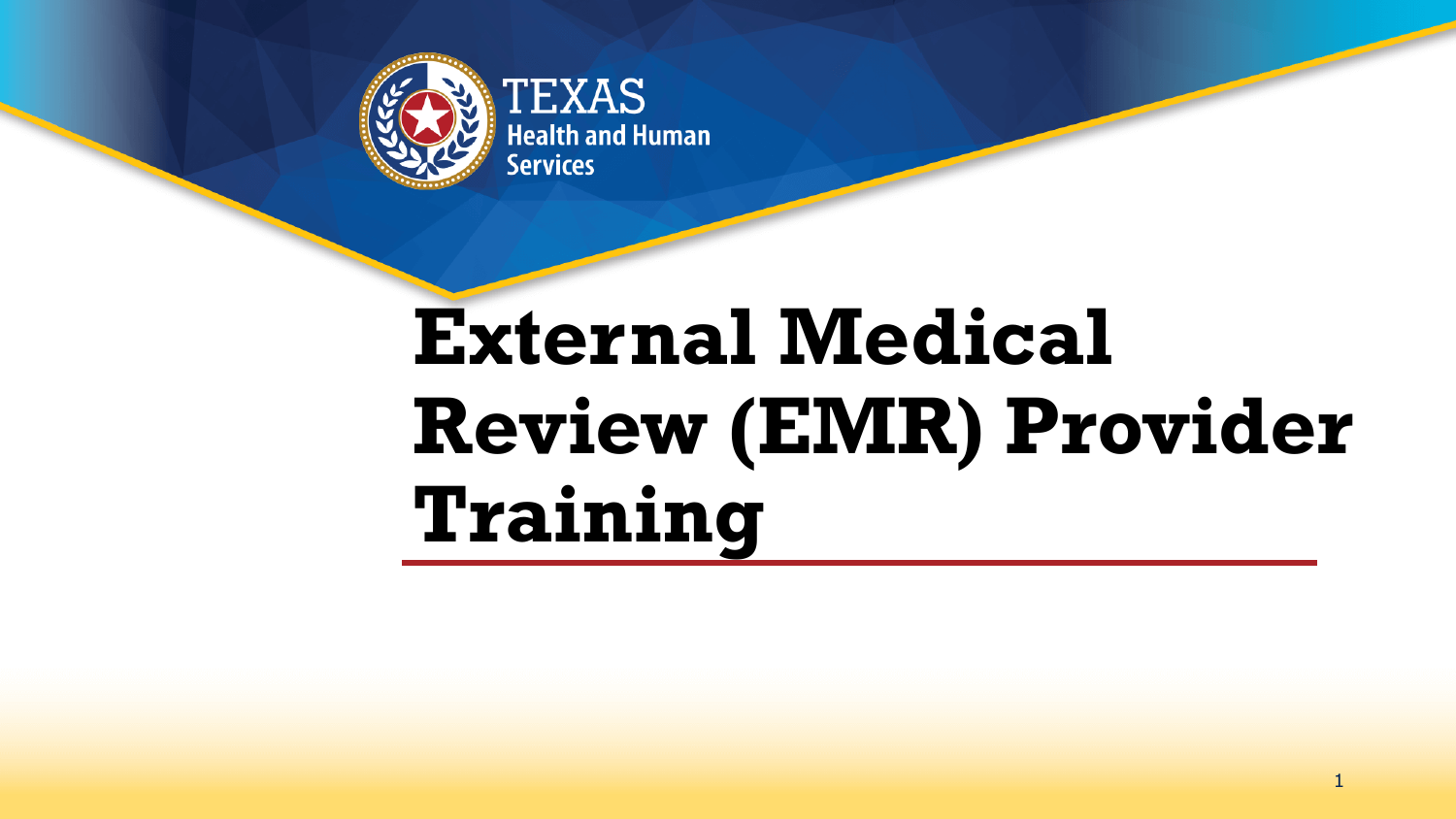

## **Your Presenters:**

**Esmeralda Rodriguez Terri Frazier**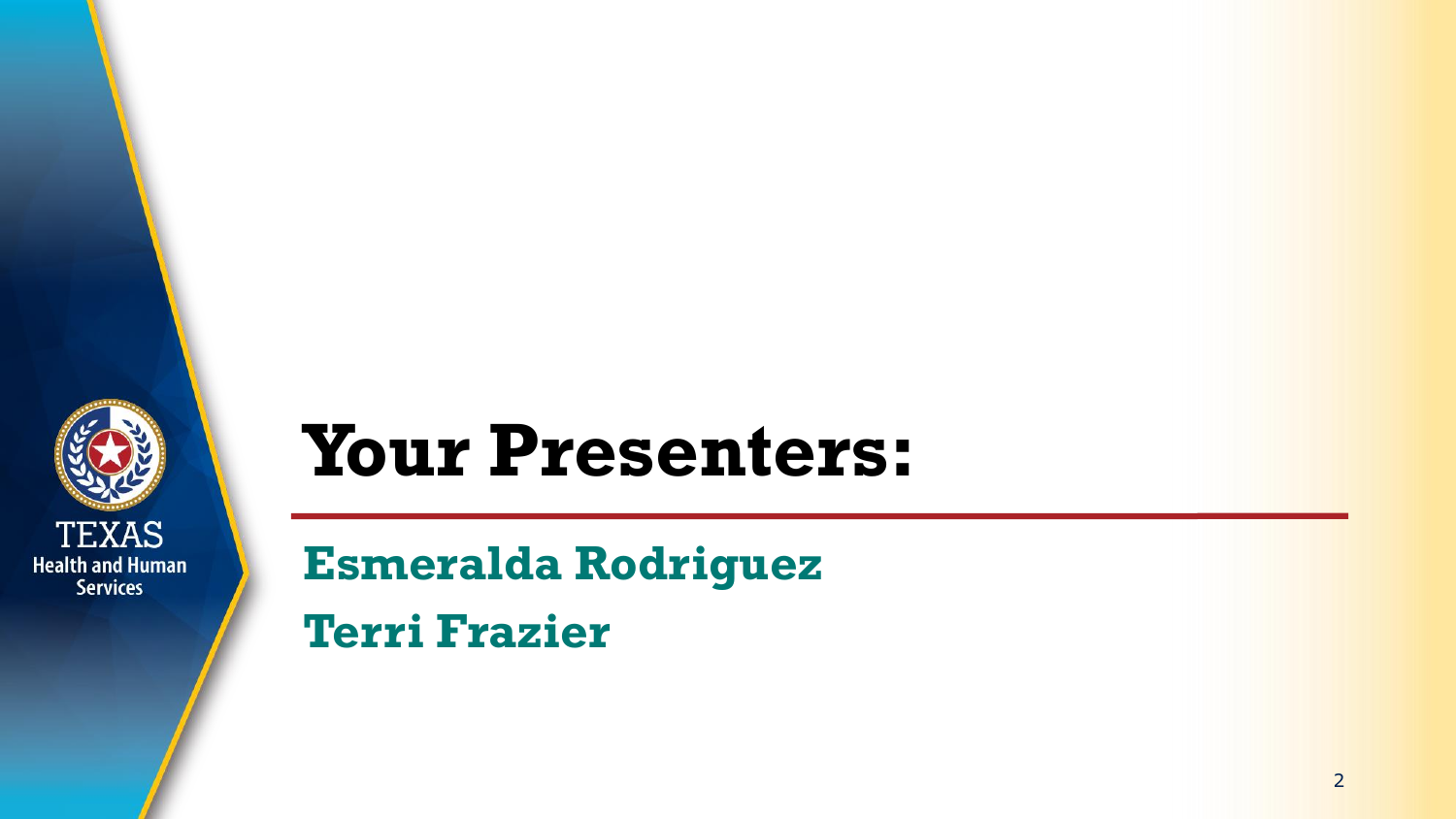

## **Purpose**

The purpose of this training is to provide an overview to providers on the role/responsibilities for participants involved in an external medical review (EMR) following receipt of an Adverse Benefit Determination from an MCO or Dental Contractor.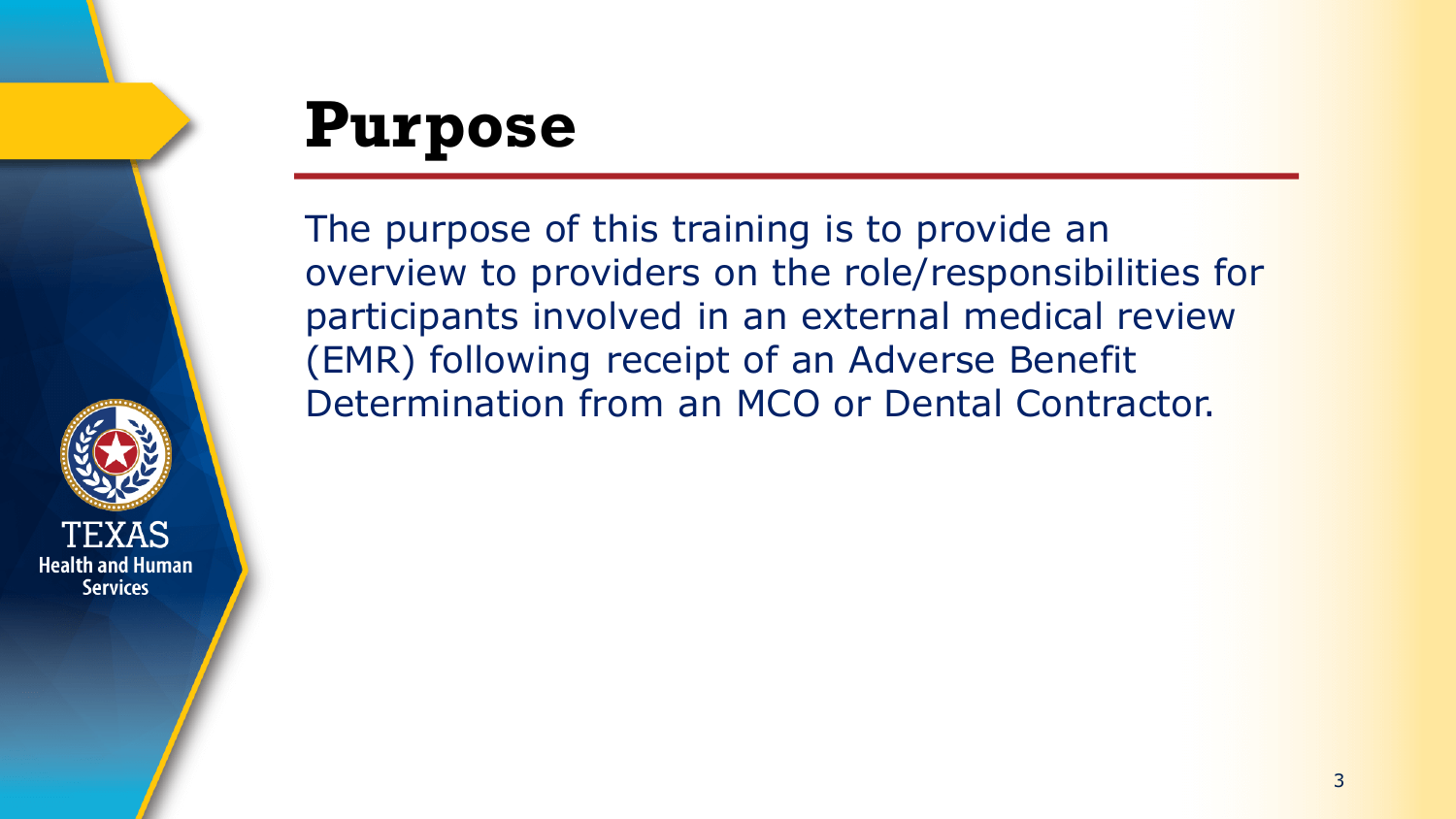

# **Talking Tip (1 of 2)**

**MCO means managed care organization and dental contractor throughout this presentation.**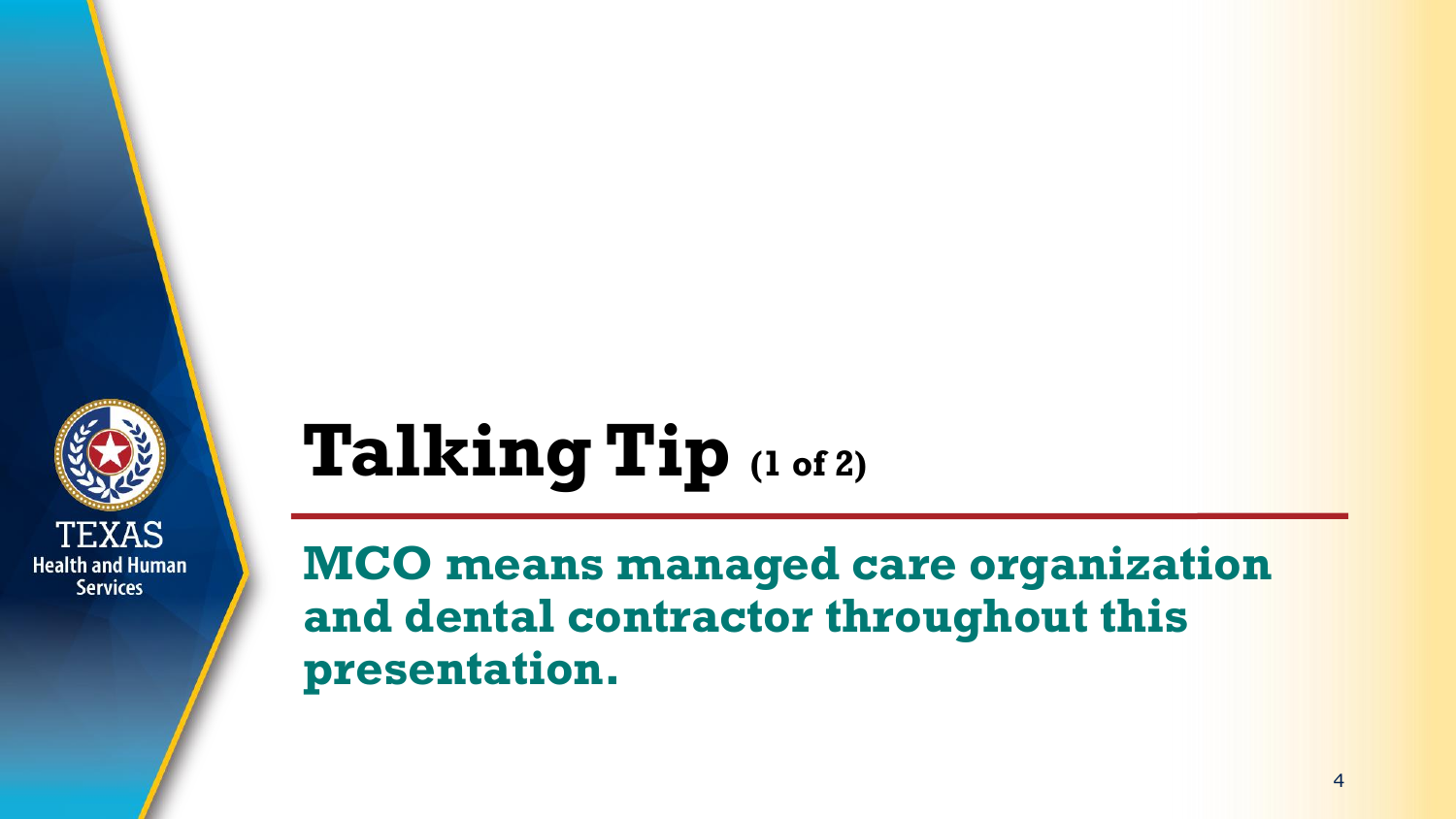

# **Talking Tip (2 of 2)**

### **"Emergency" and "expedited" appeal mean the same thing.**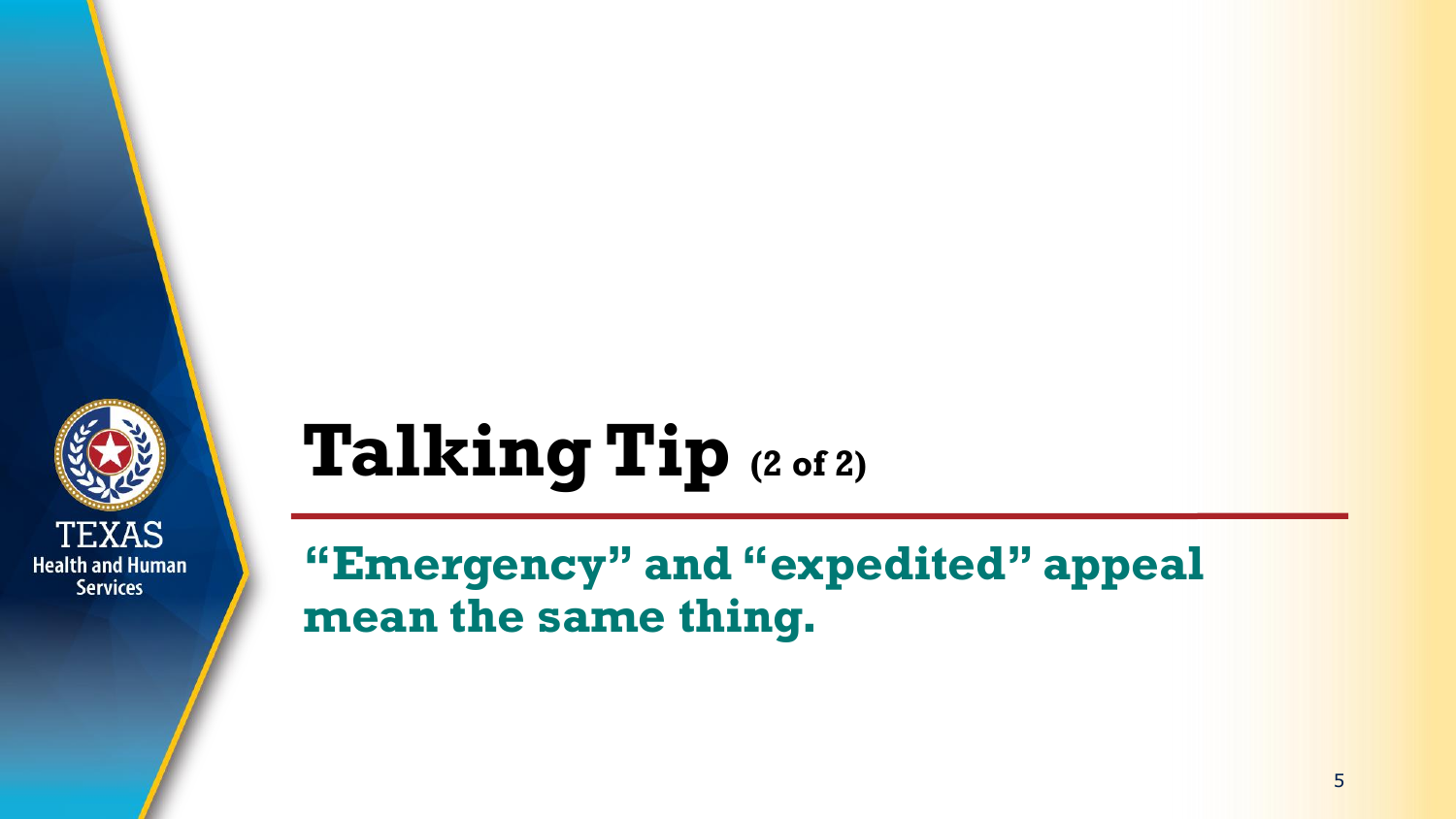## **Acronyms**

| <b>Acronym</b> | <b>Full Name</b>                                 |  |
|----------------|--------------------------------------------------|--|
| <b>AR</b>      | <b>Authorized Representative</b>                 |  |
| <b>DMO</b>     | <b>Dental Maintenance Organization</b>           |  |
| <b>EMR</b>     | <b>External Medical Review</b>                   |  |
| <b>HHS</b>     | <b>Health and Human Services</b>                 |  |
| <b>HHSC</b>    | <b>Health and Human Services Commission</b>      |  |
| <b>IRO</b>     | <b>Independent Review Organization</b>           |  |
| <b>MCO</b>     | <b>Managed Care Organization</b>                 |  |
| <b>SFH</b>     | <b>State Fair Hearing</b>                        |  |
| <b>TMPPM</b>   | <b>Texas Medicaid Provider Procedures Manual</b> |  |

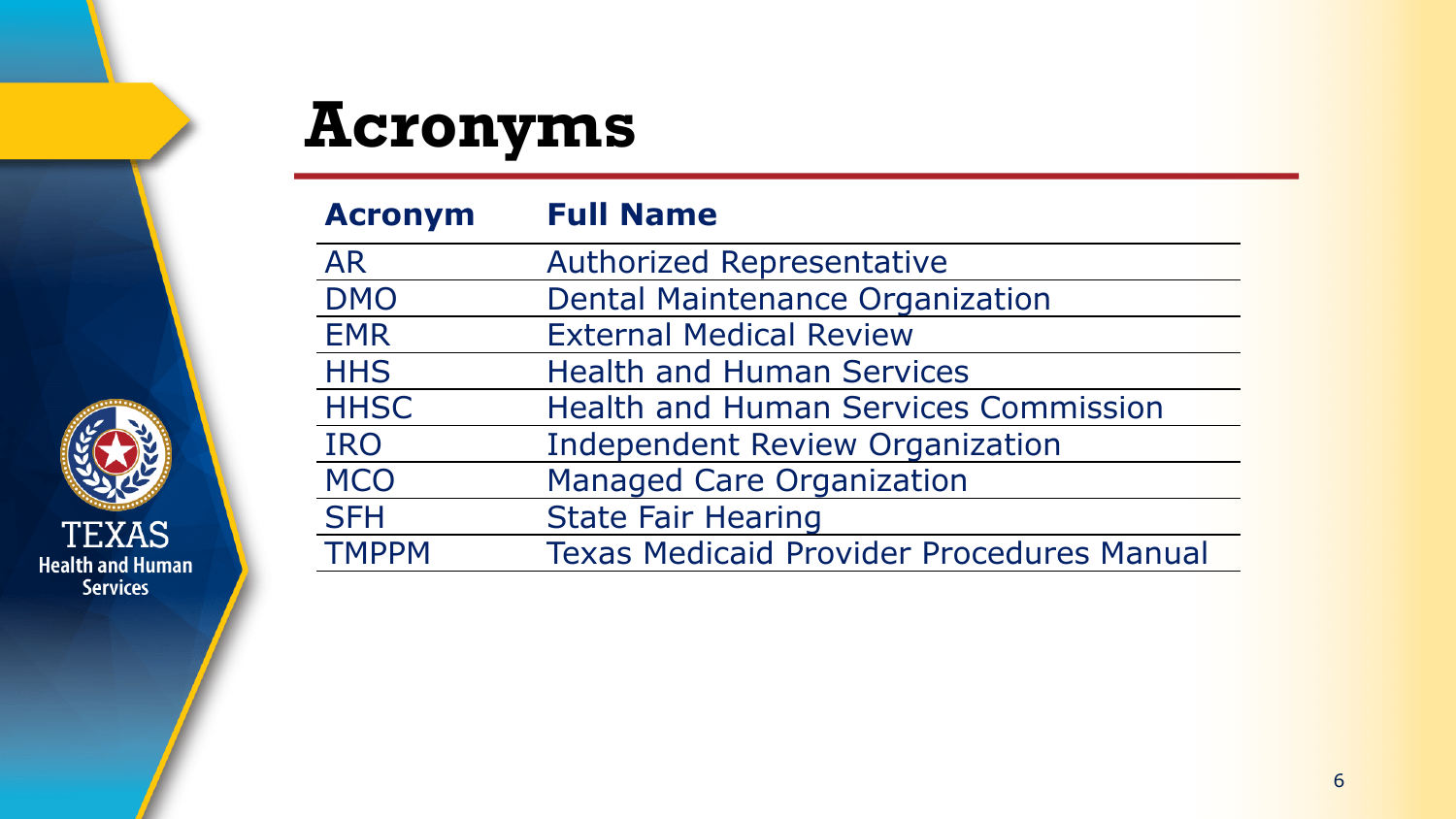## **Key Terms (1 of 14)**

### **Adverse Benefit Determination means:**

- The denial or limited authorization of a Member or Provider requested services, including the type or level of service, requirements for **medical necessity**, appropriateness, setting, or effectiveness of a covered benefit
- The reduction, suspension, or termination of a previously authorized service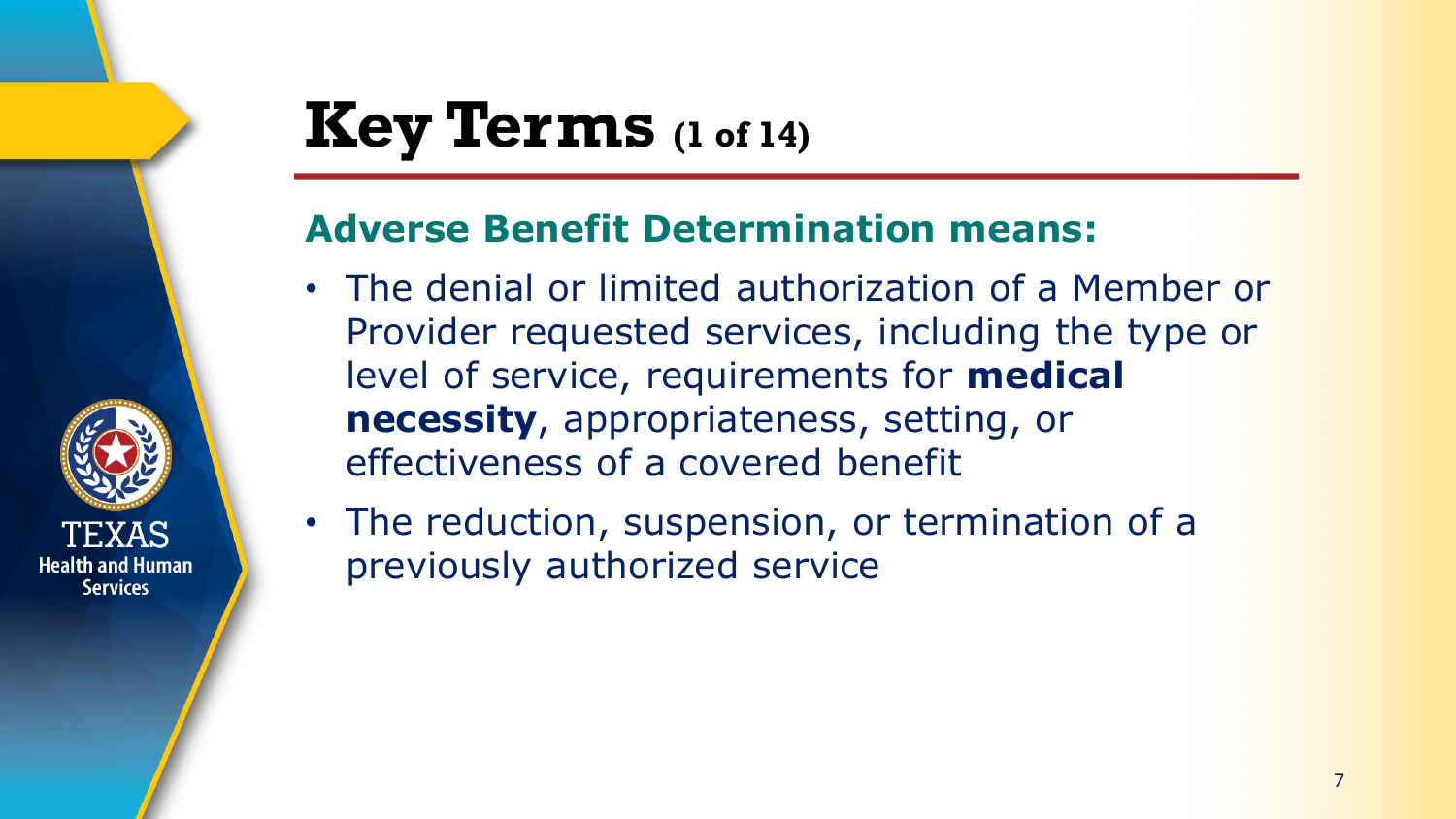## **Key Terms (2 of 14)**

### **Authorized Representative (AR)**

• Any person or entity acting on behalf of the member and with the member's written consent in the complaint and appeals process.

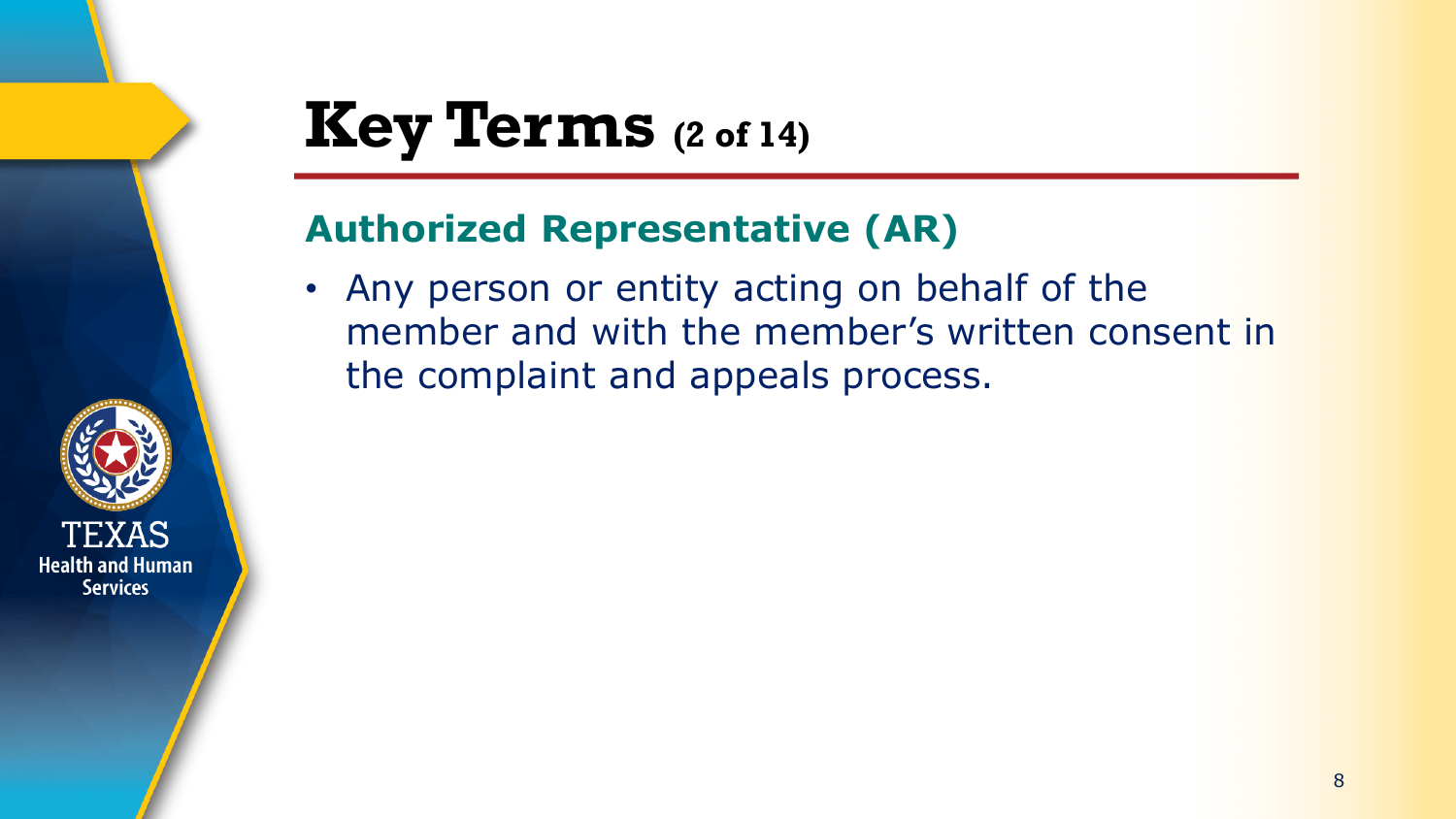## **Key Terms (3 of 14)**

### **Authorized Representative (AR)**

Your Authorized Representative's or Parent's Information\*

Name:

Address:

Phone number:

\*This only gives the authorized representative or parent information if you are choosing someone else to represent you. You can represent yourself. If you would like someone to represent you, such as, parent, relative or friend, complete the following information. By completing this section, you are authorizing your designated representative to appeal on your behalf.

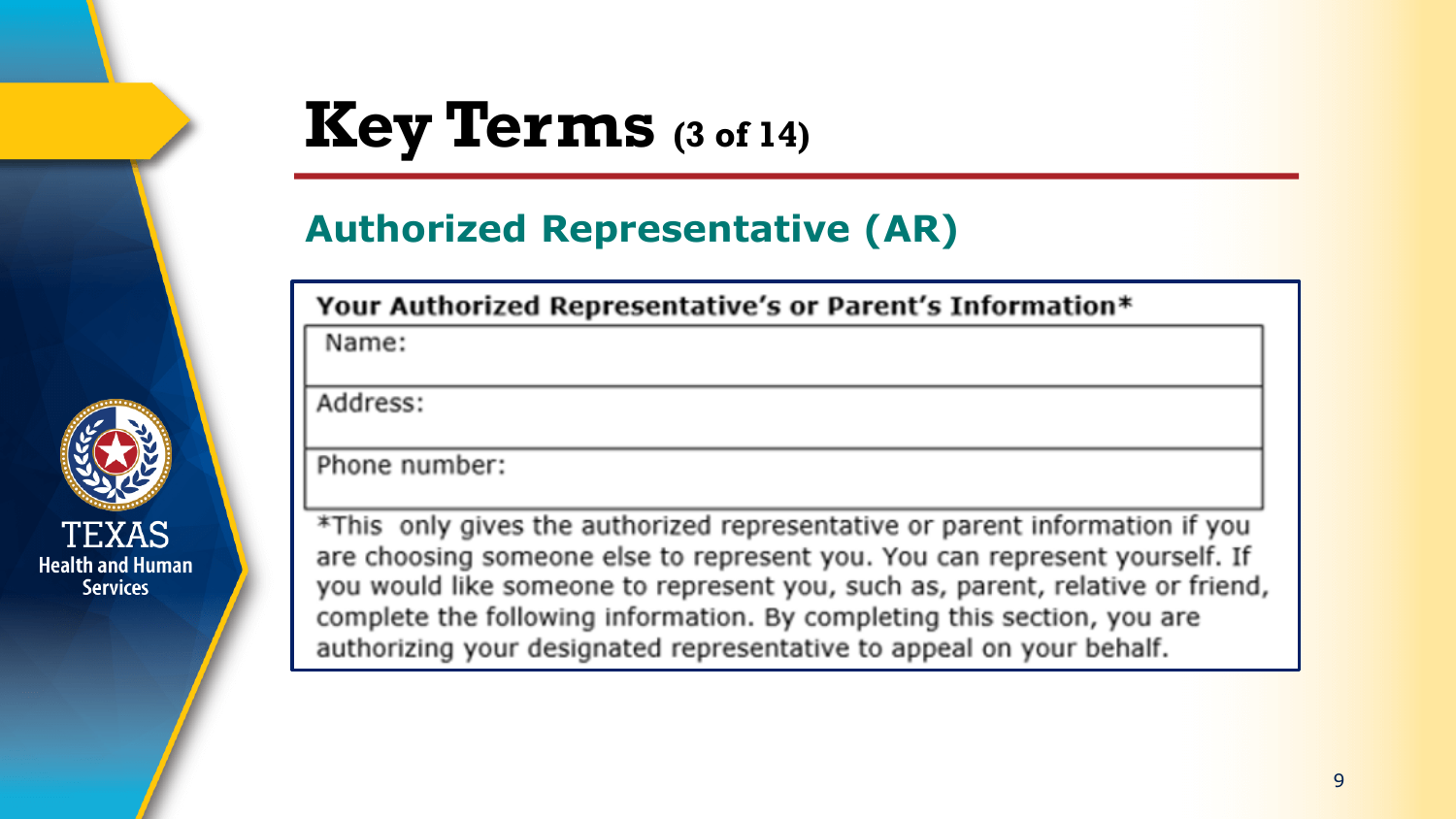## **Key Terms (4 of 14)**

### **Authorized Representative (AR)**

#### **Reason for the Appeal**

This section is optional. You can fill it out to tell us about your services under appeal and why you think they're needed.



 $\overline{\mathbf{t}^+}$ 

Why you need them: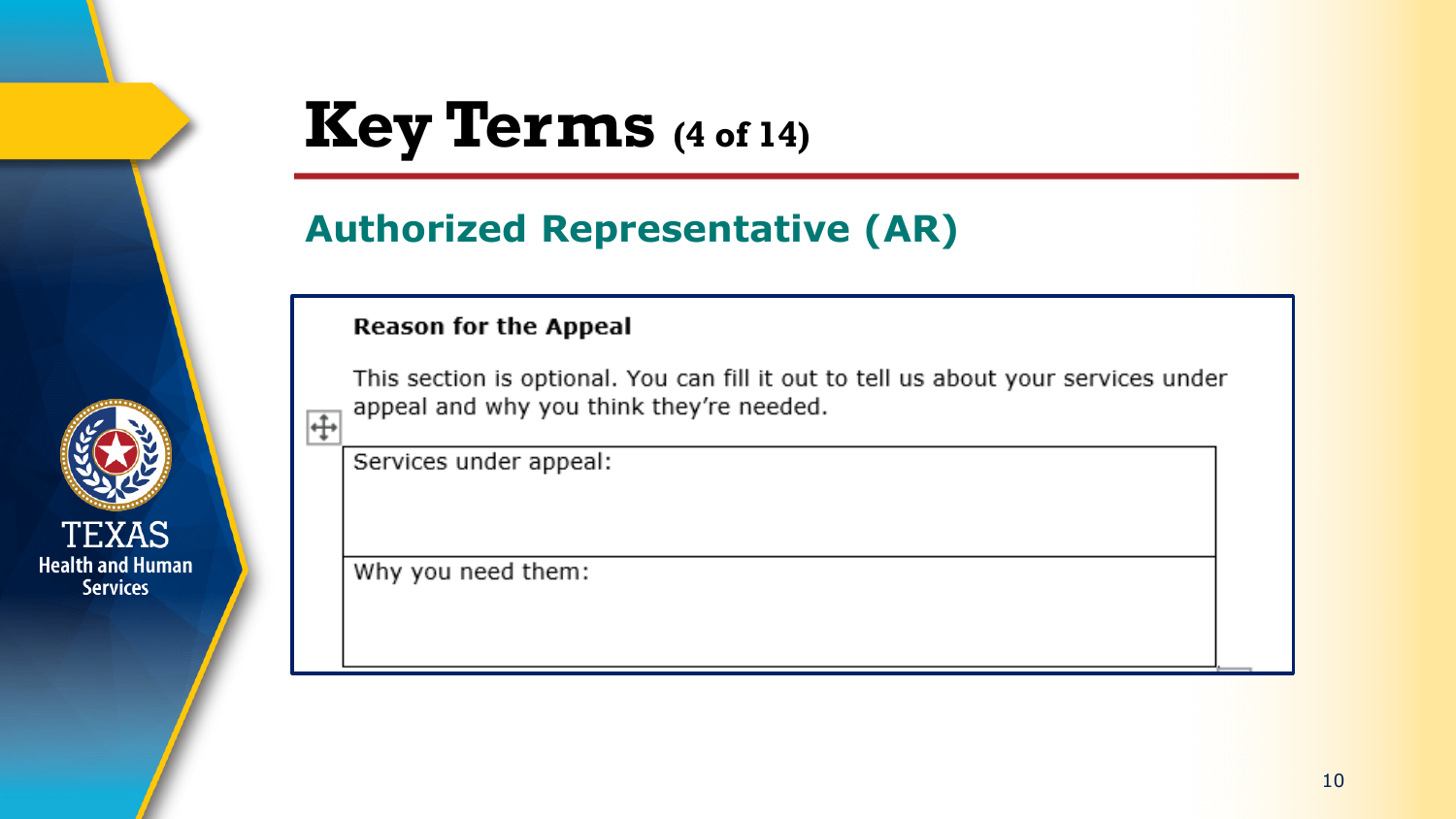## **Key Terms (5 of 14)**

### **Authorized Representative (AR)**

#### Sign this form:

By signing this form, you or your authorized representative are requesting an appeal and giving your health plan, <MCO>, authorization to get your medical records and to contact your appeal representative if you listed one.

Member/Authorized representative signature

Printed name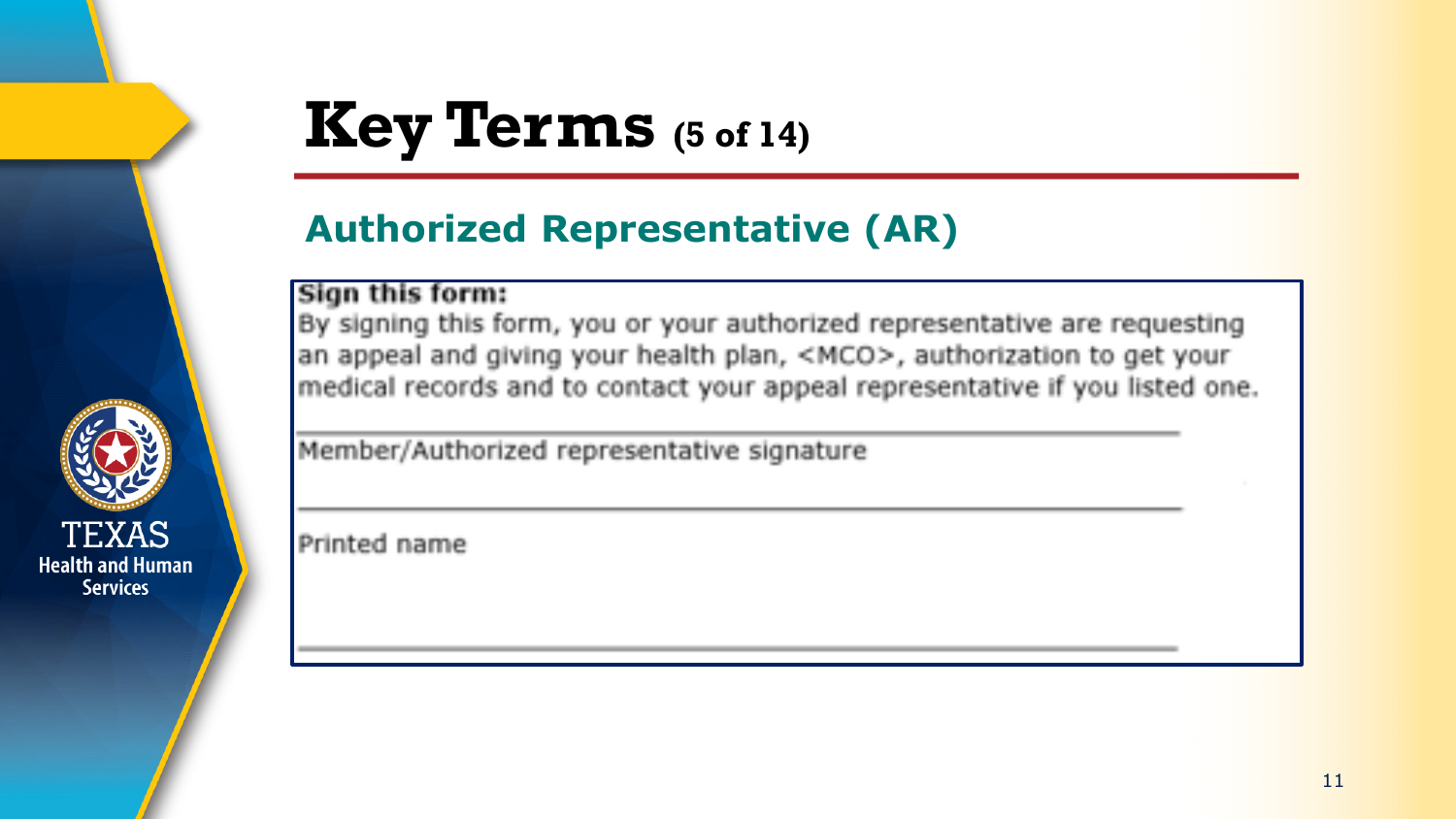## **Key Terms (6 of 14)**

### **Complaint**

- An expression of dissatisfaction expressed by a Complainant, orally or in writing to the MCO, about any matter related to the MCO other than an Adverse Benefit Determination.
- Complainant's oral or written dissatisfaction with an Adverse Benefit Determination is considered a request for an MCO appeal.

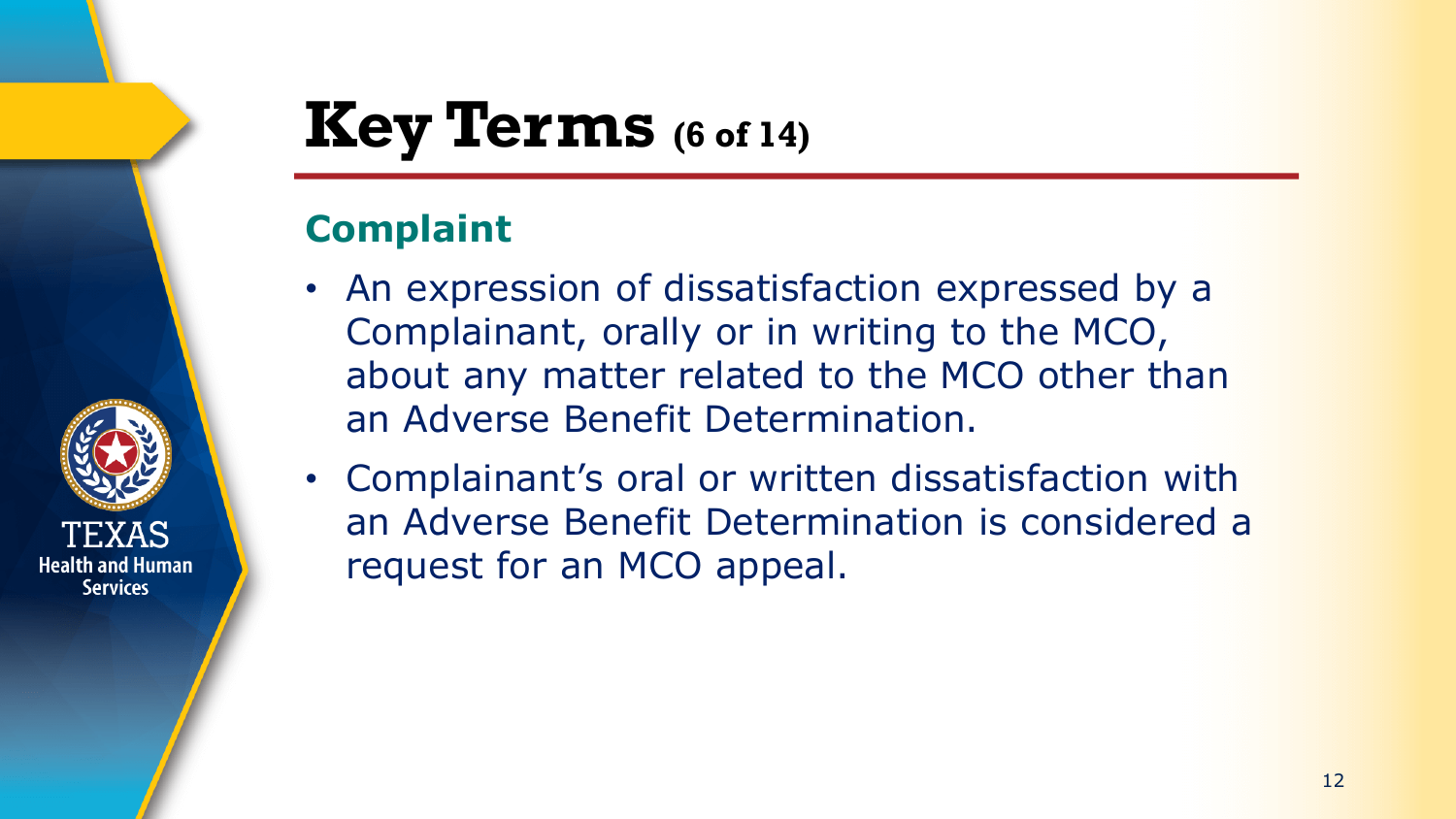## **Key Terms (7 of 14)**

### **Dental Contractor**

• A company or organization contracted with HHSC to provide Medicaid dental benefits to Medicaid Members.

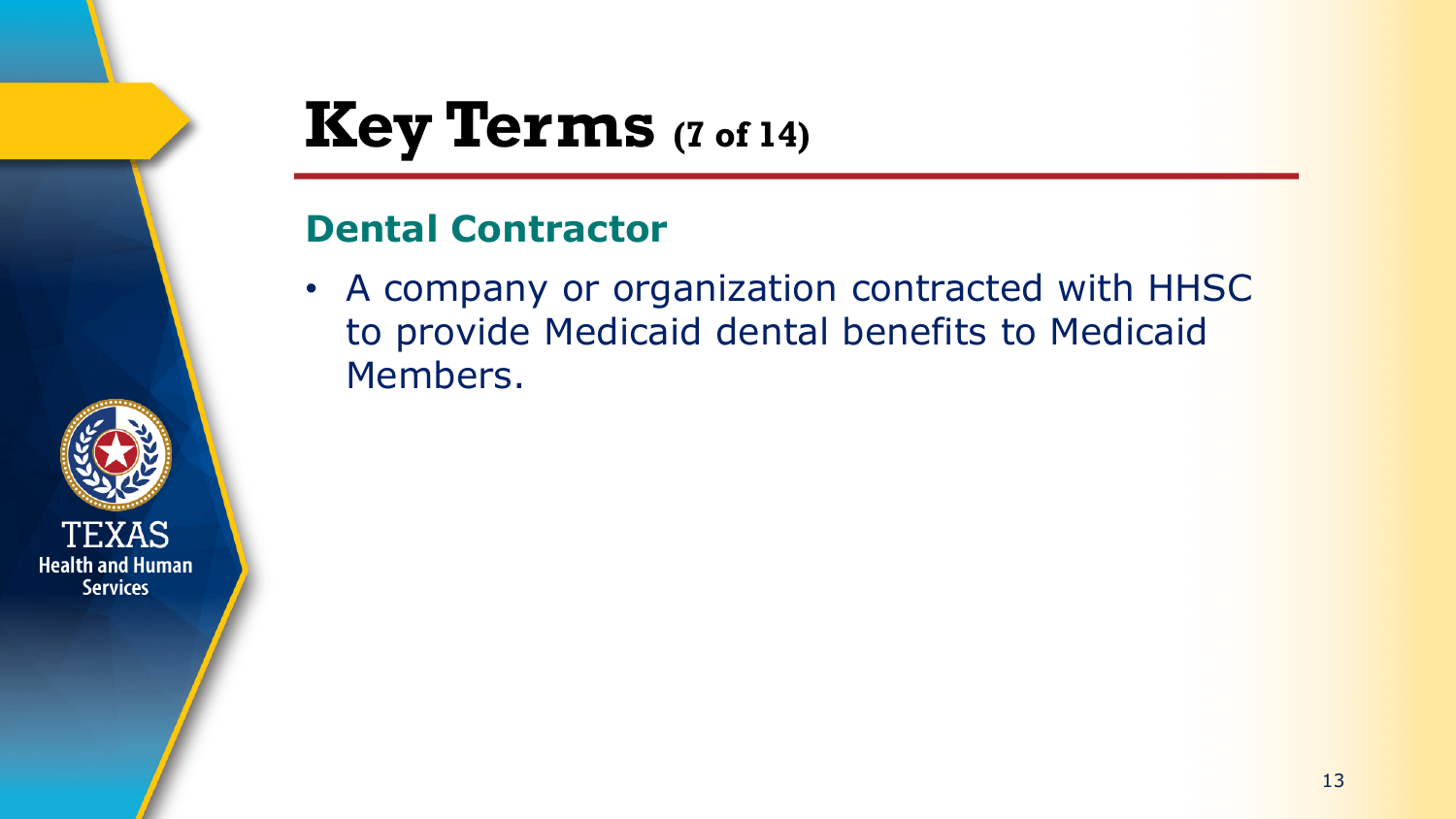## **Key Terms (8 of 14)**

**Health and Human Services** 

### **Emergency Health Plan Appeal**

- When a member feels their health will be seriously harmed by waiting for a decision on their health plan appeal, they can ask for an emergency health plan appeal.
- Providers should submit supporting documentation for this request in writing to the MCO.

14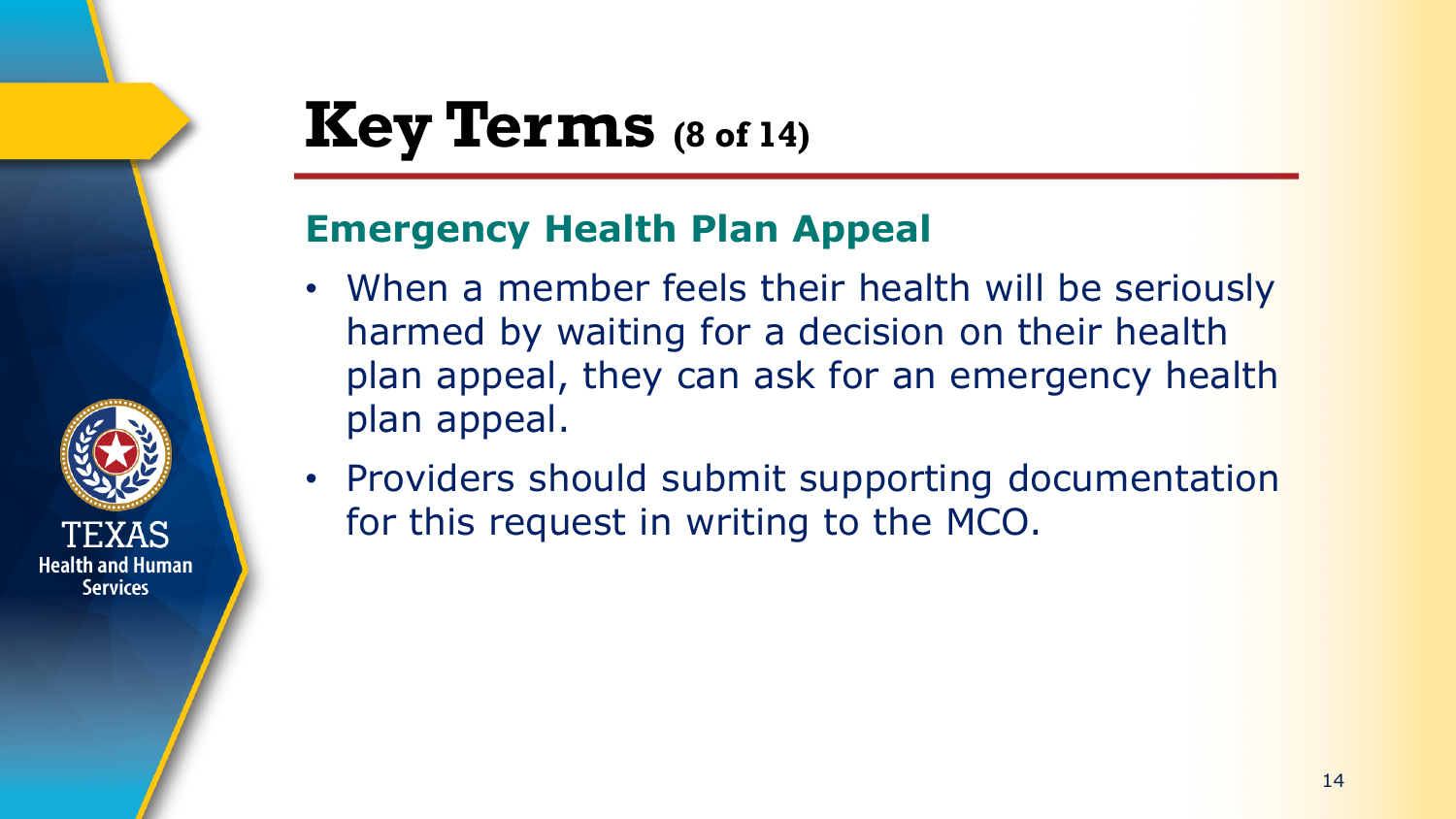## **Key Terms (9 of 14)**

### **Expedited External Medical Review (EMR)**

- Same as Emergency External Medical Review
- When a member feels their health will be seriously harmed by waiting for a decision on their health plan appeal, they can ask for an emergency health plan appeal.

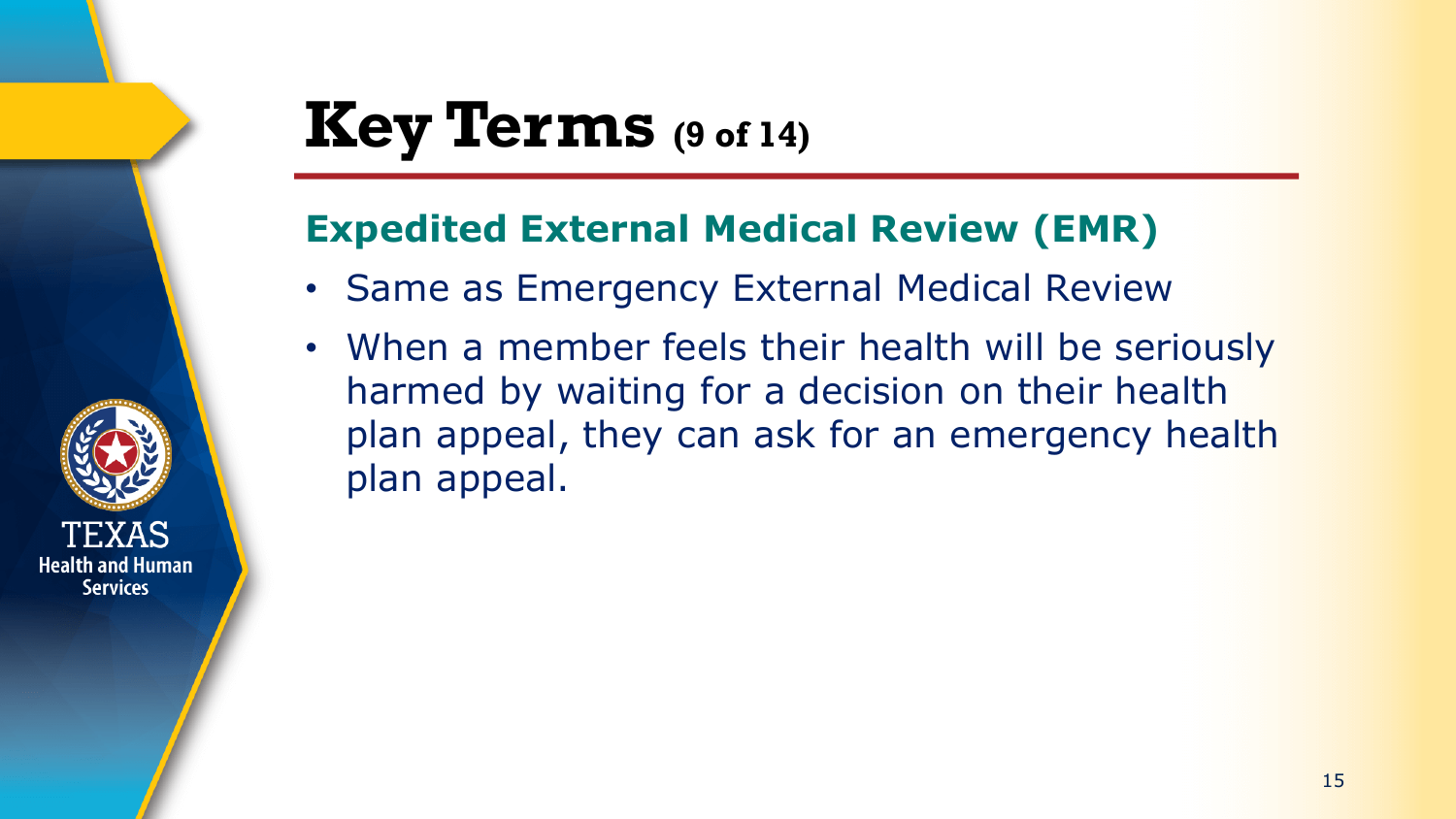## **Key Terms (10 of 14)**

### **External Medical Review (EMR)**

• An independent review of the relevant information the MCO used related to an Adverse Benefit Determination based on functional necessity or medical necessity.

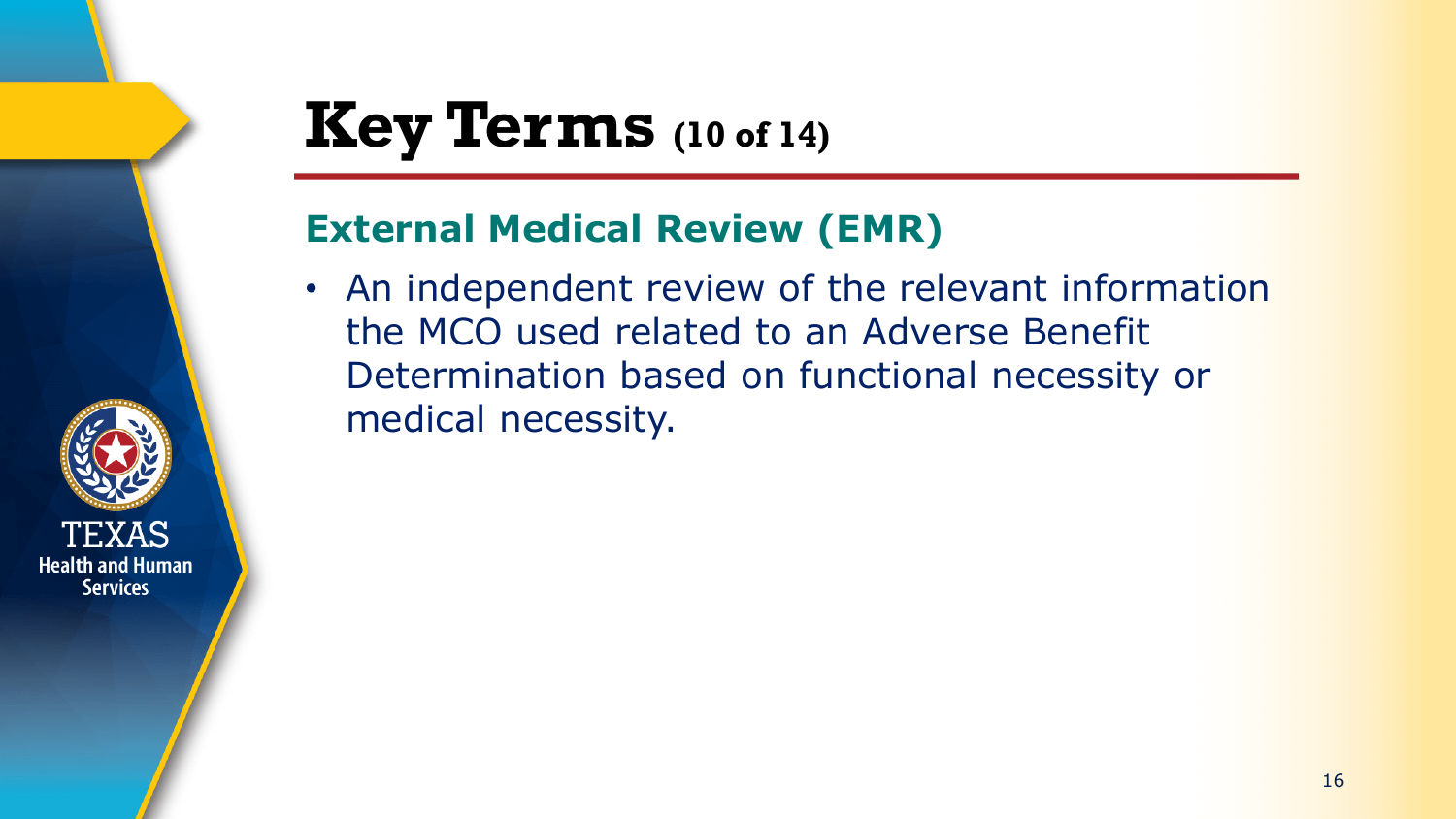## **Key Terms (11 of 14)**

**Health and Human Services** 

### **Independent Review Organization (IRO)**

• A third-party organization contracted by HHSC that conducts an External Medical Review (EMR) during Member appeal processes related to Adverse Benefit Determinations based on functional necessity or medical necessity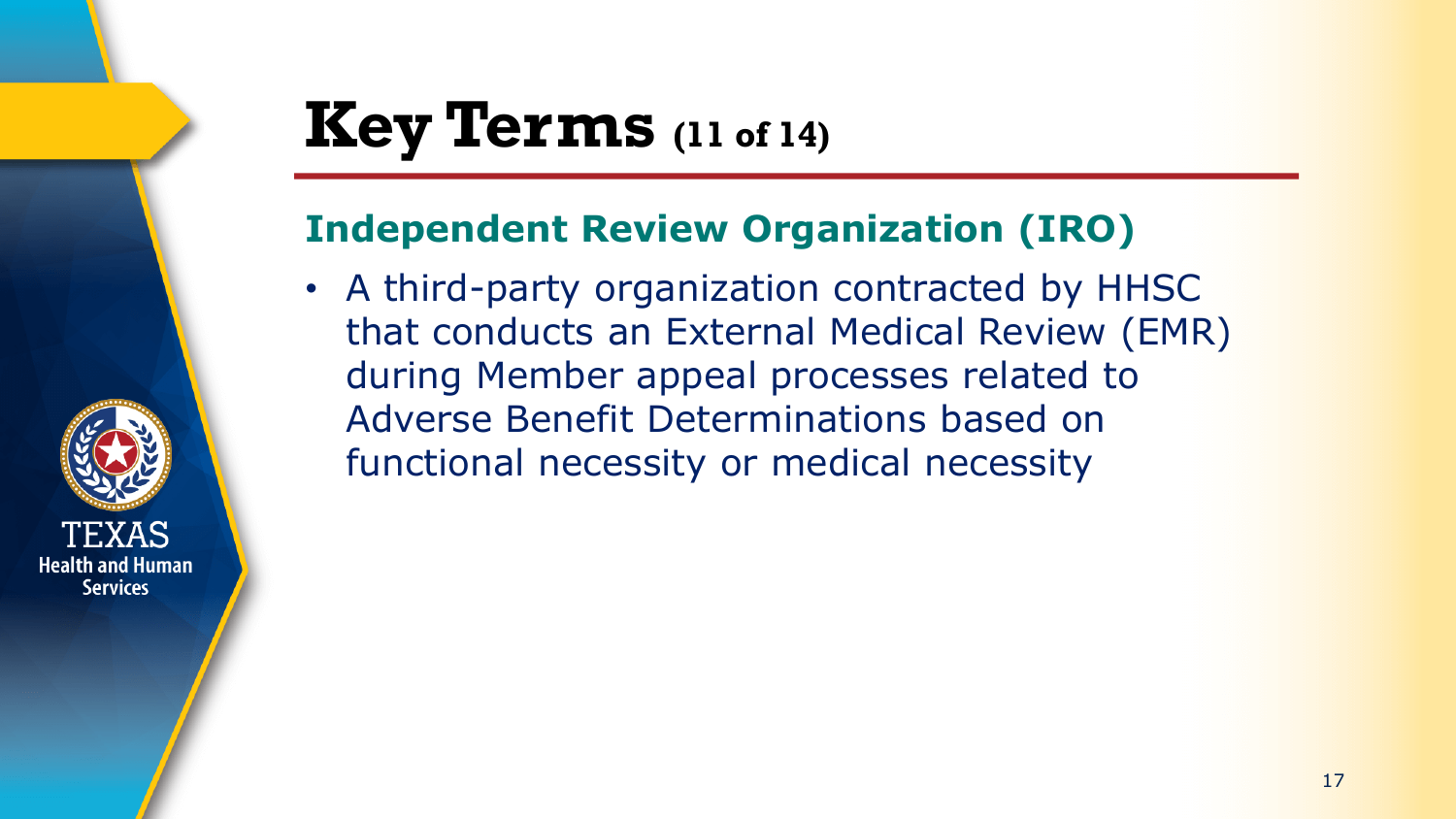## **Key Terms (12 of 14)**

### **Managed Care Organization (MCO)**

• The company or organization contracted with HHSC to provide Medicaid benefits for Medicaid Members

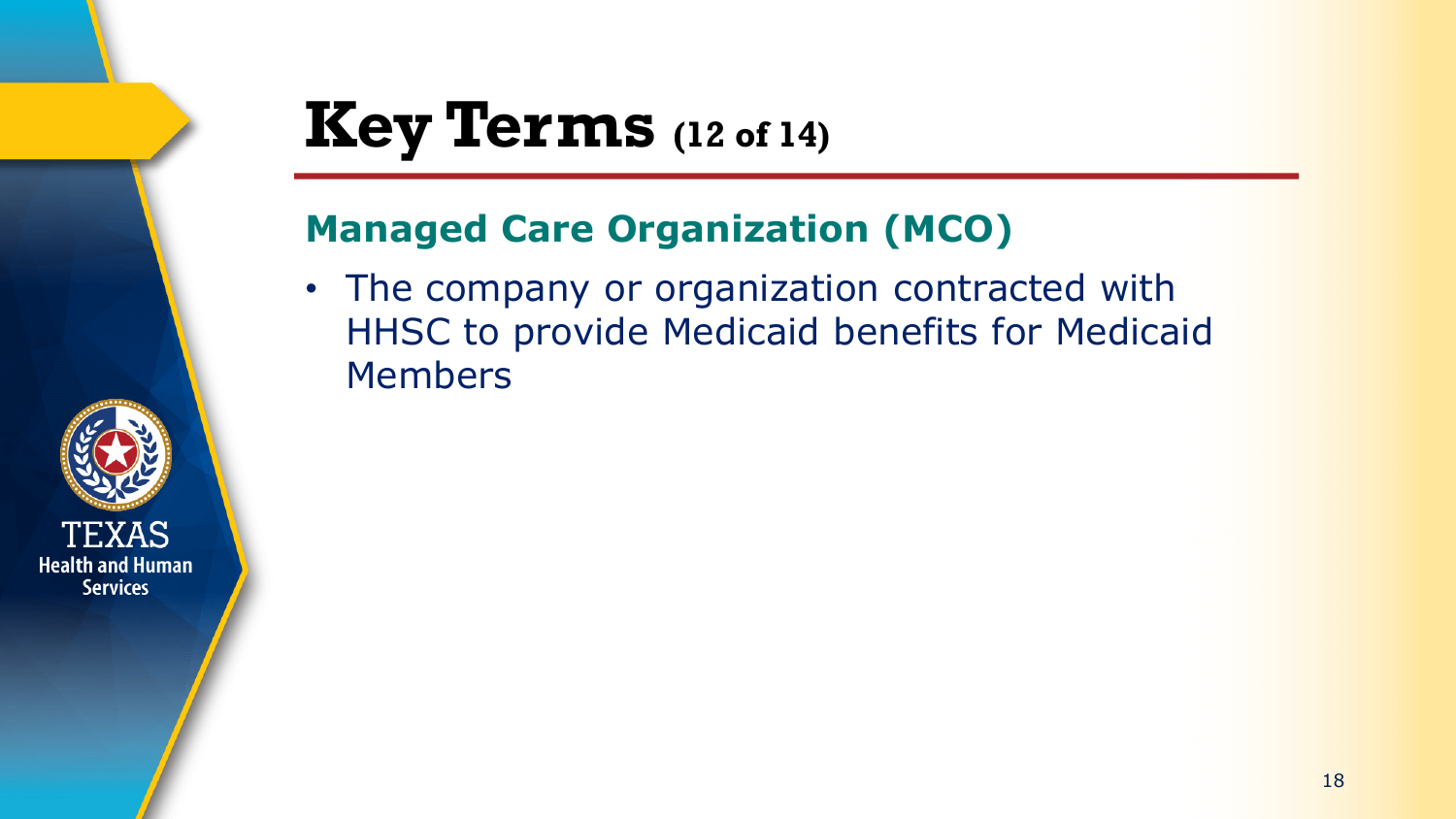## **Key Terms (13 of 14)**

**Health and Human Services** 

### **Provider or Network Provider**

• An appropriately credentialed and licensed individual, facility, agency, institution, organization or other entity, and its employees and subcontractors that has a Provider Contract for the delivery of Health Care Services to the MCO's Members.

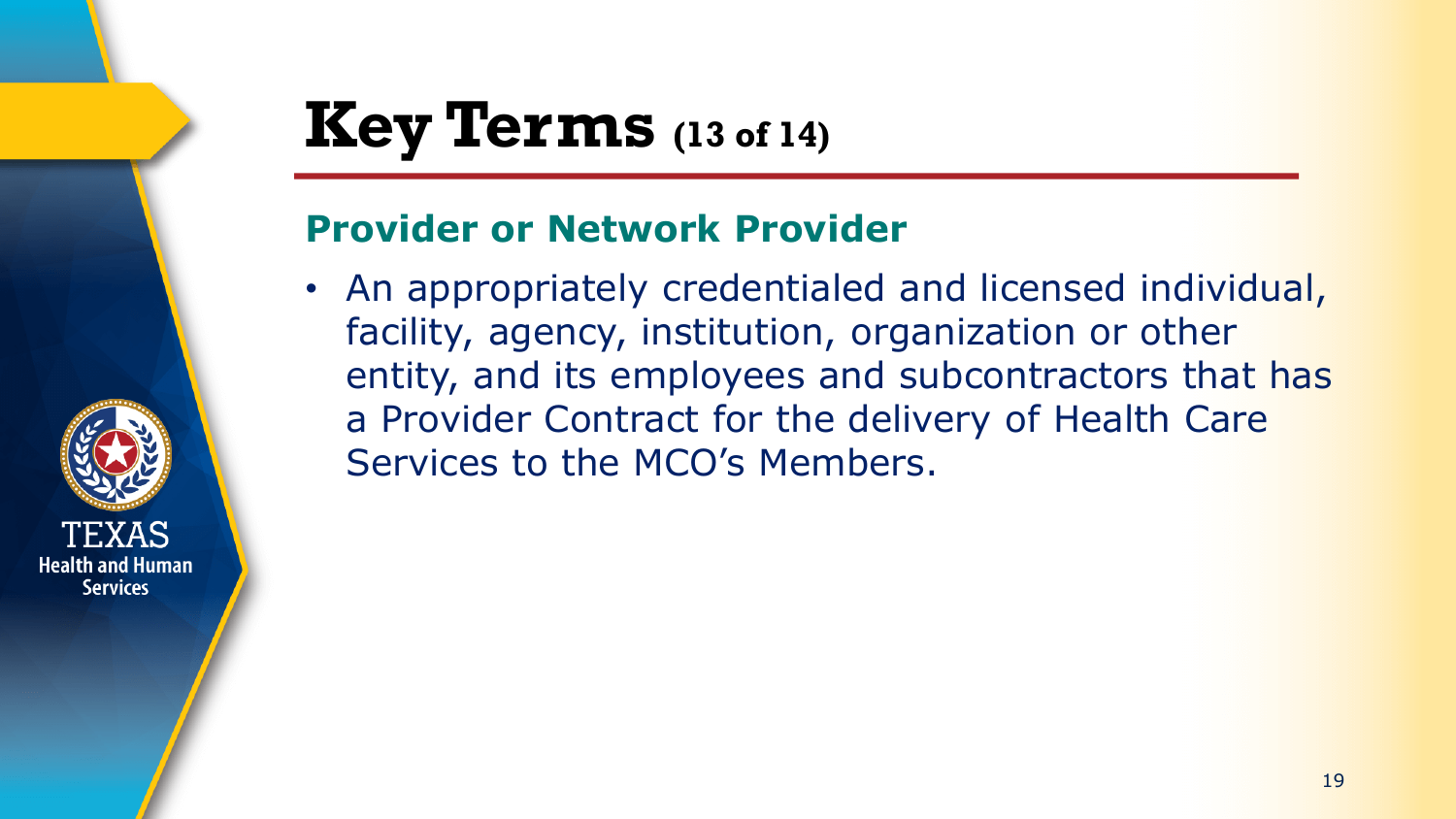## **Key Terms (14 of 14)**

### **State Fair Hearing**

• A State Fair Hearing is when the Texas Health and Human Services Commission (HHSC) directly reviews MCO decisions about member medical care

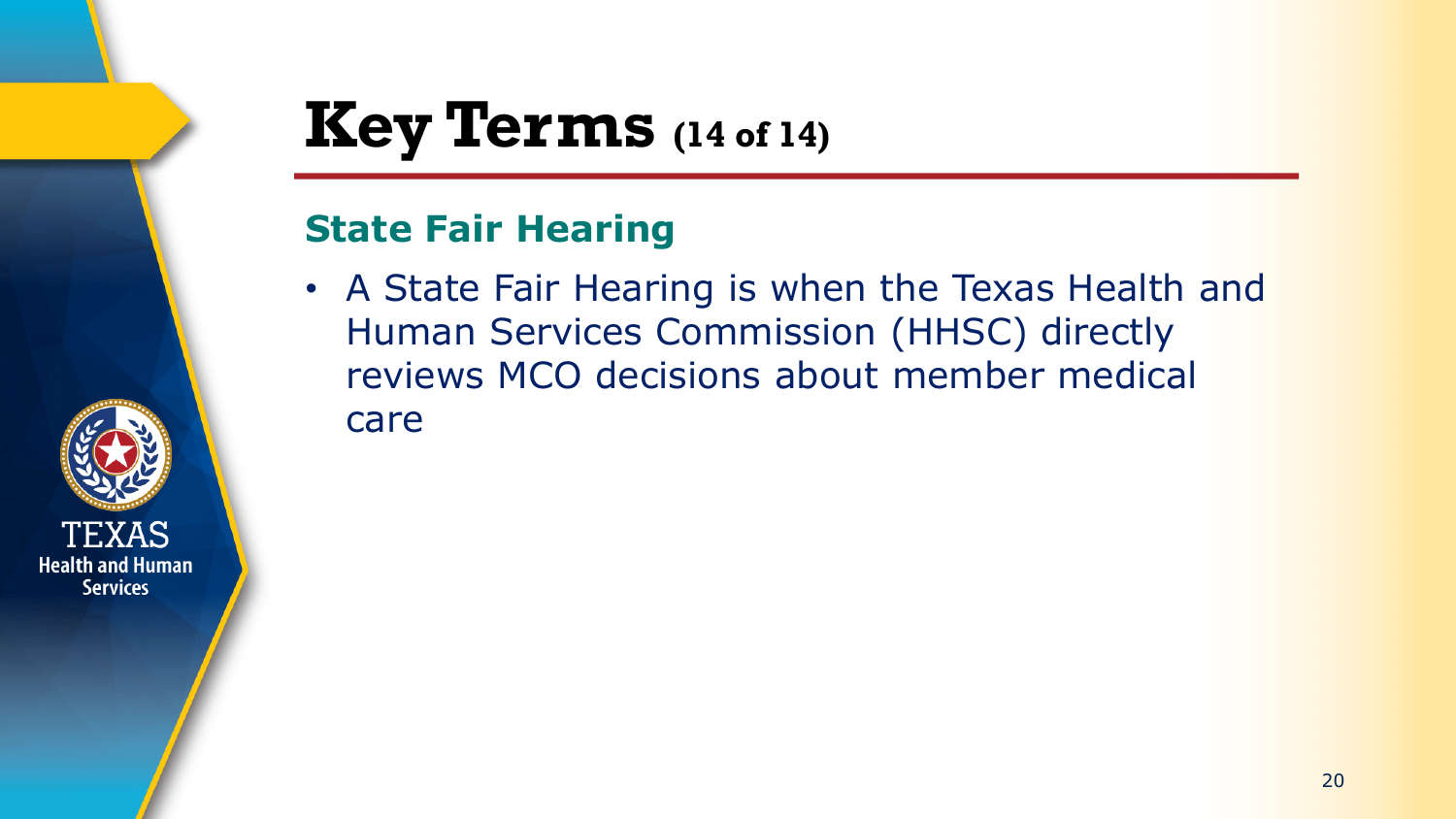

## **Legislation**

**Senate Bill 1096 Senate Bill 1207**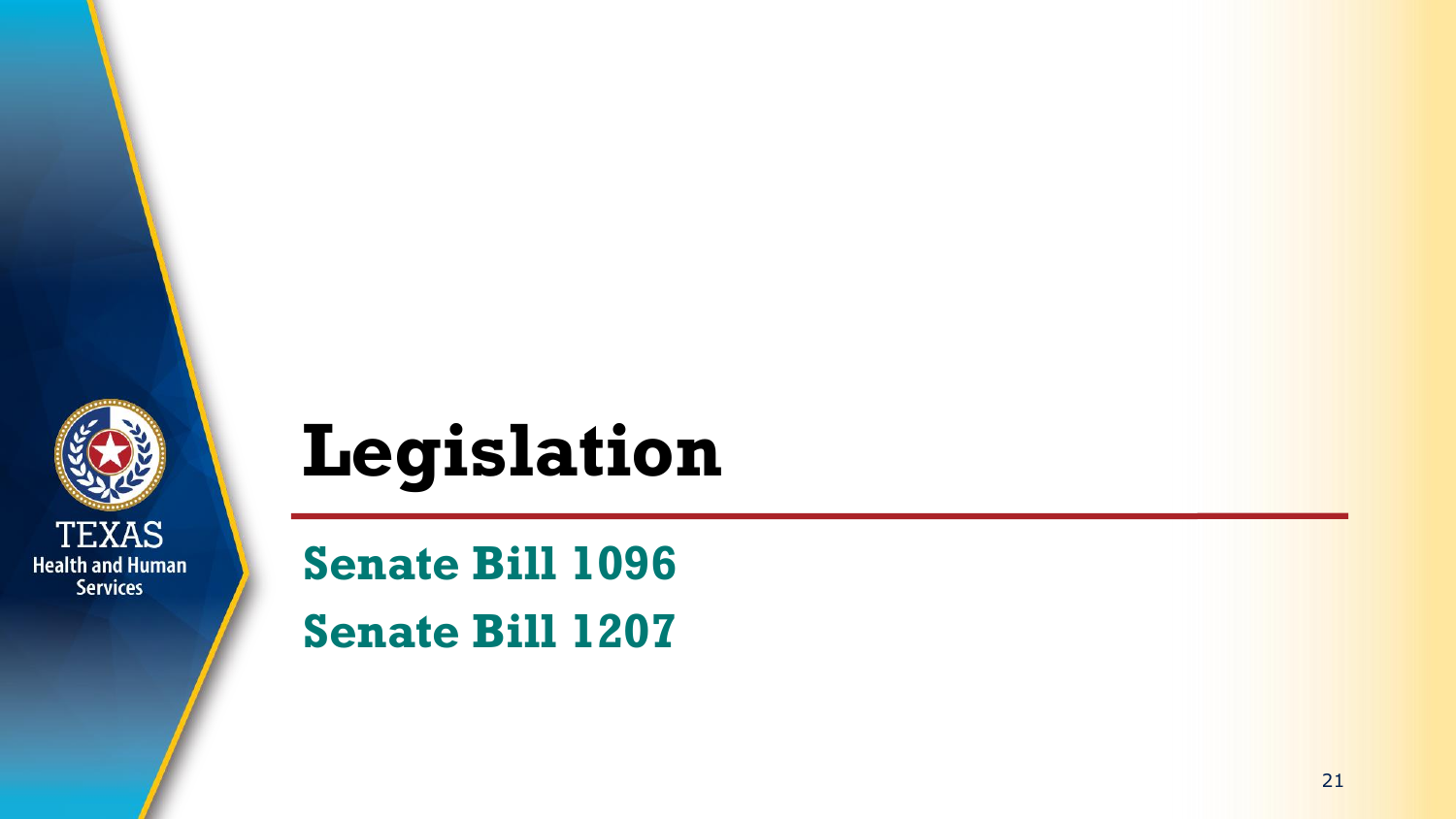## **Legislation in Action (1 of 10)**

### **Senate Bill 1096**

**Health and Human Services** 

• Requires HHSC to provide guidance and additional education to Medicaid managed care organizations (MCOs) which the commission enters into contracts regarding requirements under federal law to continue to provide services if requested based on an Adverse Benefit Determination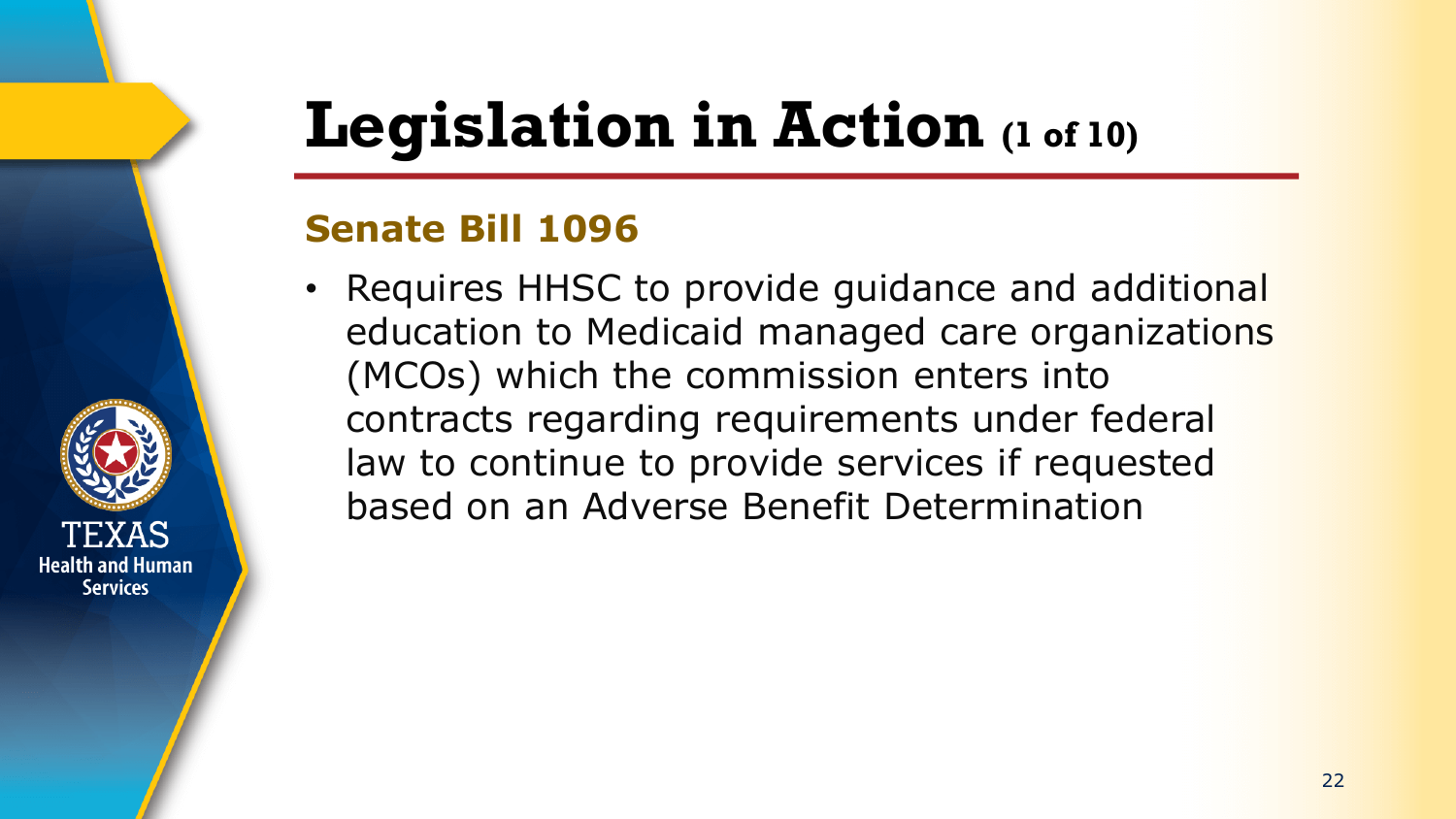## **Legislation in Action (2 of 10)**

### **Senate Bill 1207**

**Health and Human Services** 

• Directs HHSC to contract with a third-party medical reviewer or Independent Review Organization (IRO) that provides objective, unbiased medical necessity determinations conducted by clinical staff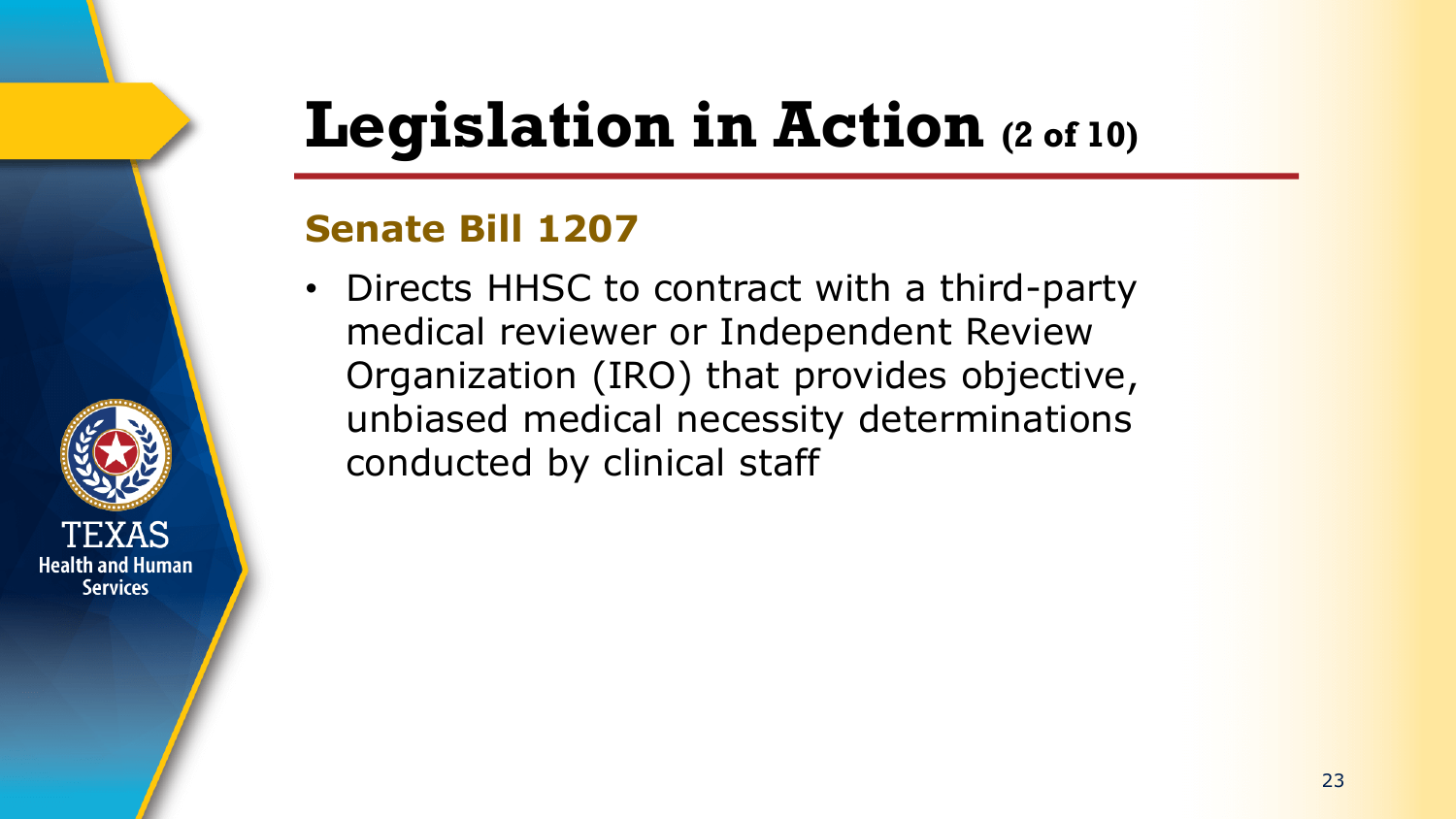## **Legislation in Action (3 of 10)**

### **Senate Bill 1207**

**Health and Human Services** 

• Clinical staff reviewing determinations must have the same or similar practice area for which an independent medical necessity is sought and may only be determined by an appropriate physician, doctor, or other health care provider with appropriate credentials under §19.1706 of this title (relating to Requirements and Prohibitions Relating to Personnel) to determine medical necessity or appropriateness, or the experimental or investigational nature, of health care services.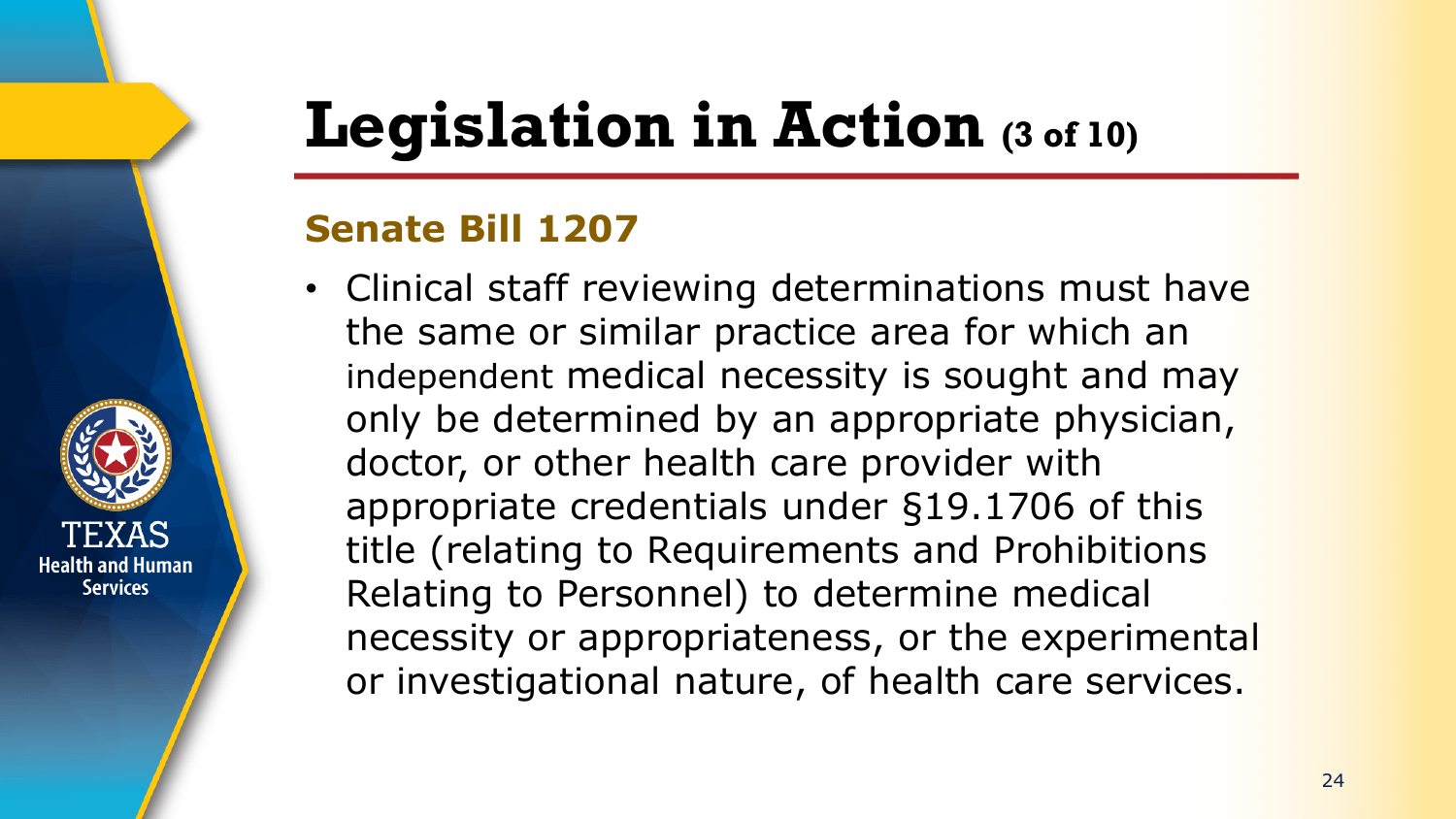## **Legislation in Action (4 of 10)**

### **Senate Bill 1207**

- Independent medical reviewers employed by the Independent Review Organization (IRO) will conduct EMRs and review:
	- The resolution of a Medicaid Member appeal related to a reduction in or denial of services on the basis of medical necessity for a managed care program.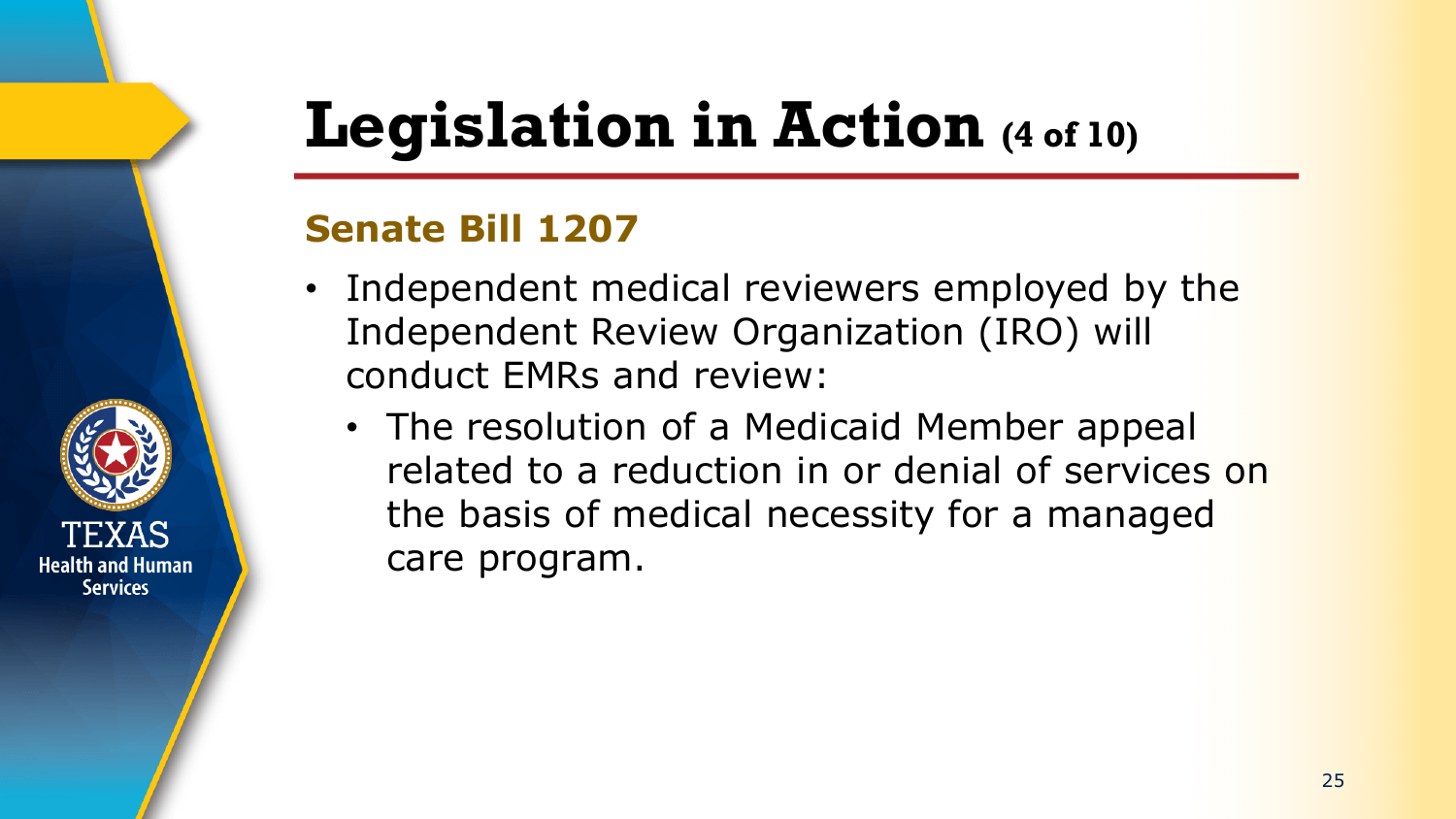## **Legislation in Action (5 of 10)**

### **Senate Bill 1207**

- The MCO may not have a financial interest in the medical reviewer with which HHSC contracts.
- The IRO must:

- Be overseen by a medical director who is a physician licensed in Texas
- Employ or be able to consult with staff with experience in providing private duty nursing and long-term services and supports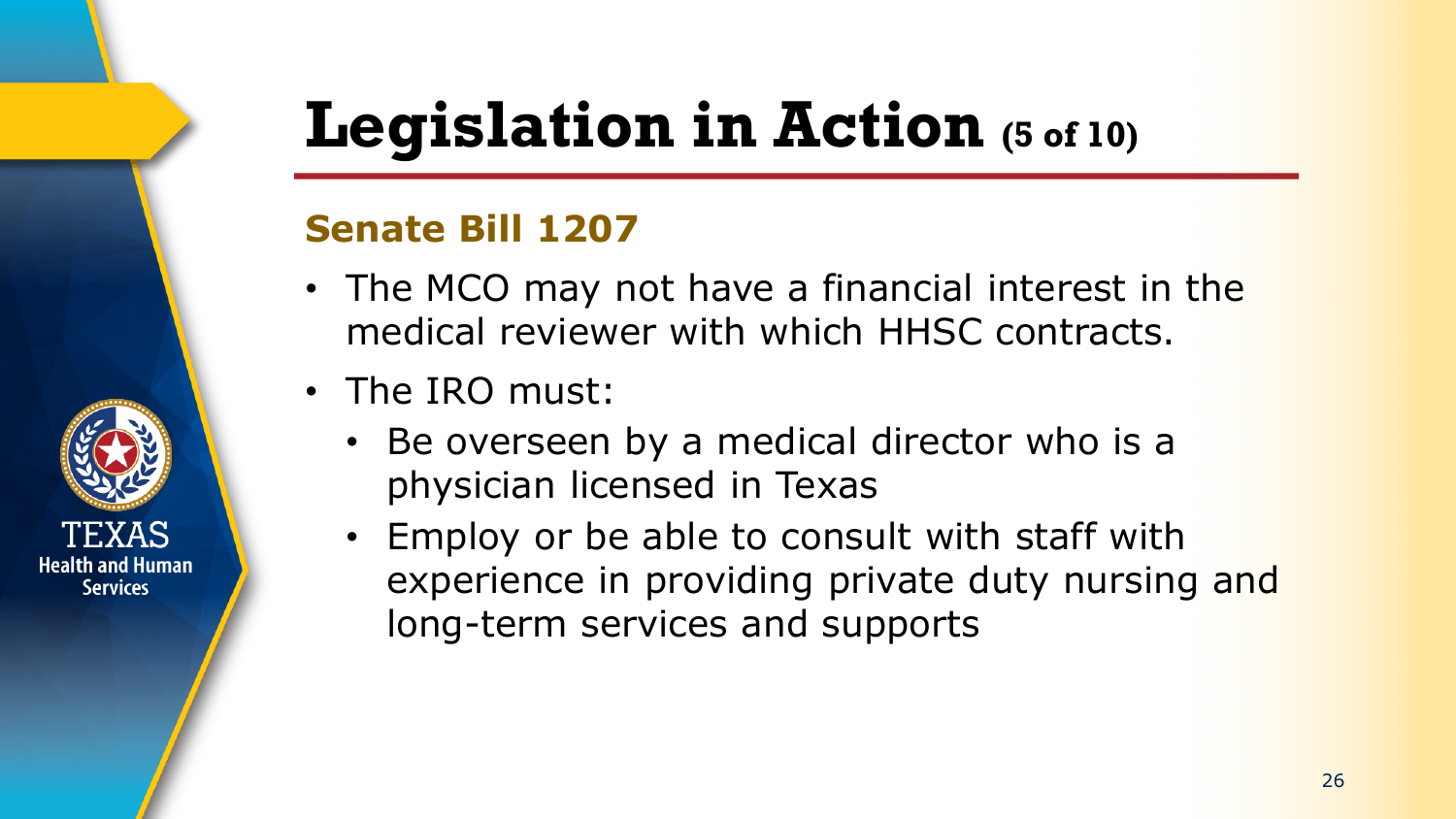## **Legislation in Action (6 of 10)**

### **Senate Bill 1207**

- Medical necessity must be based on publicly available, up-to-date, evidence-based, and peer reviewed clinical criteria.
- This criteria must be consistent with state and federal law and HHSC medical policy as set forth in the TMPPM and other guidance.
- The review must be conducted within a timeframe defined by HHSC, including a timeframe for expedited reviews.

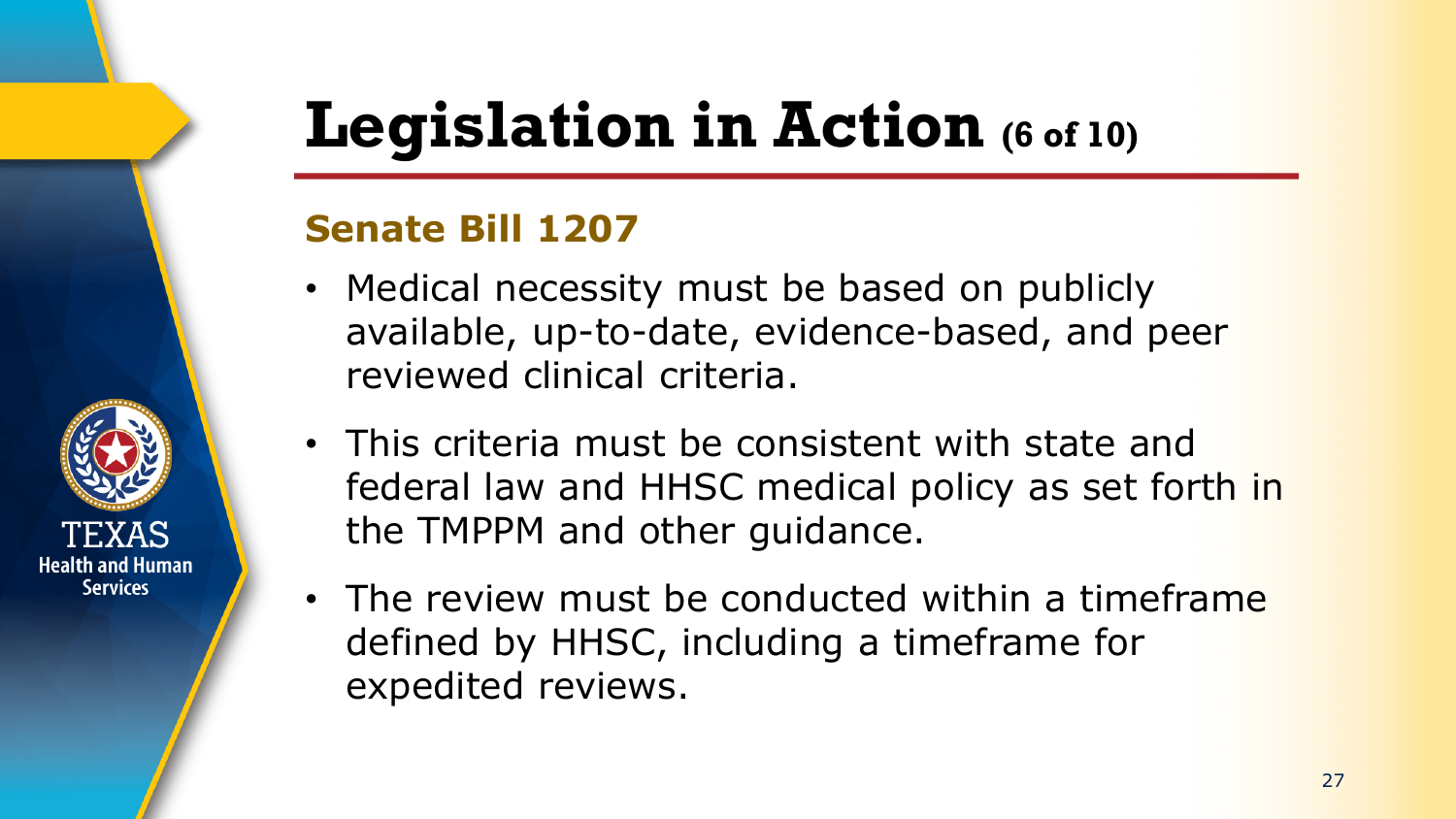## **Legislation in Action (7 of 10)**

#### \*MEMBER EMR AND STATE FAIR HEARING REQUEST

| <b>Requirement</b>                                                                                                                       | <b>Standard Request Entry and</b><br><b>Document Upload</b><br><b>Time Frame</b>                                    | <b>Expedited Request Entry and</b><br><b>Document Upload</b><br><b>Time Frame</b>                                                  |  |
|------------------------------------------------------------------------------------------------------------------------------------------|---------------------------------------------------------------------------------------------------------------------|------------------------------------------------------------------------------------------------------------------------------------|--|
| MCO/ Dental Contractor to enter<br>member EMR/State Fair Hearing<br>request and upload<br>determination information into<br><b>TIERS</b> | Within 3 calendar days of the<br>receipt of member's request for<br>EMR and State Fair Hearing                      | As soon as possible and no later than<br>one calendar day of the receipt of<br>member's request for EMR and State Fair<br>Hearing. |  |
| <b>HHSC EMR Intake Team to</b><br>assign EMR request and provide<br><b>MCO Internal Appeal</b><br>documentation                          | No later than the next business<br>day from receipt in TIERS of<br><b>MCO Internal Appeal</b><br>documentation      | Same day from receipt in TIERS of MCO<br>Internal Appeal documentation, if possible<br>and no later than the next business day     |  |
| IRO to mail the decision letter to<br>the member and copy the MCO<br>and email HHSC Intake Team                                          | Within 10 calendar days from<br>receipt of MCO Internal Appeal<br>documentation from the HHSC<br><b>Intake Team</b> | No later than the next business day from<br>receipt of MCO Internal Appeal<br>documentation from the HHSC Intake<br>Team           |  |
| *Note: EMR and SFH must be requested at same time, if member wants an EMR.                                                               |                                                                                                                     |                                                                                                                                    |  |

Due dates is for TIERS entry of the EMR request and documentation. This allows for the 72-hour timeline for the State Fair Hearing expedited process

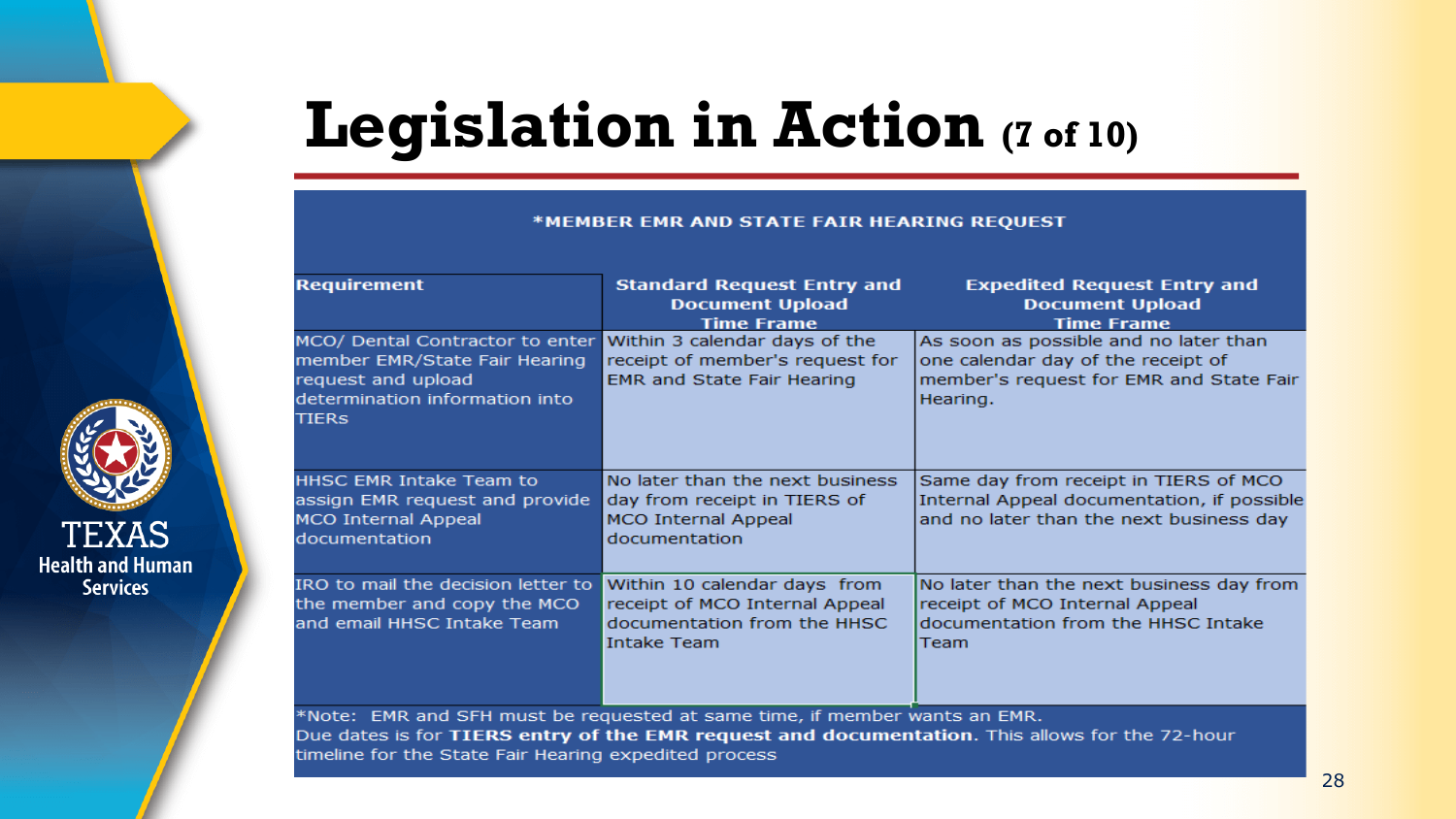## **Legislation in Action (8 of 10)**

### **Senate Bill 1207**

- Reviews for service reductions or denials
	- The review occurs after the internal MCO appeal and before the State Fair Hearing.
- Reviews for eligibility denials
	- The review occurs after the eligibility denial and before the State Fair Hearing

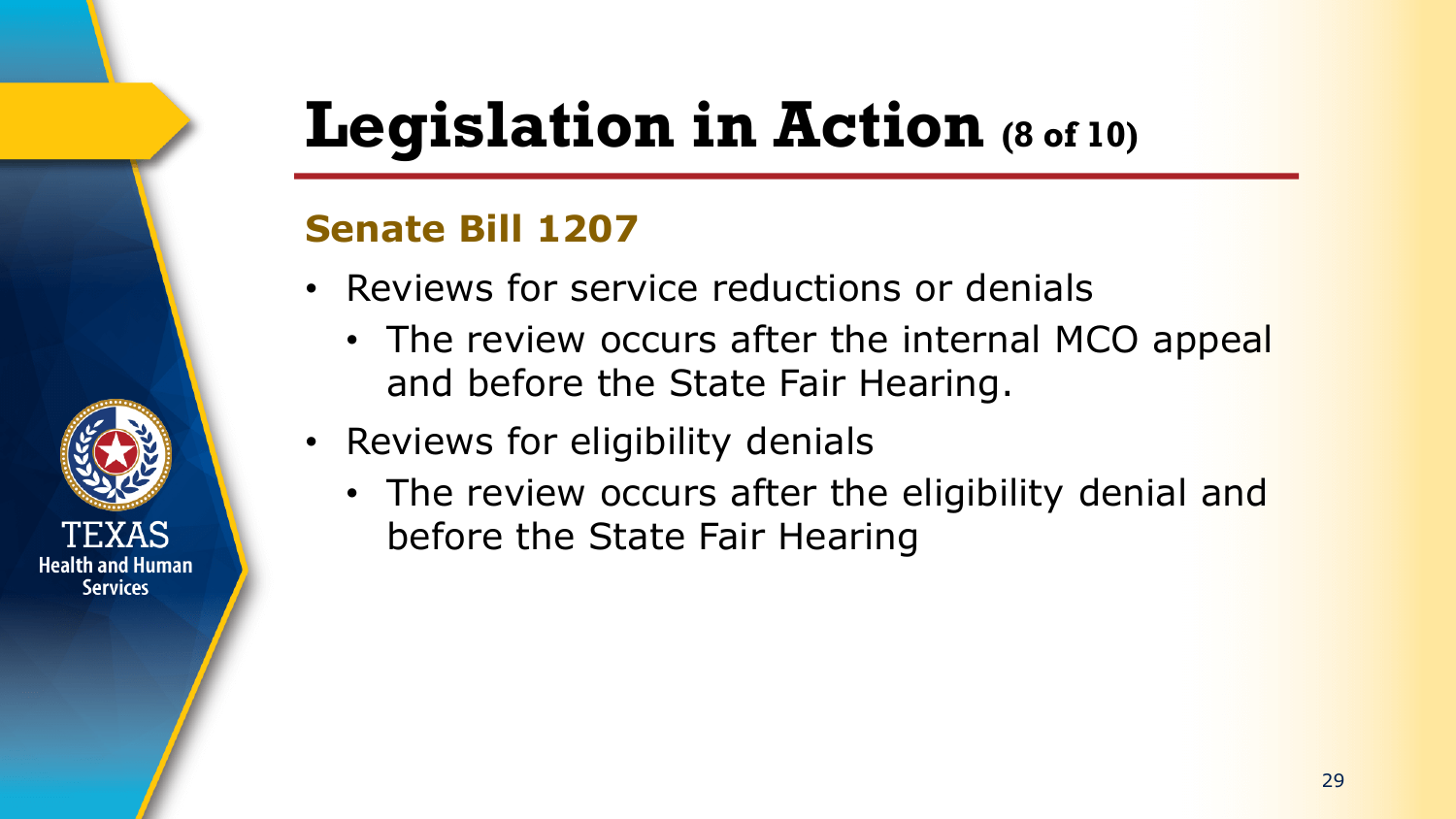## **Legislation in Action (9 of 10)**

### **Senate Bill 1207**

**Health and Human Services** 

• The IRO's determination of medical necessity establishes the minimum level of services a Medicaid Member must receive, except that the level of services may not exceed the level identified as medically necessary by the ordering health care provider.

30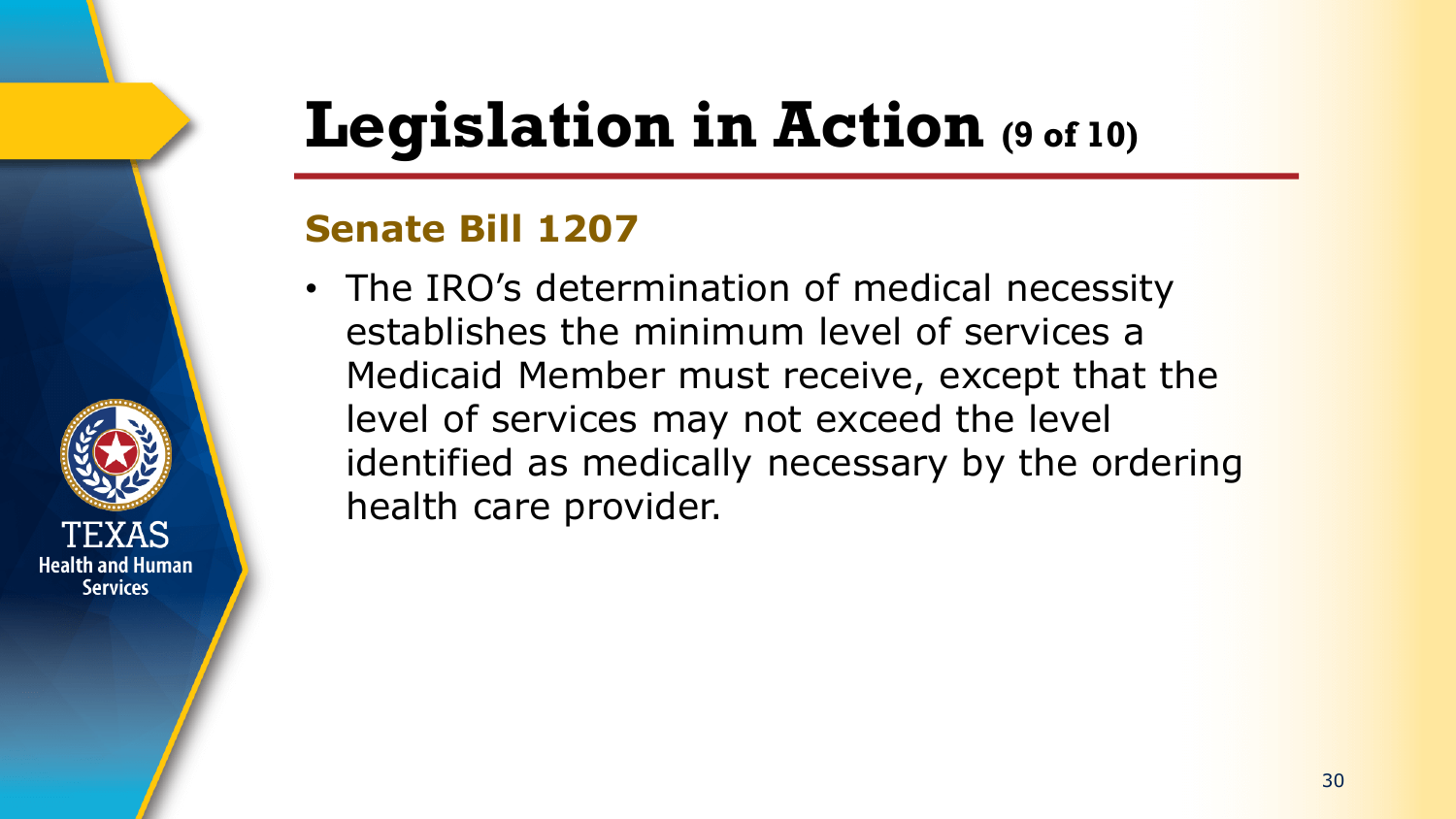## **Legislation in Action (10 of 10)**

### **Senate Bill 1207**

• The IRO must require the MCO/Dental Contractor to submit a detailed reason for the service reduction and include supporting documents.

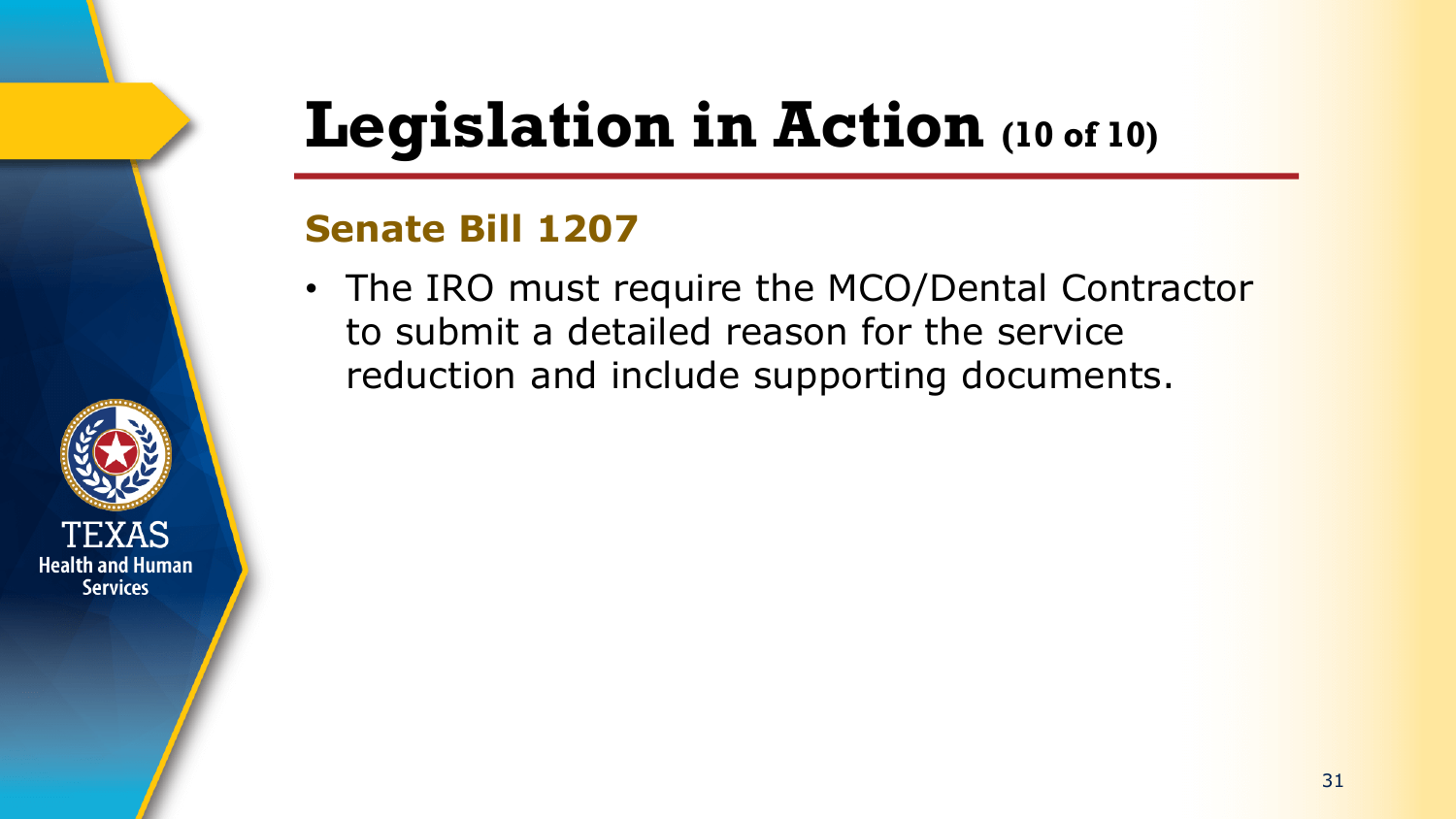## **Member Responsibilities (1 of 22)**

- Once a member has received an adverse benefit determination notice from their MCO, the member must contact their MCO and request
	- MCO Internal Appeal verbally or in writing
	- Benefit continuation

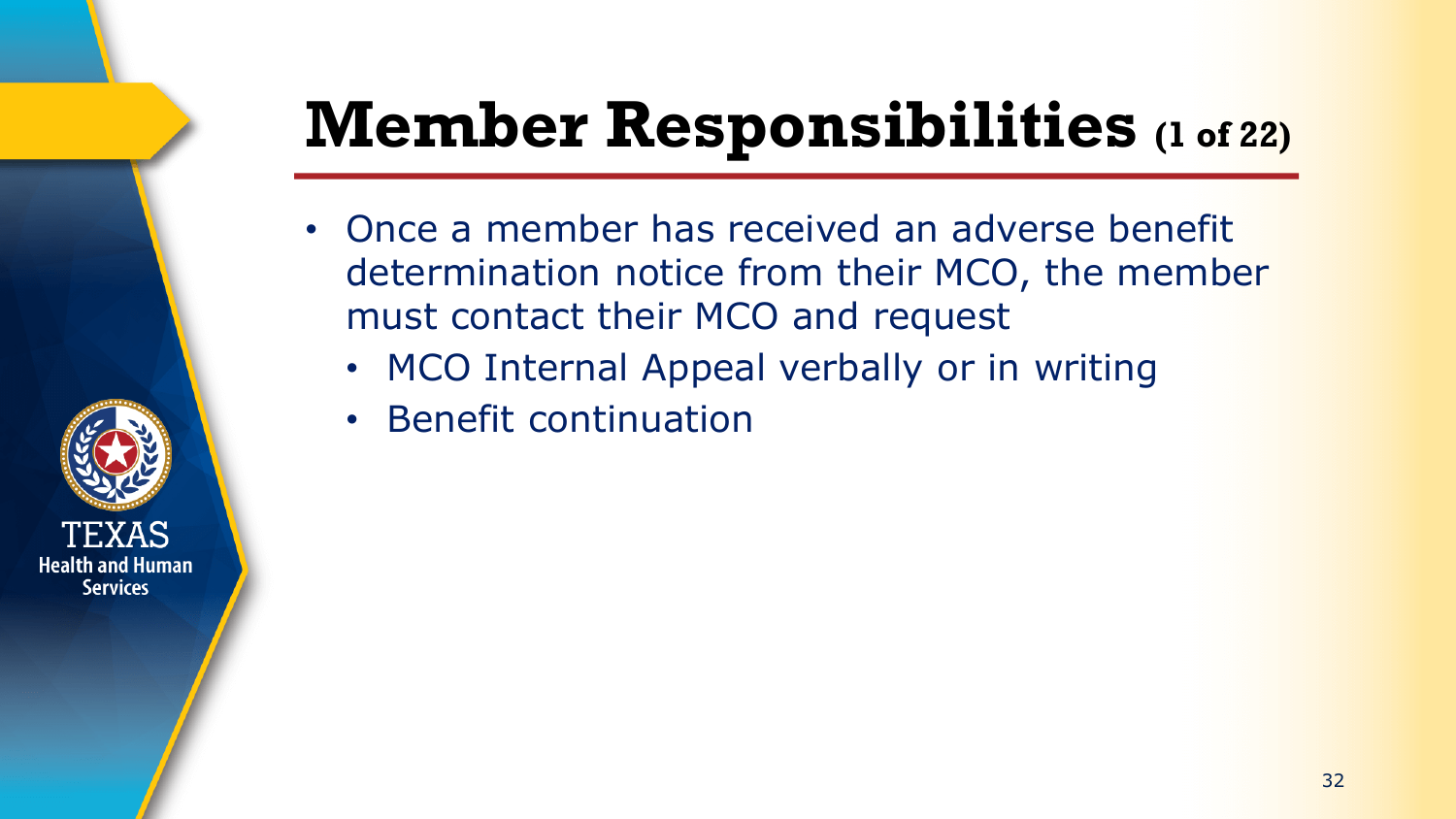## **Member Responsibilities (2 of 22)**

### **Member Notice of MCO Internal Appeal Decision**

- Members will receive a notice from the MCO. Within 120 days of the date the MCO mailed the MCO notice Members can request
	- An EMR and State Fair Hearing or a State Fair Hearing only verbally, or in writing, by email, or a phone call, to the MCO or by going in person to a local HHSC office.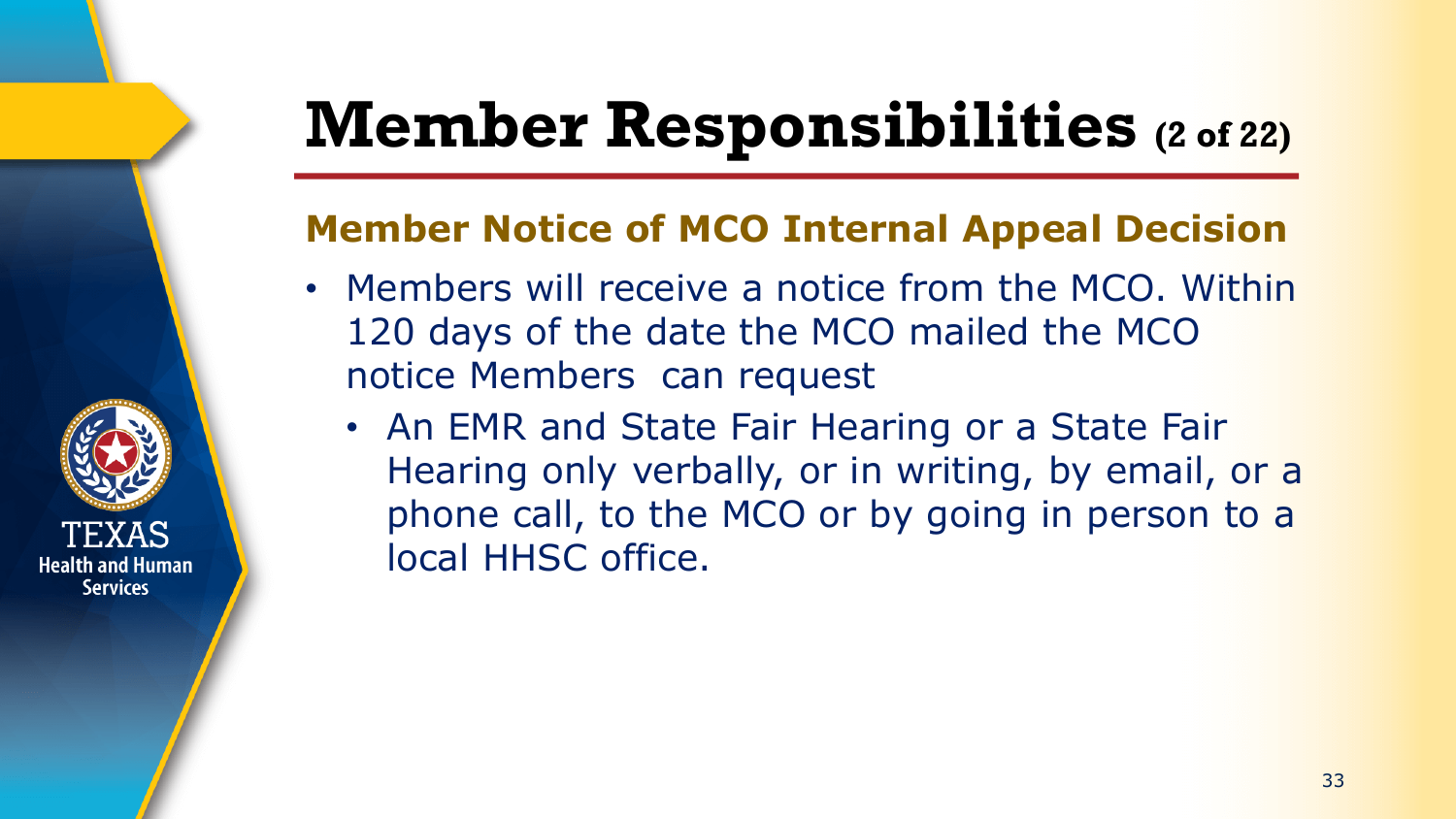## **Member Responsibilities (3 of 22)**

### **MCO Internal Appeal Notice of Adverse Benefit Determination**

- Letter
- Flyer
- Form

### **[MMC Notices of Actions Required](https://www.hhs.texas.gov/sites/default/files/documents/laws-regulations/handbooks/umcm/3_21.pdf)**

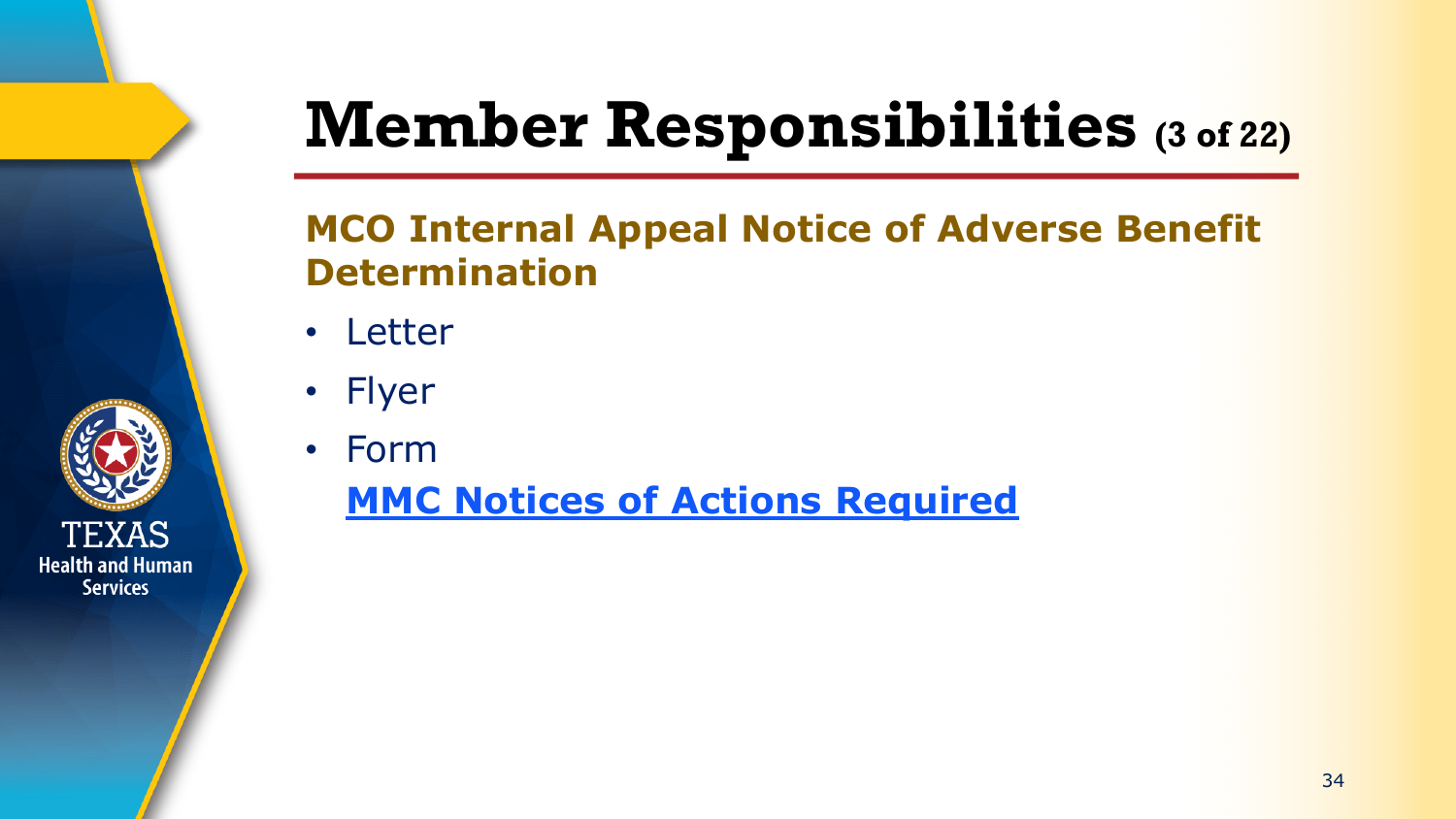## **Member Responsibilities (4 of 22)**

### **Member Notice of MCO Internal Appeal flyer includes the following:**

- What to expect when requesting an External Medical Review and State Fair Hearing
- What to expect after requesting an External Medical Review and State Fair Hearing
- When to expect the notice of State Fair Hearing

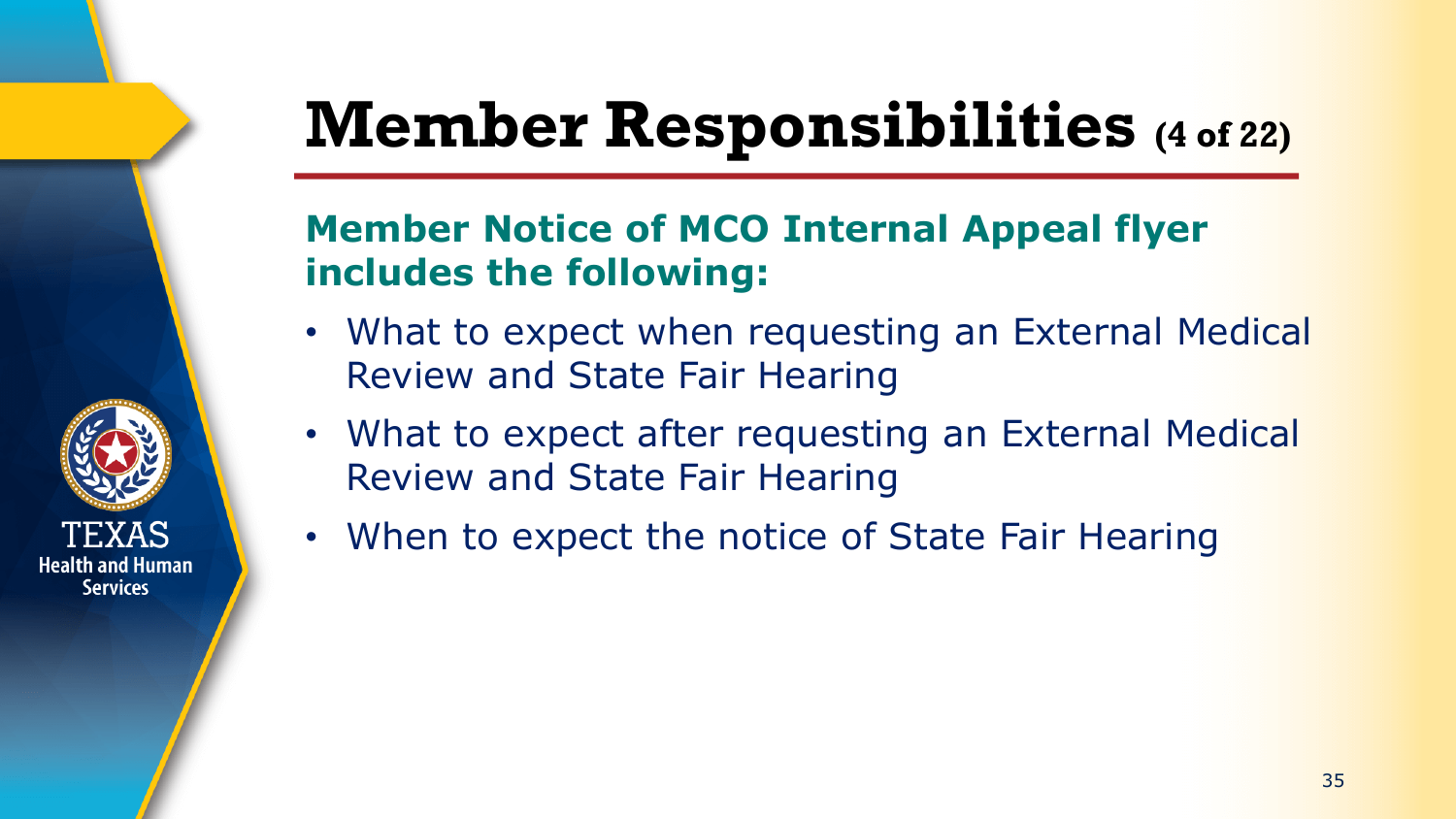## **Member Responsibilities (5 of 22)**

### **Member Notice of MCO Internal Appeal flyer includes the following:**

• State Fair Hearing Logistics

- Hearings are held by phone (in person when needed)
- Members can see all information that will be used unless it is expedited
- Members can share new details with HHSC
- The SFH decision will not reduce benefits below EMR decision
- SFH decision can take up to 90 days
- Members have a right to have case reviewed by an HHSC attorney if they disagree 36

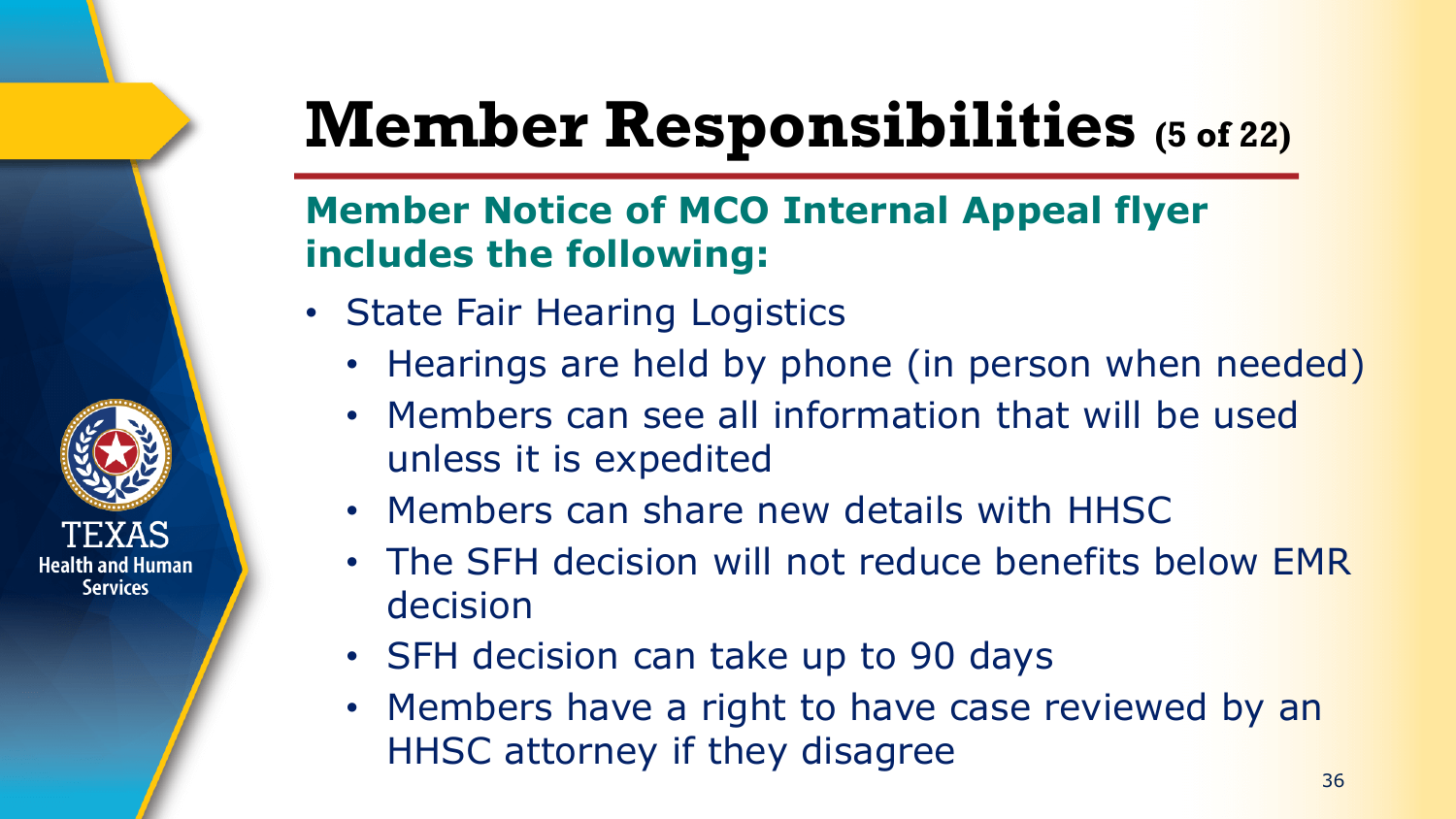# **Member Responsibilities (6 of 22)**

#### **Member Notice of MCO Internal Appeal flyer includes the following:**

- Emergency State Fair Hearings and External Medical Reviews.
- Offers places to get help
	- MCO
	- MCO Member advocate

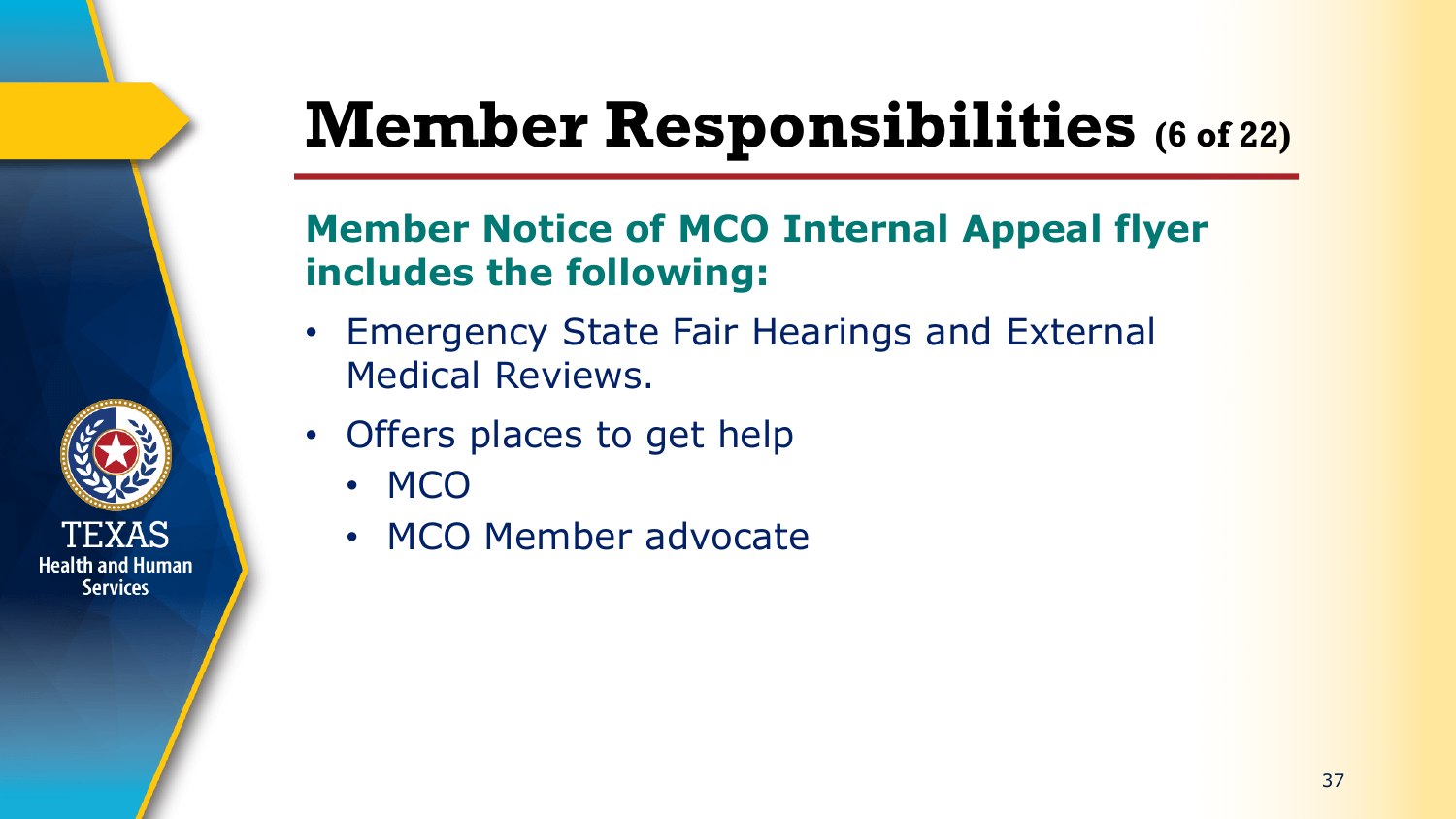### **Member Responsibilities (7 of 22)**

#### **Member Notice of MCO Internal Appeal Decision Form**

- Members can contact their MCO verbally or in writing (Email, Mail, or Fax)
- Members can go in person to a local HHSC office.

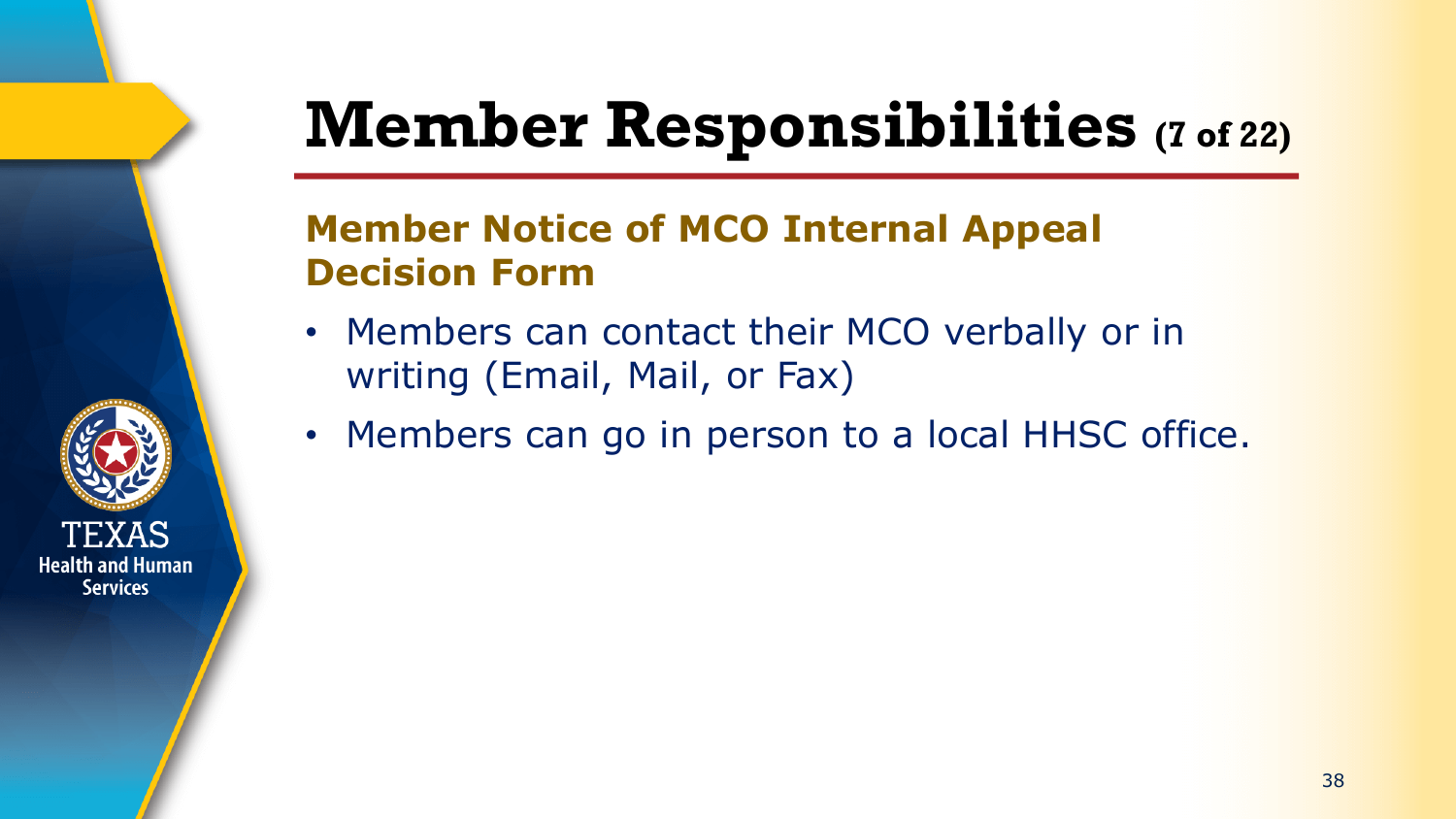### **Member Responsibilities (8 of 22)**

#### **Member Notice of MCO Internal Appeal Decision FORM**

**Do you want your services to continue?** Mes

**No** 

TEXAS **Health and Human Services** 

Your services can only be continued if they were also continued during your health plan appeal. If you want your services to continue, you must request a state fair hearing and ask to keep your services by <date must be the later of the following: date 10 Days from the date this notice is mailed or the date services will change>.

You can make this request by phone. Call us at <MCO telephone number> if you believe this form will not reach us by mail before the deadline.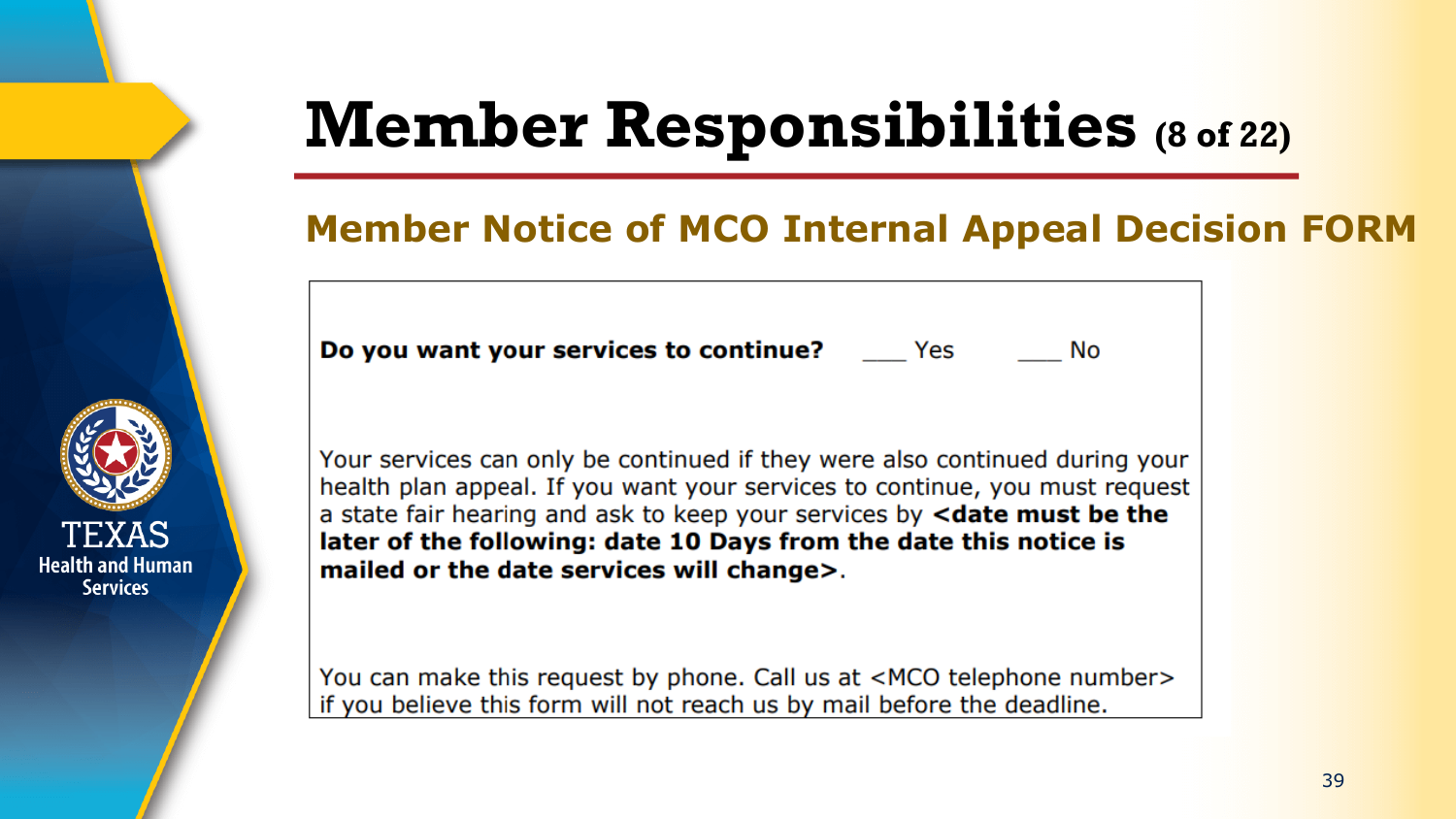### **Member Responsibilities (9 of 22)**

#### **Member Notice of MCO Internal Appeal Decision**

- If members kept receiving services during their health plan appeal, they may be able to continue receiving the denied services during the EMR and State Fair Hearing
- The member must request the service be continued within 10 days from the date on the MCO notice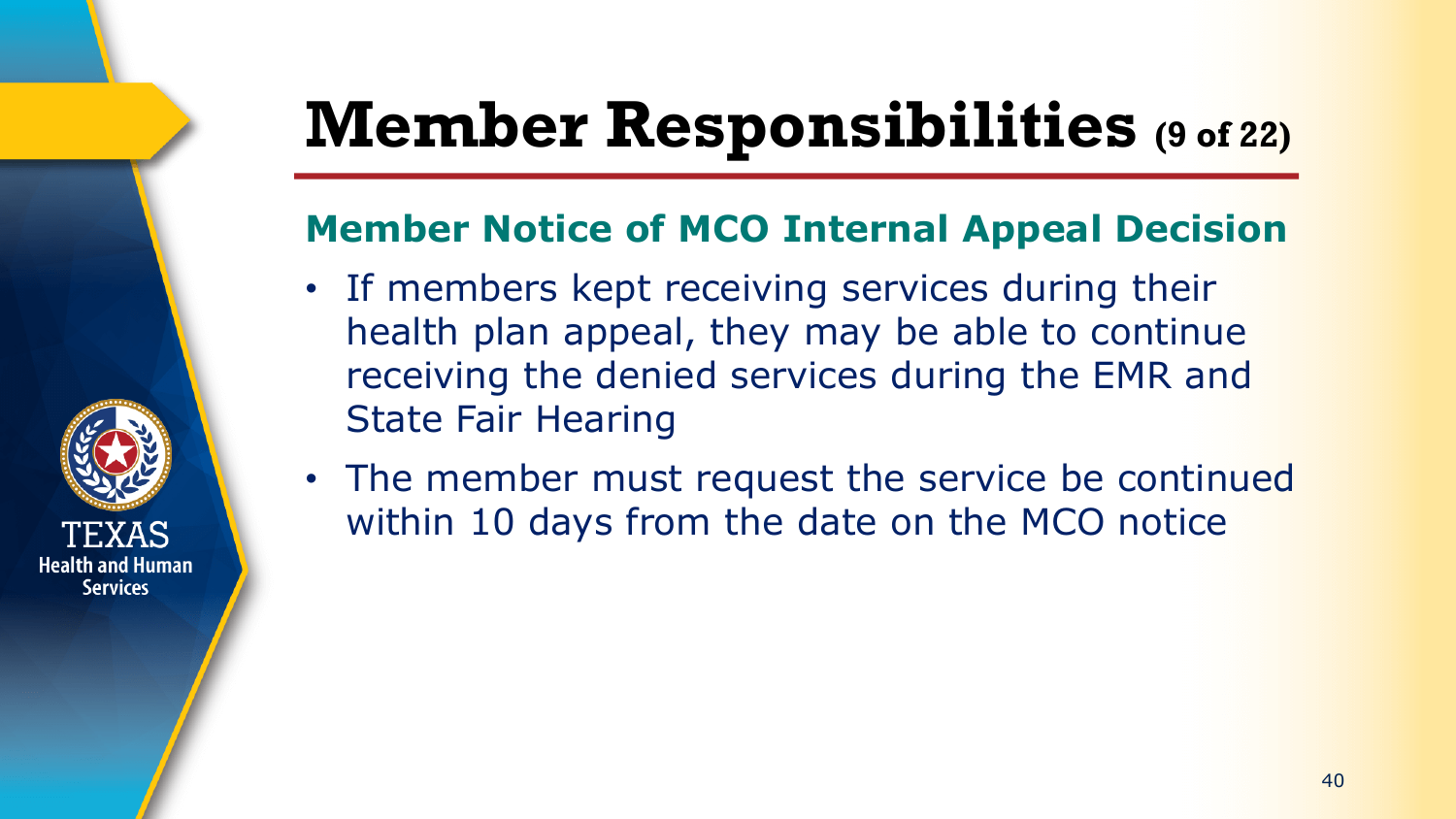### **Member Responsibilities (10 of 22)**

**Member Notice of MCO Internal Appeal Decision Form**  Members can select the State Fair Hearing option of their choice

#### Mark the state fair hearing option you want:

Only select one.

State fair hearing

- State fair hearing and external medical review
- Emergency state fair hearing\*
- Emergency state fair hearing and emergency external medical review\*

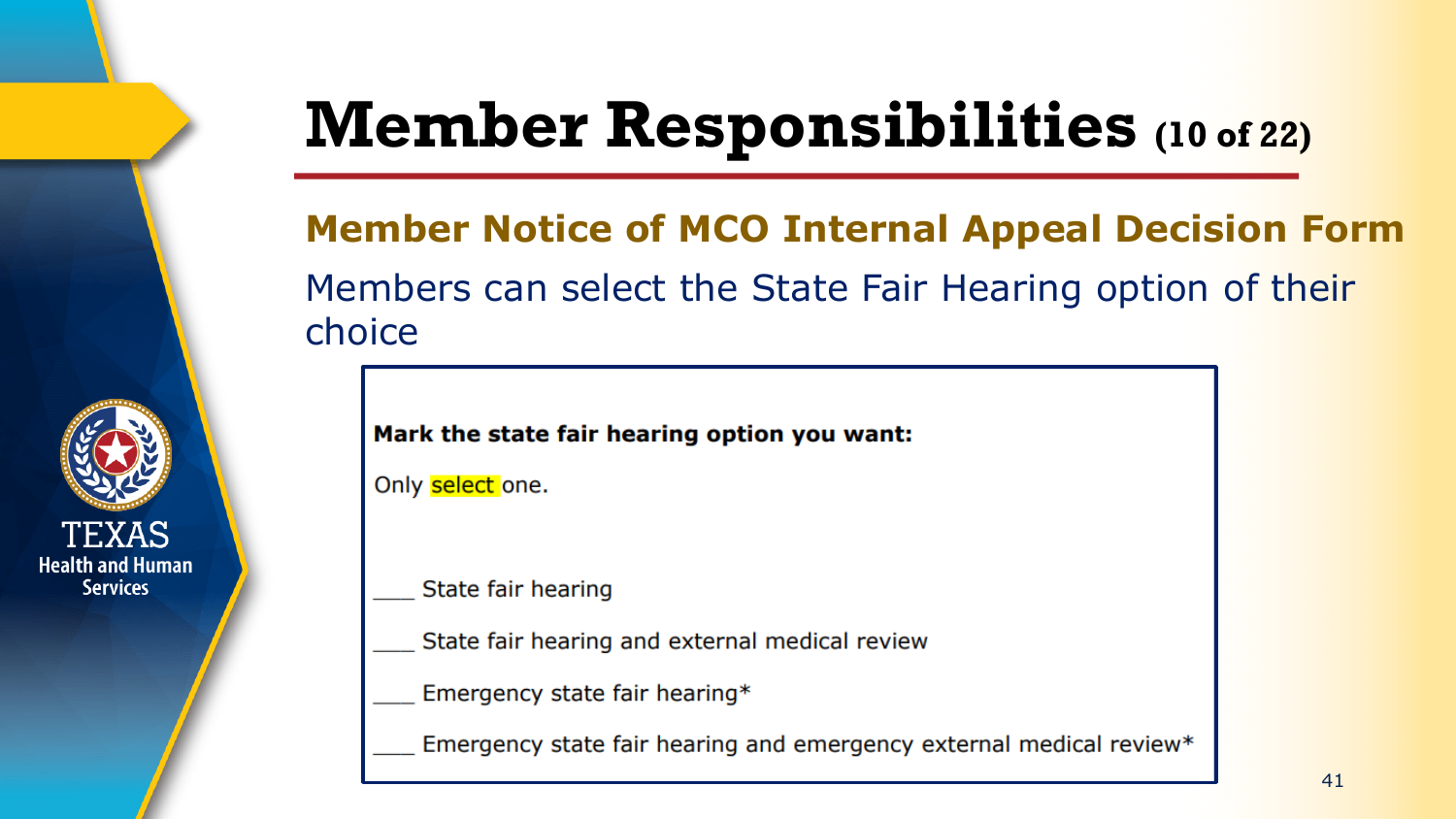### **Member Responsibilities (11 of 22)**

**Member Notice of MCO Internal Appeal Decision Form**  Members will need to provide all the requested information such as

<Denial Reference Number: Number>

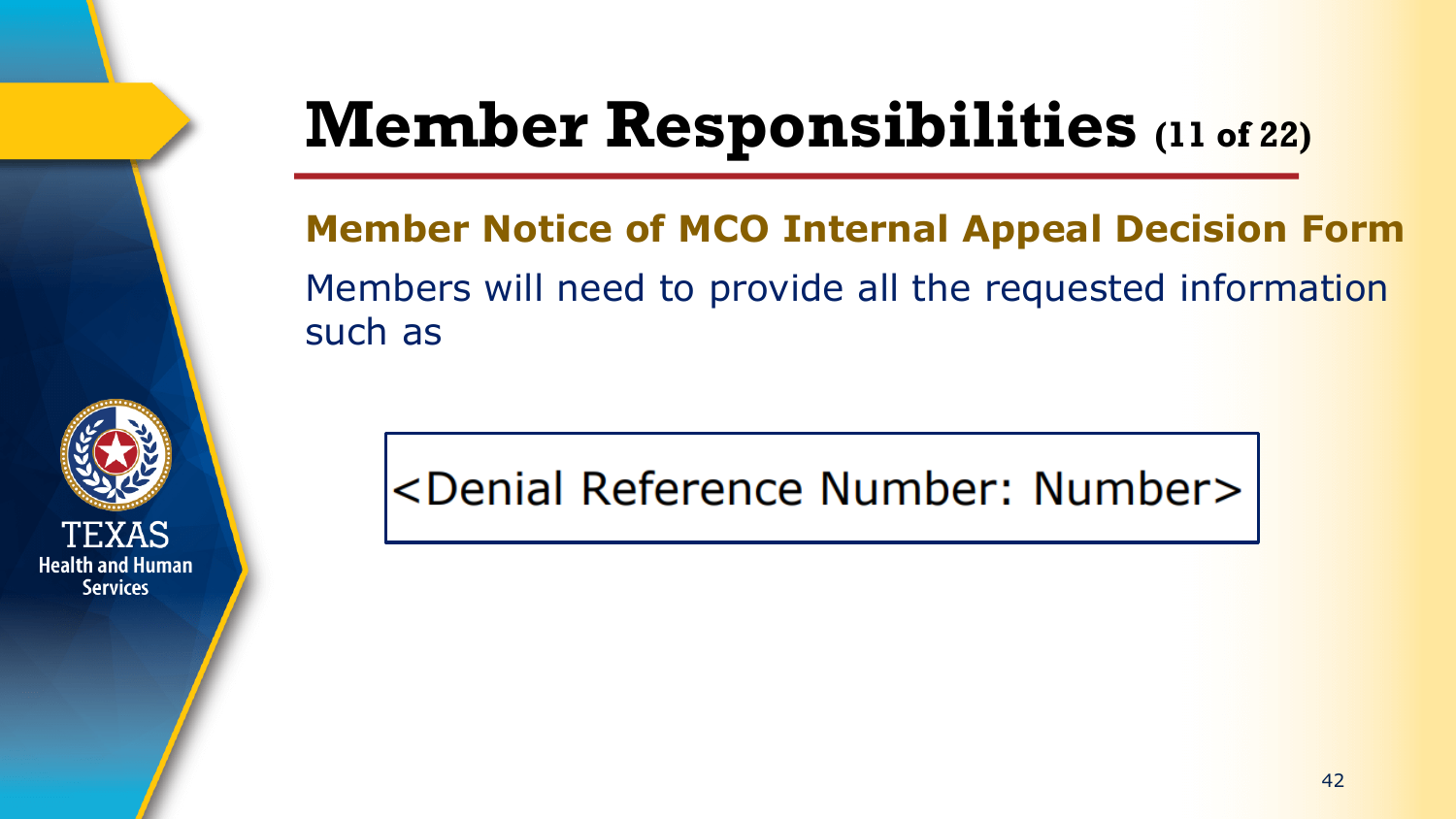### **Member Responsibilities (12 of 22)**

#### **Member Notice of MCO Internal Appeal Decision Form** Member Details



| Member last name:                            | Member first name:             |
|----------------------------------------------|--------------------------------|
| Parent or guardian last name:                | Parent or guardian first name: |
| Member Medicaid ID and subscriber<br>number: | Preferred phone number:        |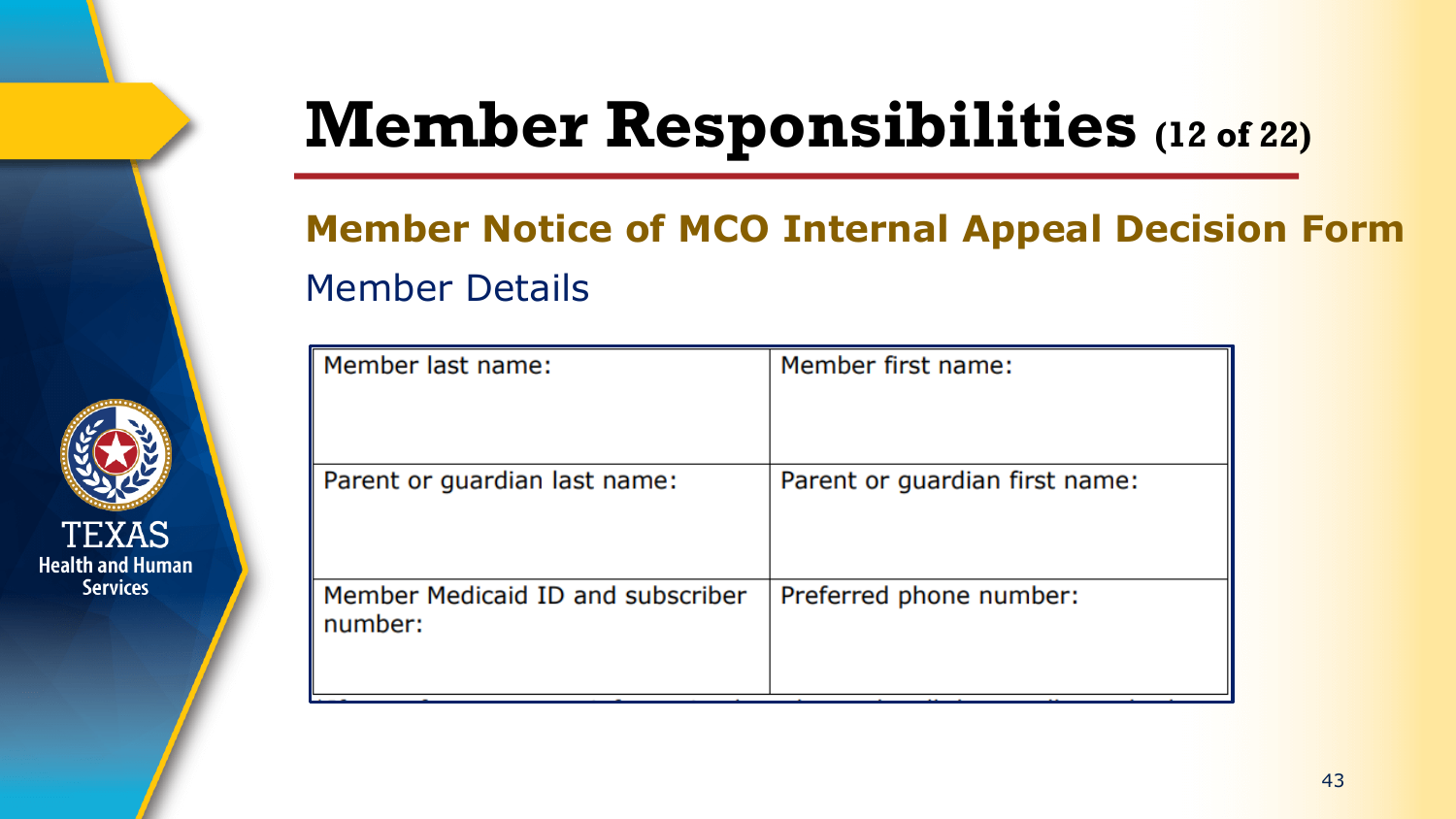### **Member Responsibilities (13 of 22)**

#### **Member Notice of MCO Internal Appeal Decision Form**  Member or Representative who is requesting, will signs the form

#### Your Hearing Representative's or Parent's Information

You can represent yourself. If you would like someone to represent you, such as, parent, relative or friend, complete the following information. By completing this section, you are authorizing your designated representative to appeal and obtain information on your behalf.

Name:

Address:

Phone number:

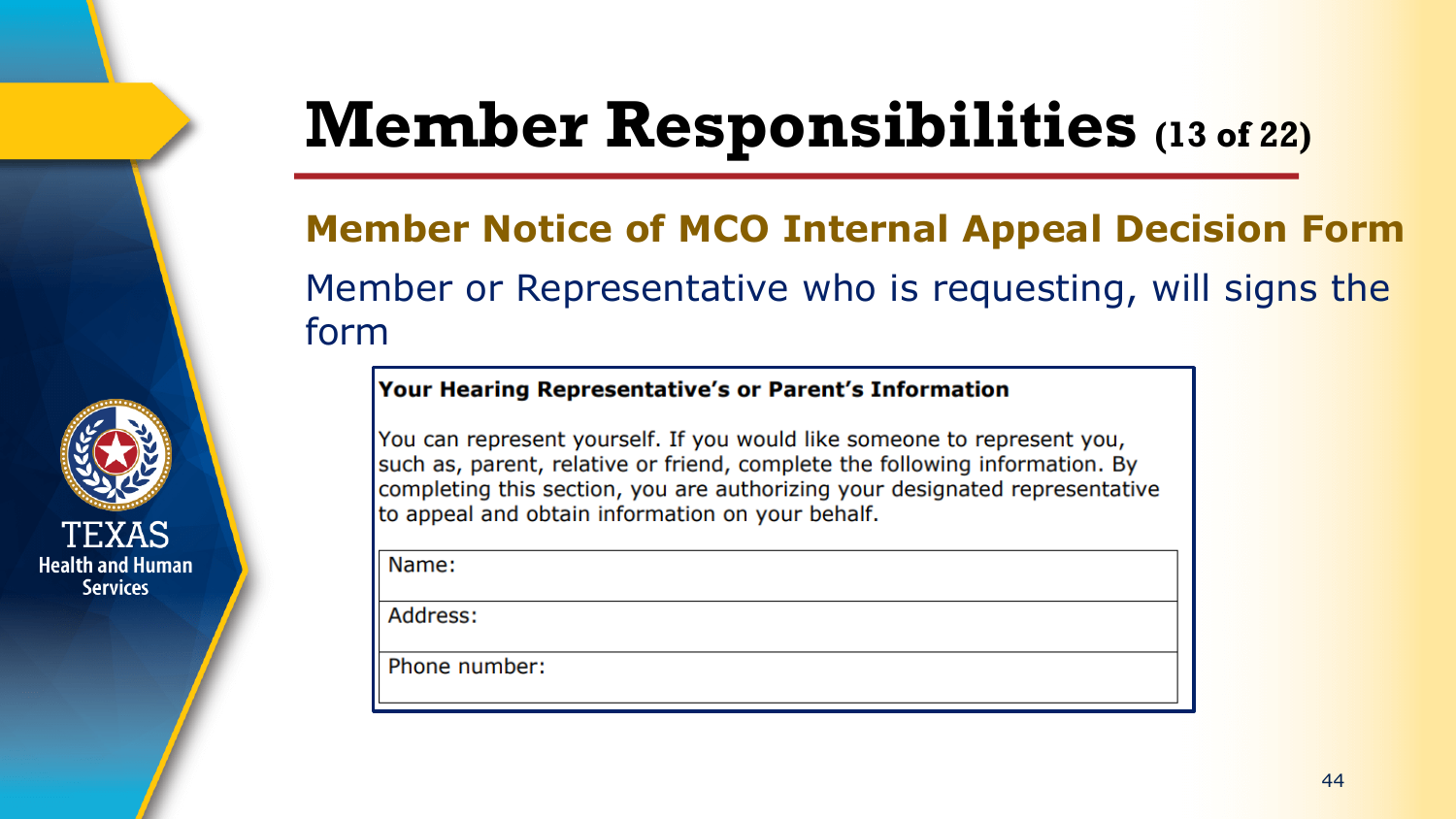### **Member Responsibilities (14 of 22)**

#### **Member Notice of MCO Internal Appeal Decision Form** Reason

Services under appeal: Why you need them:

TEXAS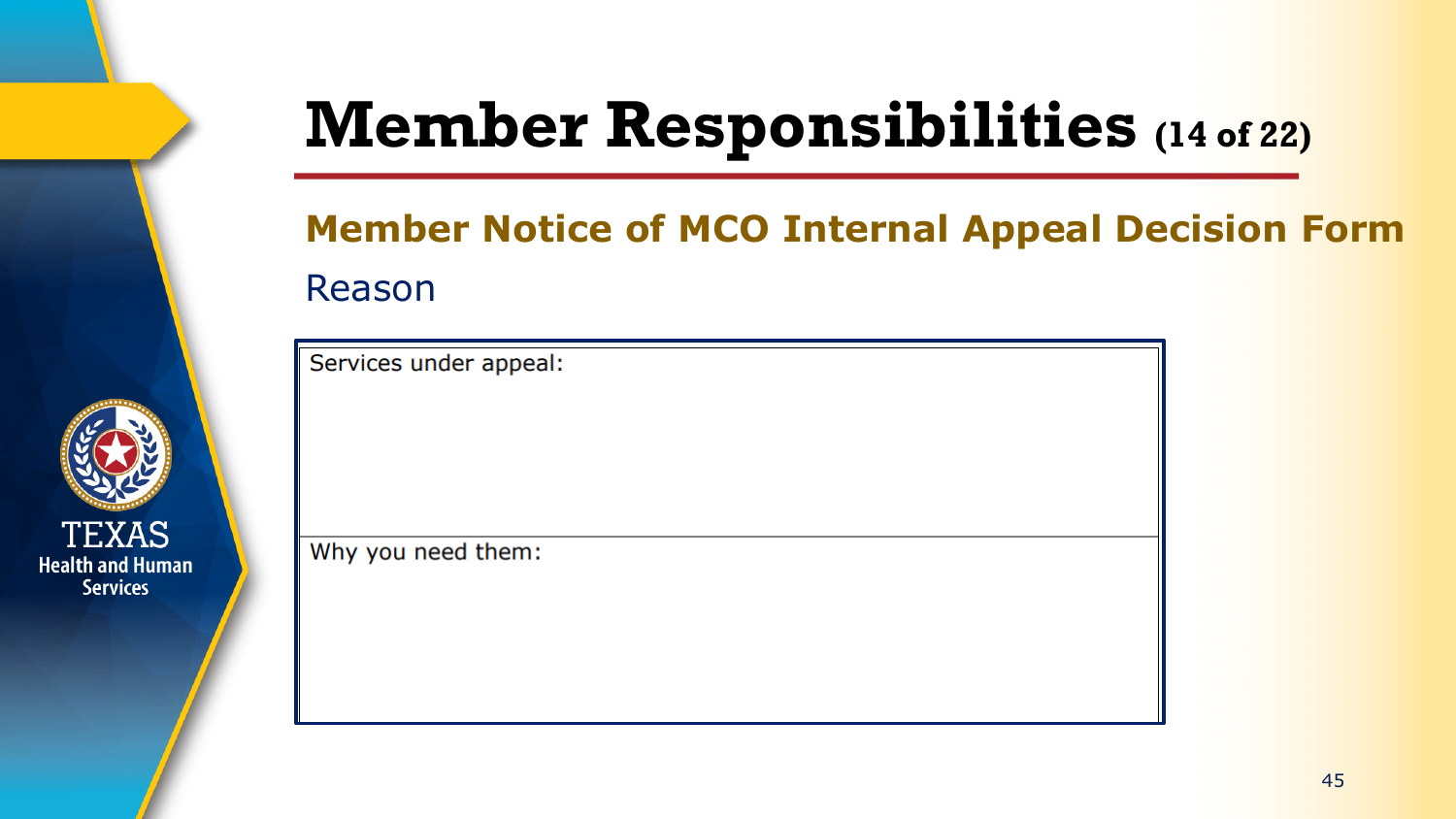### **Member Responsibilities (15 of 22)**

#### **Member Notice of MCO Internal Appeal Decision Form**  Sign the form.

#### **Sign this form**

By signing this form, you or your representative are requesting a state fair hearing and giving the Texas Health and Human Services Commission authorization to get your medical records and to contact a representative if you listed one.

Member/Authorized representative signature

**Printed Name** 

**Date**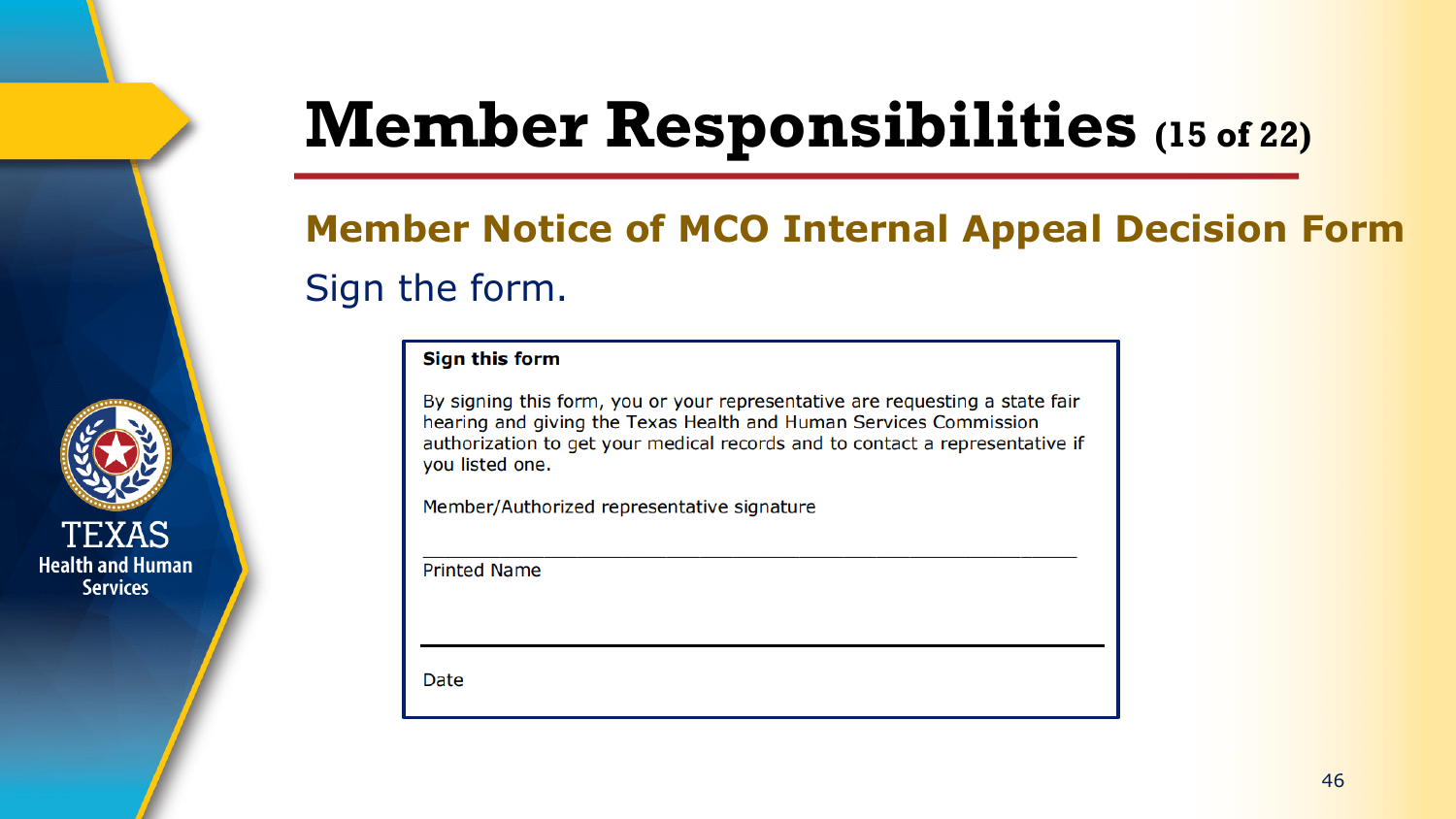### **Member Responsibilities (16 of 22)**

#### **Member Change of Address**

• If a member ever mentions their contact information has changed, please have them call the enrollment broker, MAXIMUS, at 800-964-2777 and their MCO to provide the update.

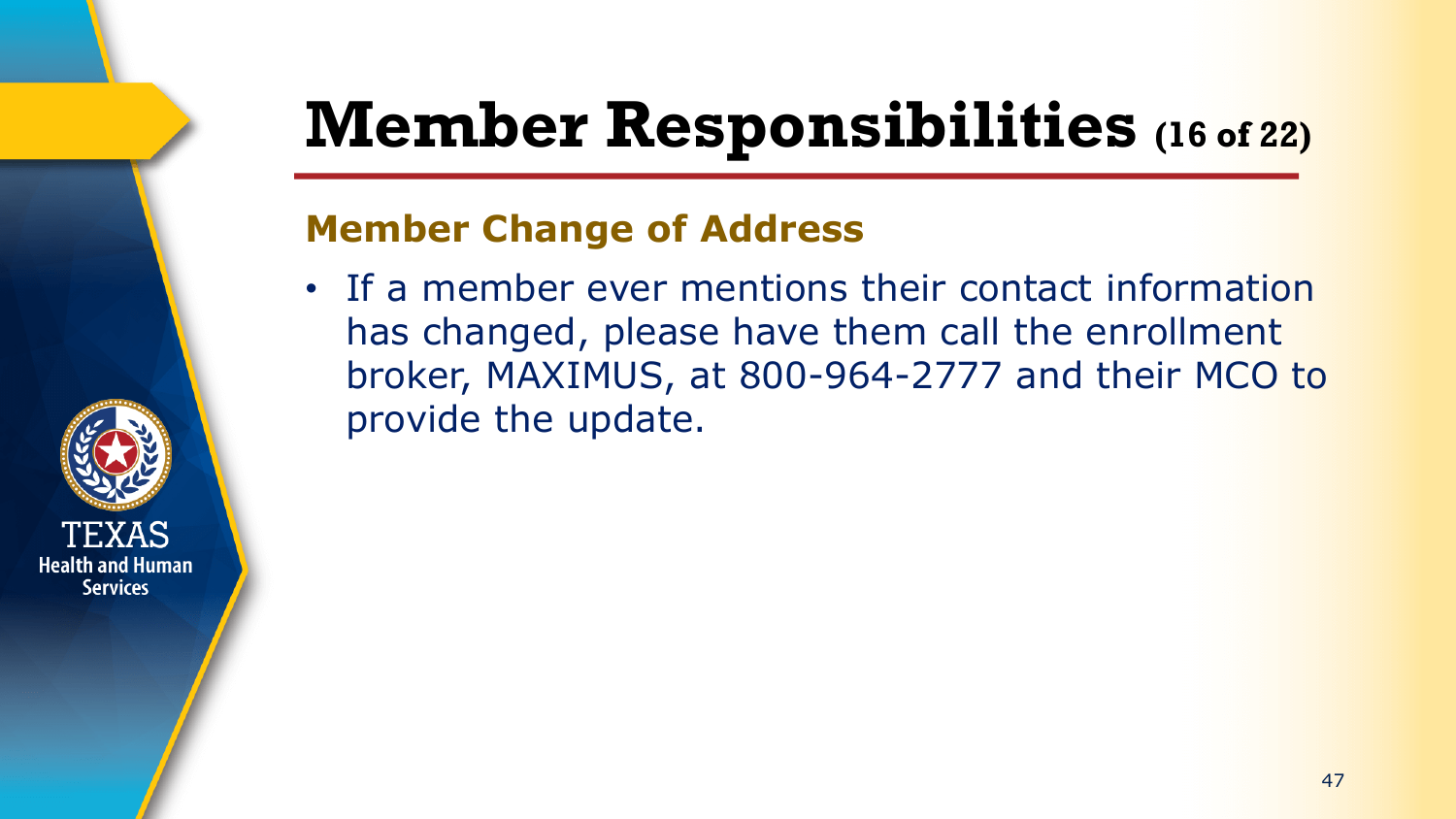### **Member Responsibilities (17 of 22)**

#### **Post MCO Internal Appeal**

- Member must contact their MCO and request
	- EMR and State Fair Hearing;
	- State Fair Hearing only; or
	- No appeal and accept MCO decision.

*REMINDER: EMR and State Fair Hearing must be requested by the member, member's parent, authorized representative or legally authorized representative.* 

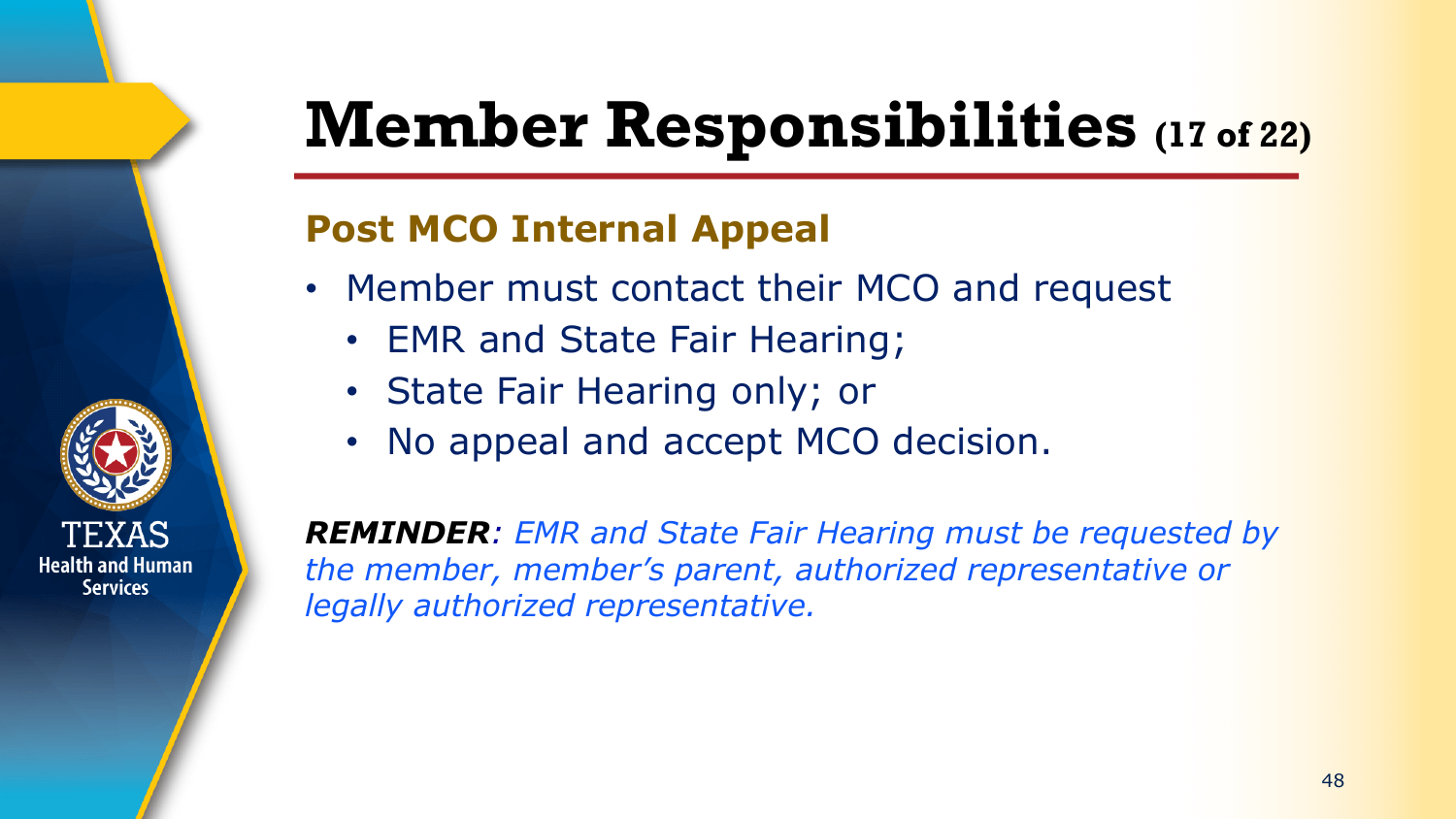### **Member Responsibilities (18 of 22)**

#### **Post IRO Decision**

- Member or authorized representative must decide
	- Continue to State Fair Hearing
	- Withdraw from the State Fair Hearing
	- Request that the IRO attend the State Fair Hearing

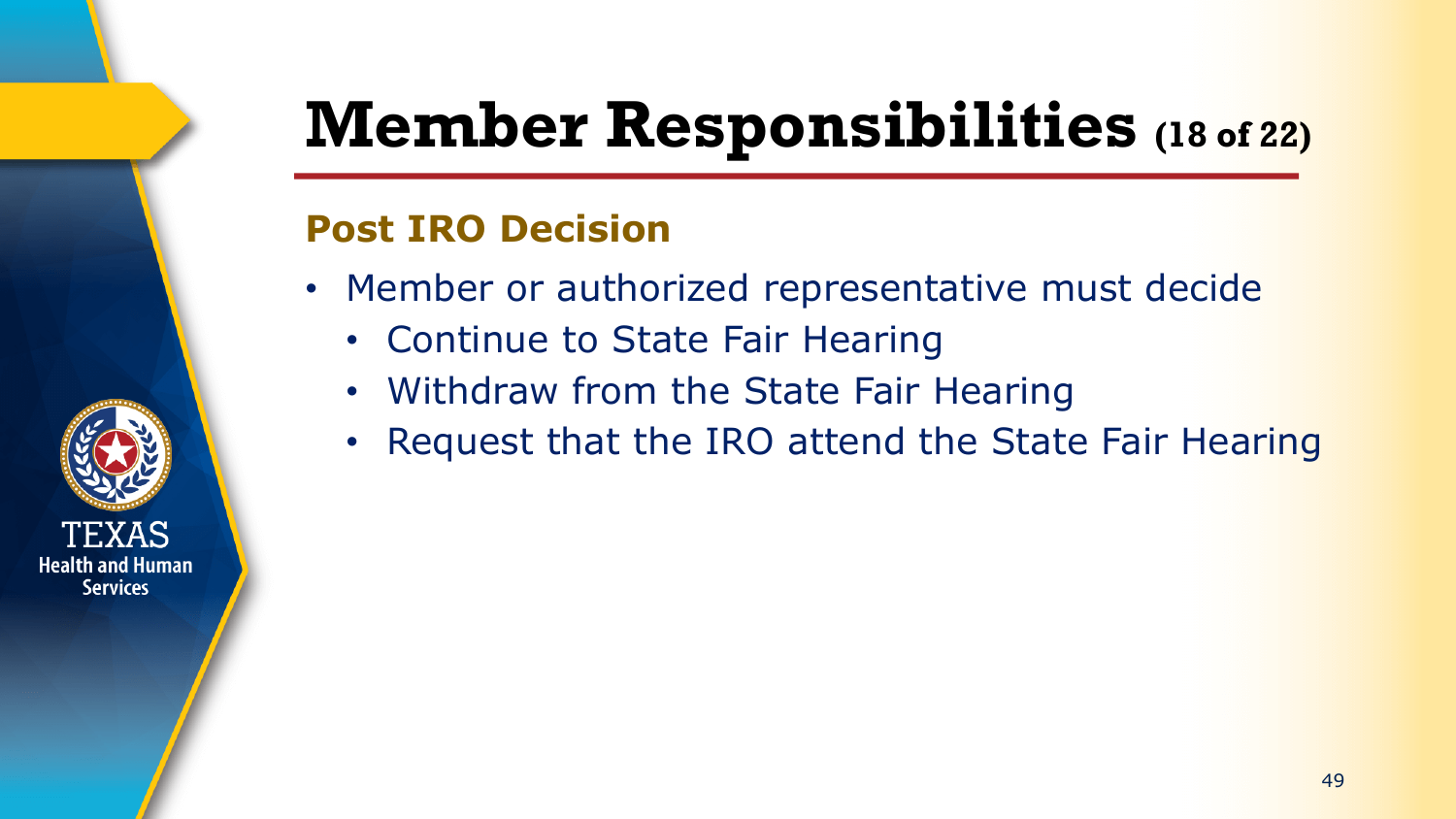### **Member Responsibilities (19 of 22)**

#### **Member Repayment to MCO for Services Received if the Decision is Upheld:**

- Members may have to pay MCOs for services provided during the fair hearing process
- MCOs cannot ask members to pay them back for services received without permission from HHSC

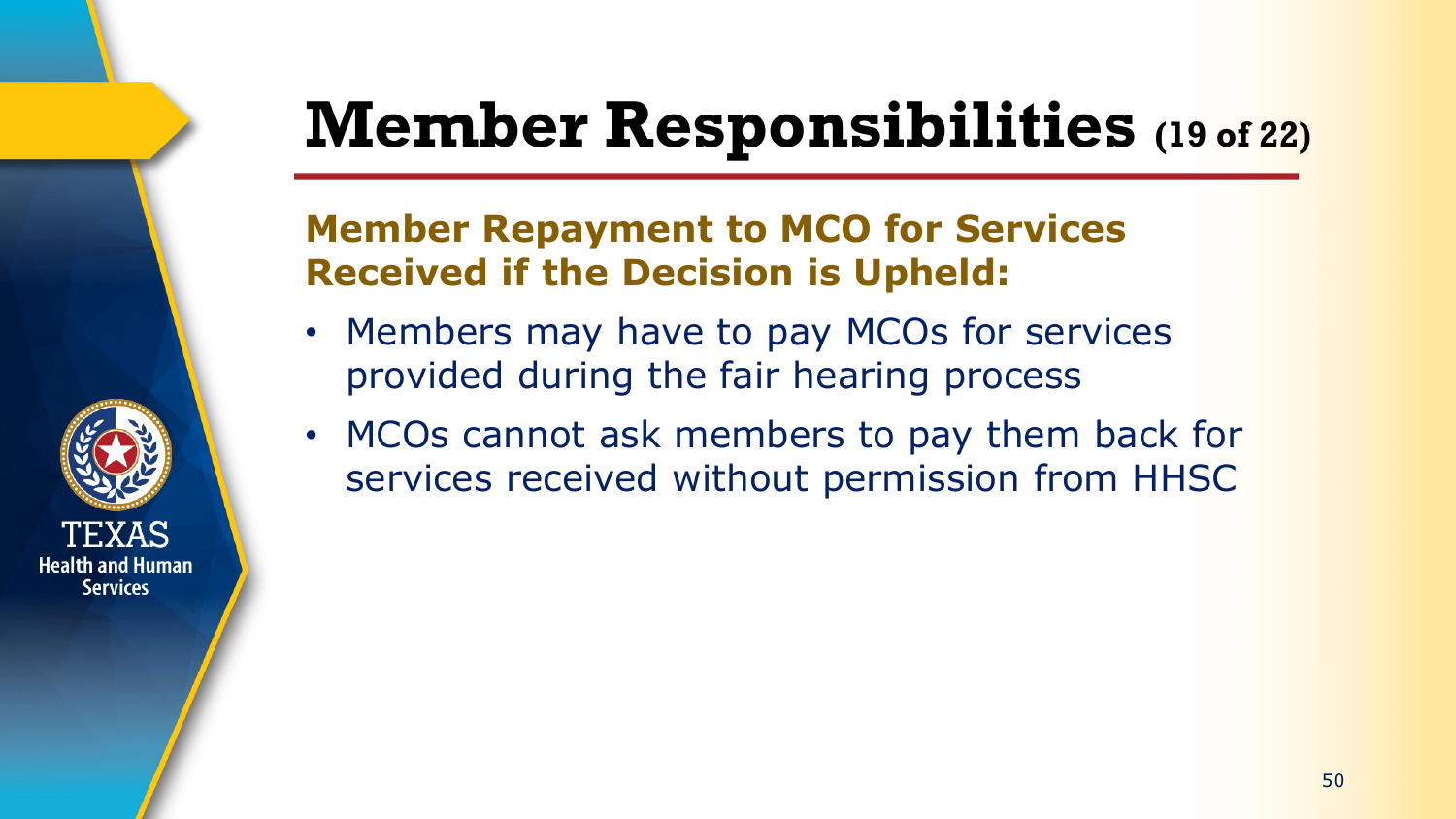### **Member Responsibilities (20 of 22)**

#### **Post IRO Decision Questions and Concerns:**

• **Email HHSC Intake Team at: (recommended)** [EMR\\_Intake\\_Team@hhsc.state.tx.us](mailto:EMR_Intake_Team@hhsc.state.tx.us)

• **Mail HHSC Intake Team at:** HHSC EMR Intake Team Managed Care Contracts and Oversight P.O. Box 149030 H-320 Austin, Texas 78714-9030

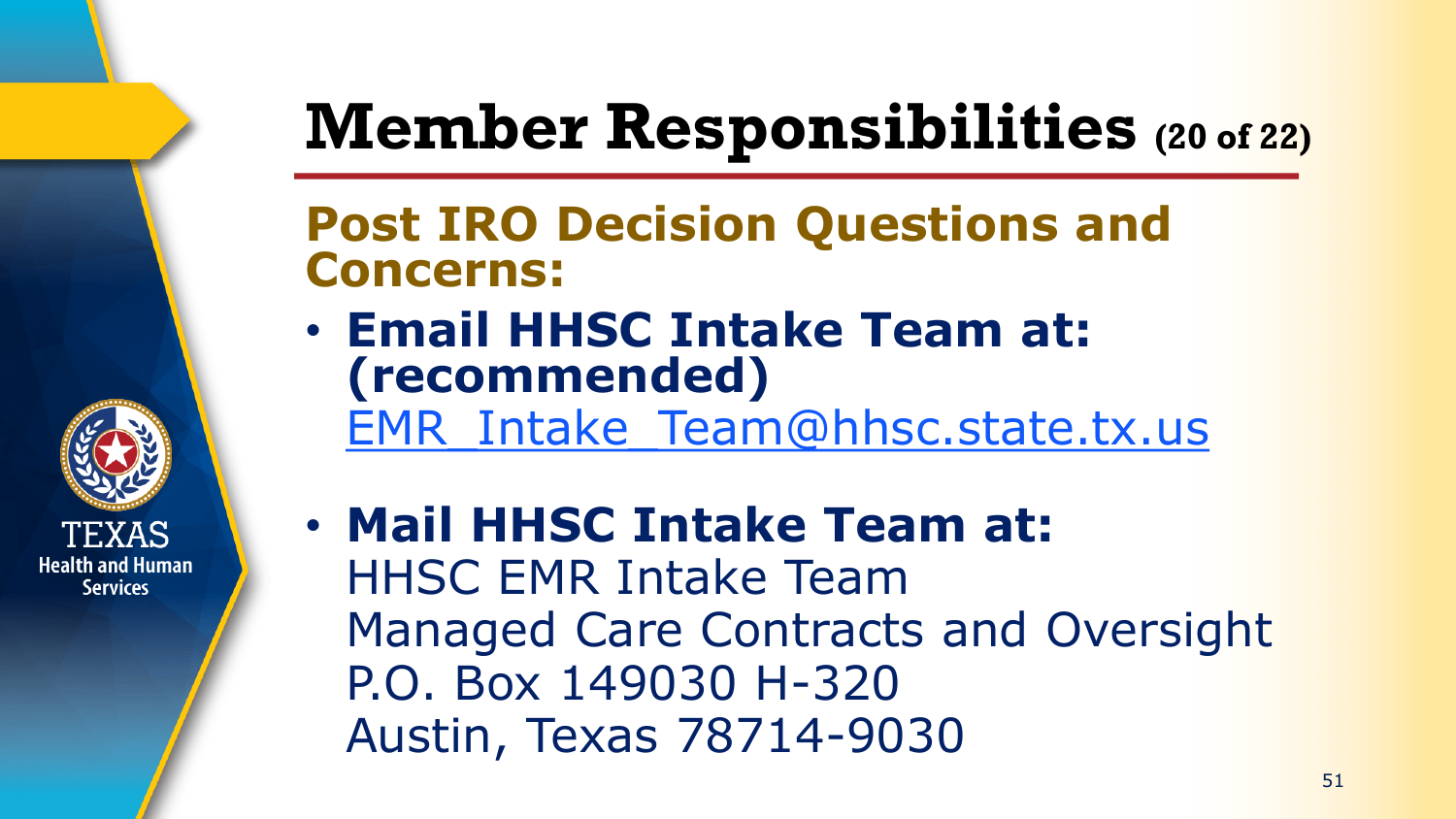### **Member Responsibilities (21 of 22)**

**Post IRO Decision Questions and Concerns: Office of Ombudsman Contact Phone:** (877) 787-8999 **Online:** [HHS.Texas.Gov/Ombudsman](https://hhsportal.hhs.state.tx.us/heartwebextr/hhscOmd) **Fax:** (888) 780-8099 **Mail:** HHS Office of the Ombudsman P.O. Box 13247

Austin, Texas 78711-3247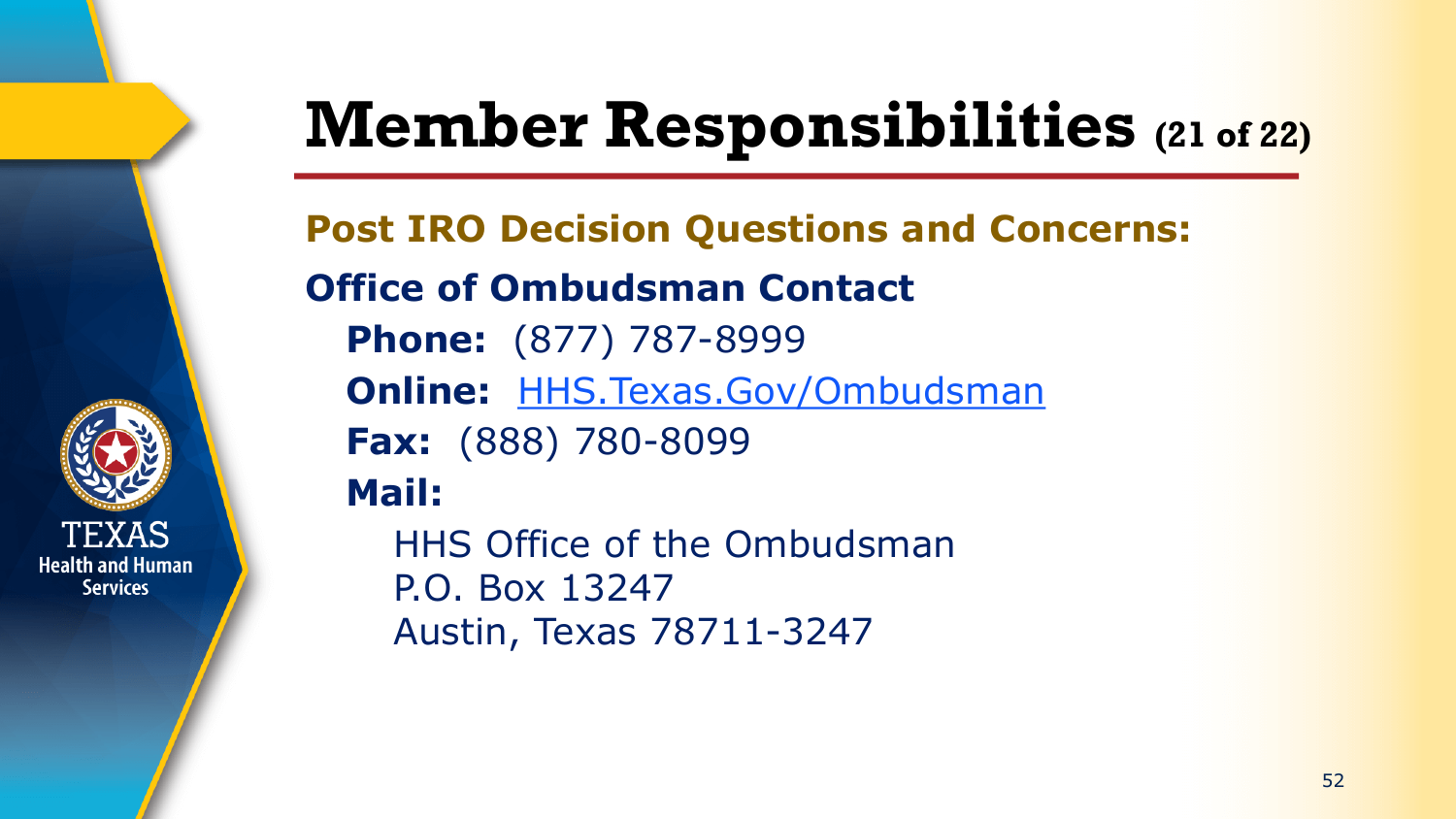### **Member Responsibilities (22 of 22)**

#### **Post IRO Decision Questions and Concerns:**

• **STAR KIDS Escalation Helpline** Escalation Help Line: 844-999-9543

- Members in the following programs may utilize this number for EMR questions and concerns:
	- Medically Dependent Children Program (MDCP)
	- Deaf Blind with Multiple Disabilities (DBMD) waiver program
	- STAR Health Members receiving benefits under the MDCP or DBMD waiver program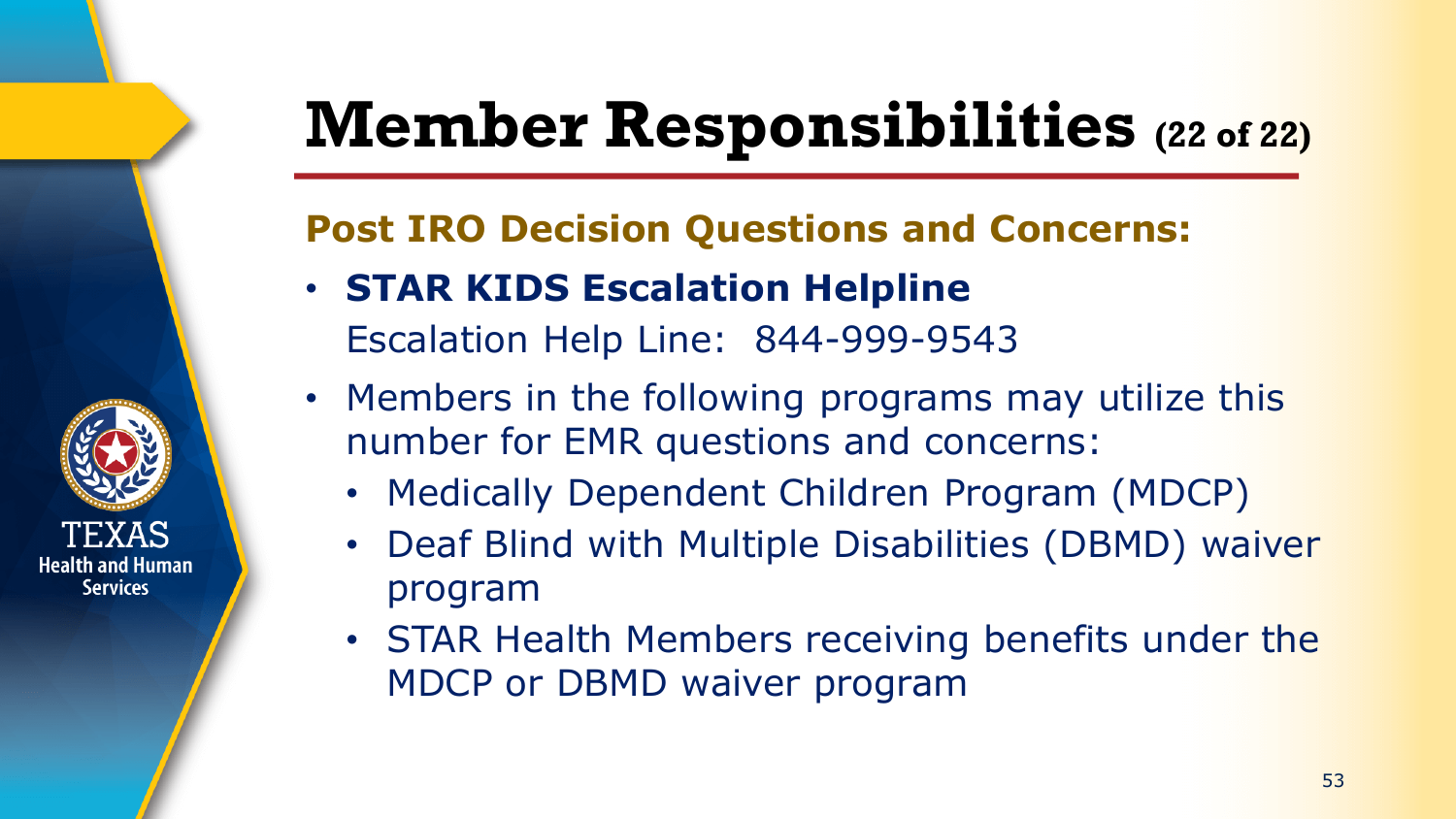# **MCO Responsibilities (1 of 2)**

- Inform members of their right to continued services during an appeal, EMR, State Fair Hearing or any other review
- Continue to provide services during an internal appeal, an EMR, a Medicaid State Fair Hearing, or any other review when requested and certain criteria is met
- Enter EMR/State Fair Hearing request in TIERS
- Upload supporting documentation.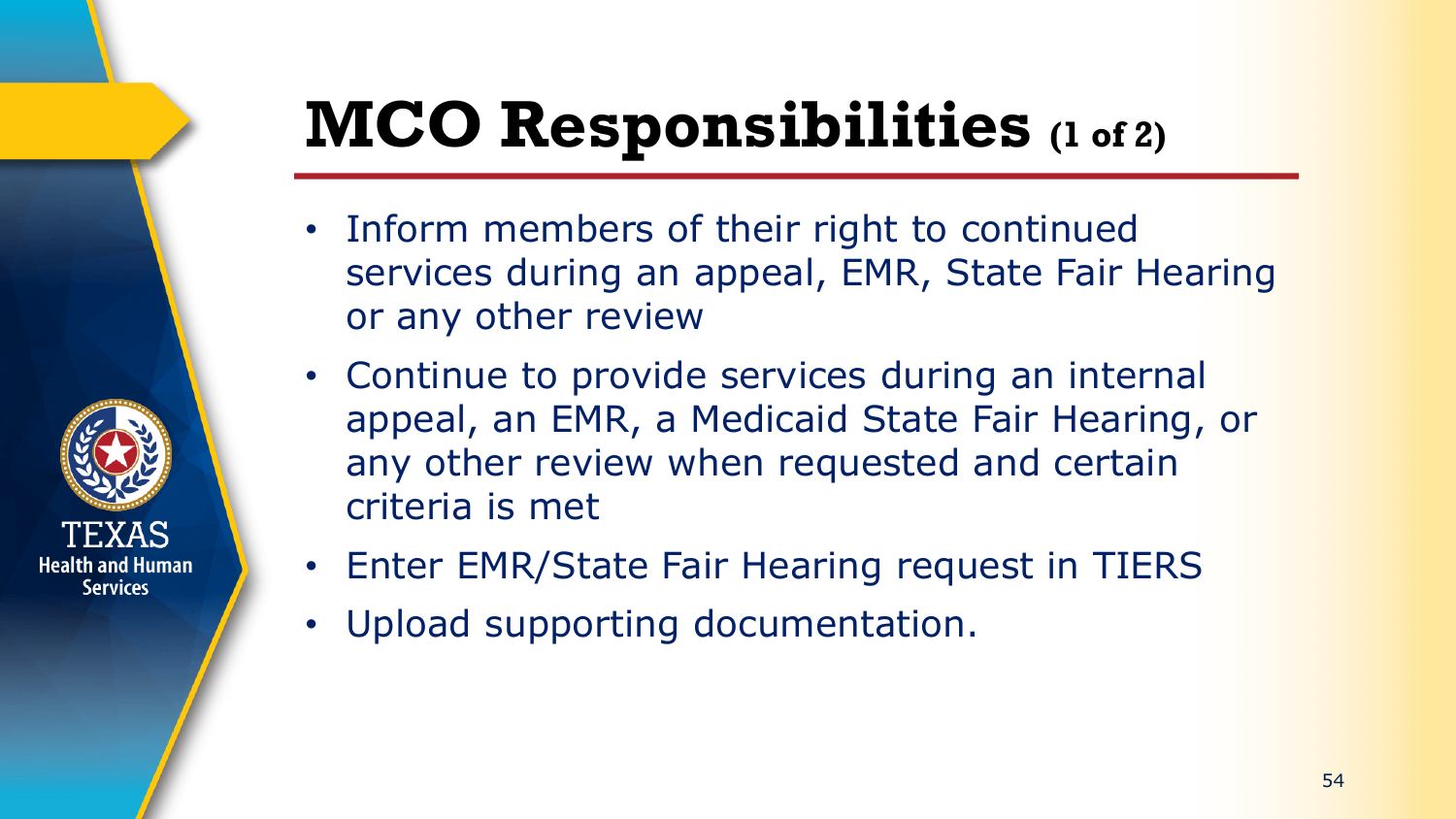### **MCO Responsibilities (2 of 2)**

#### **Post IRO Decision**

• **The MCO must:**

- **Implement any partial or full decisions overturned by the IRO:**
- As expeditiously as the Member's health condition requires
- No later than 72 hours from the date it receives notice reversing the determination
- Request IRO attendance if member is continuing to a State Fair Hearing.

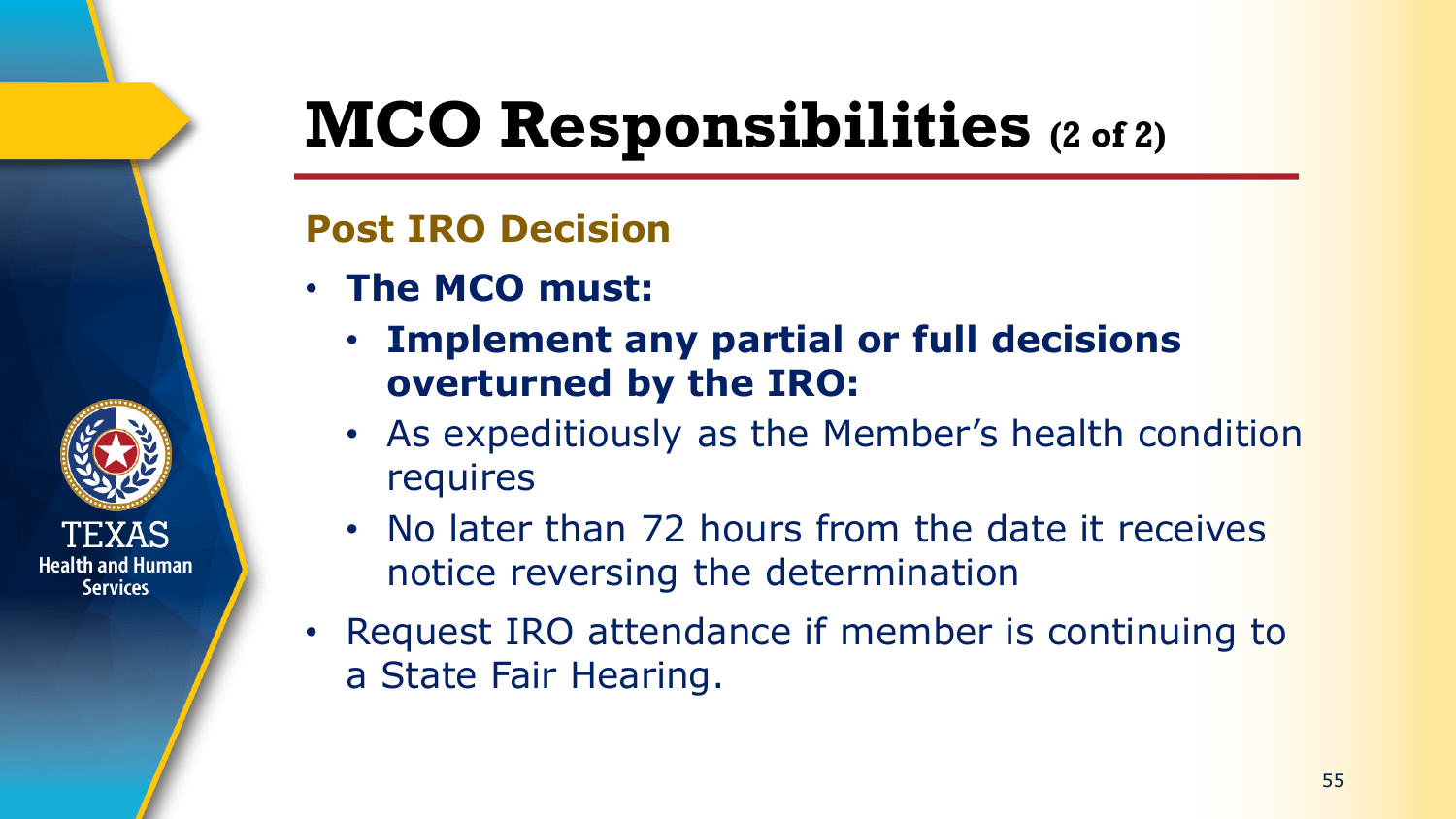# **Provider Responsibilities (1 of 3)**

#### **Examples of MCO Internal Appeal Documentation**

- Providers are responsible for submitting to the MCO all supporting documentation to substantiate the member's needs, at the time that the services are requested.
- Examples include:
	- Service request (including prior authorizations)
	- Supporting clinical documentations
	- Documentation of any phone calls with MCO

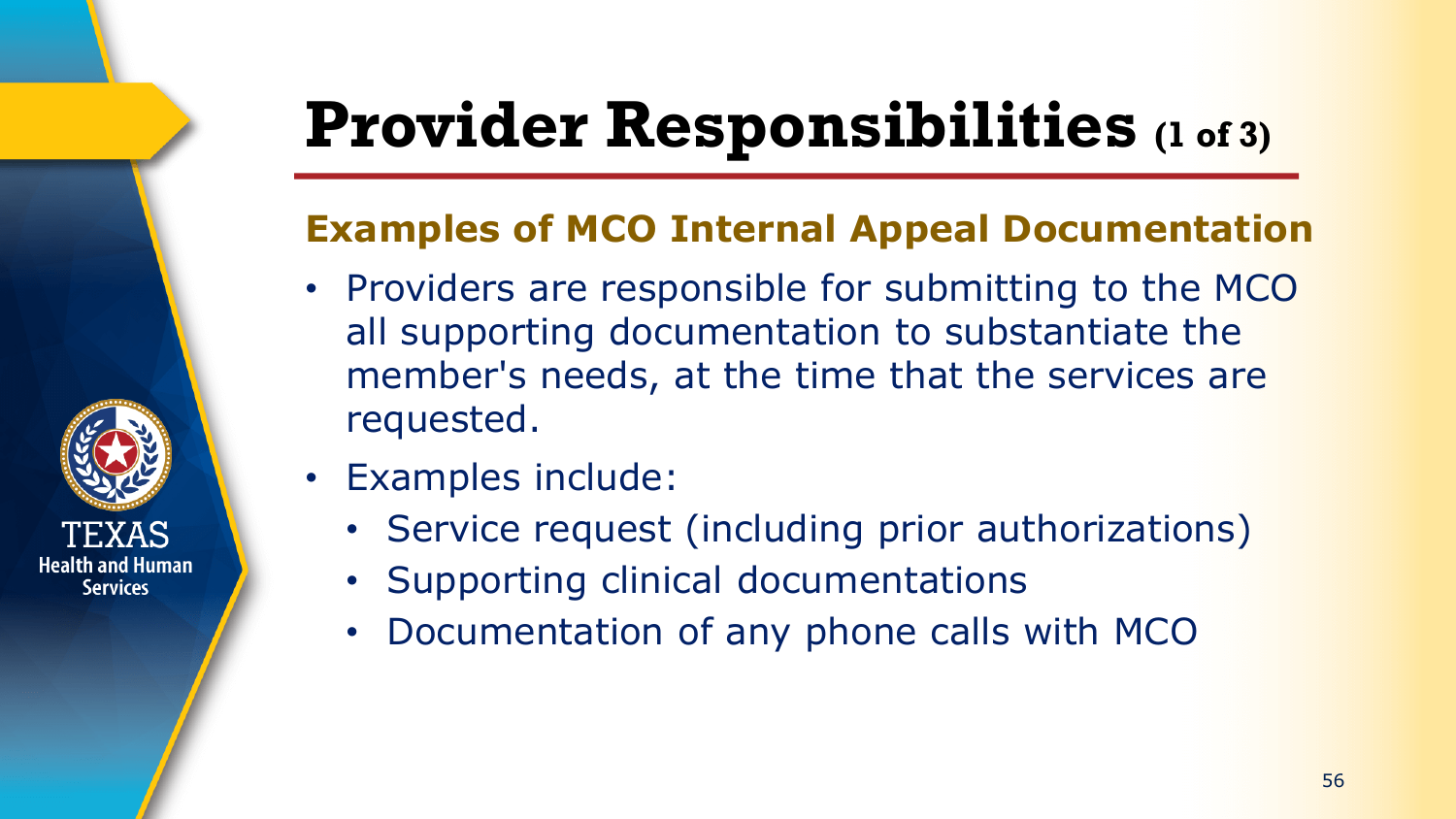# **Provider Responsibilities (2 of 3)**

#### **Note to Providers:**

- MCOs will be able to provide education on what their processes are for you to provide information when a member appeals an adverse benefit determination
- If you are unsure, reach out to your MCO's provider relations staff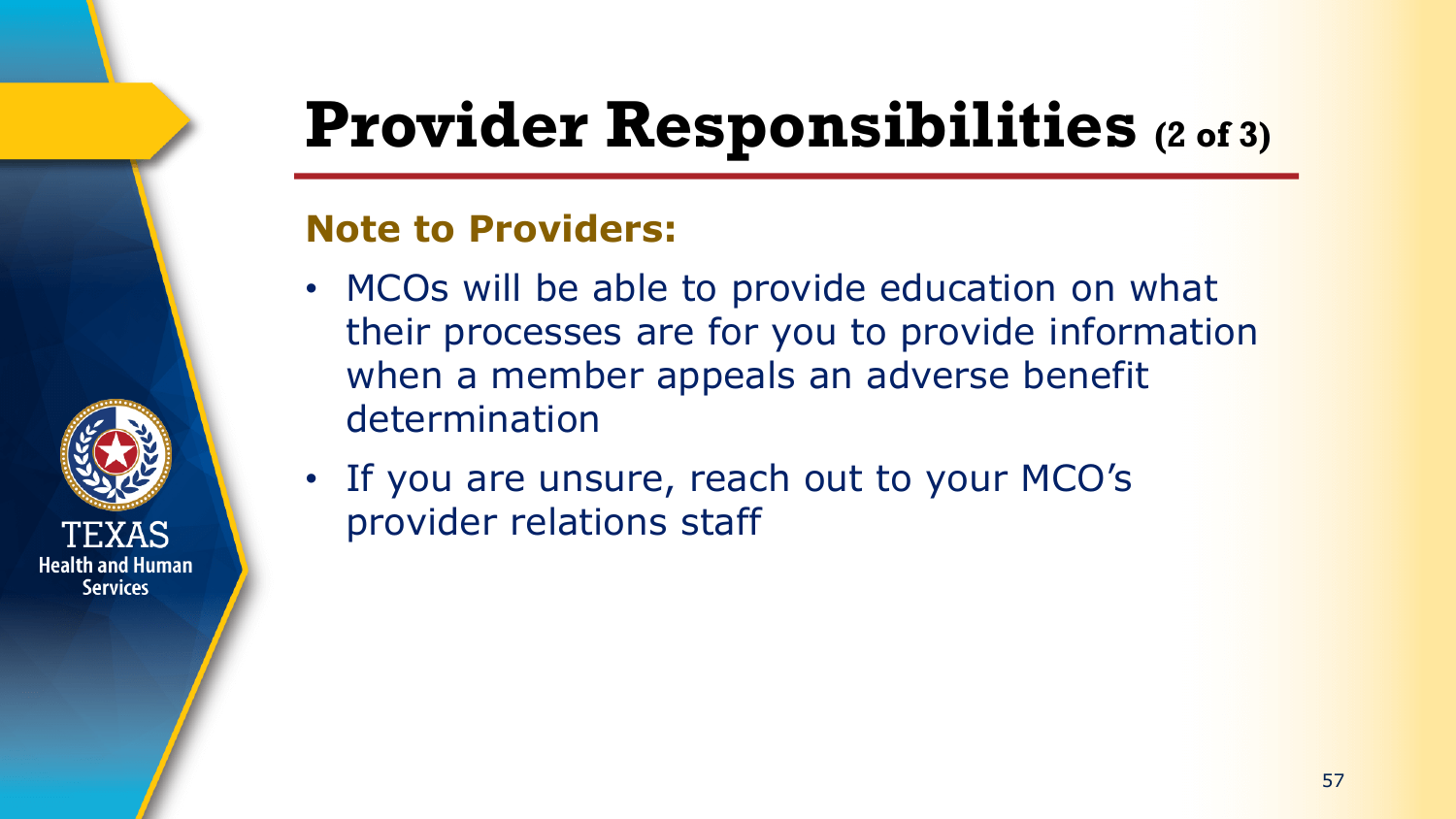# **Provider Responsibilities (3 of 3)**

#### **Provider complaint contact:**

• **Email:**

**Health and Human Services** 

Research and Resolution Team at HPM\_Complaints@hhsc.state.tx.us

• **On-line form at:**

[Provider Complaint or Inquiry Form](https://hhsportal.hhs.state.tx.us/heartwebextr/public/assignment_hhsc_txmed?methodToCall=loadExternalAssignmentHome)

If the link does not work here is the long address: https://hhsportal.hhs.state.tx.us/heartwebextr/pu [blic/assignment\\_hhsc\\_txmed?methodToCall=loadE](https://hhsportal.hhs.state.tx.us/heartwebextr/public/assignment_hhsc_txmed?methodToCall=loadExternalAssignmentHome) xternalAssignmentHome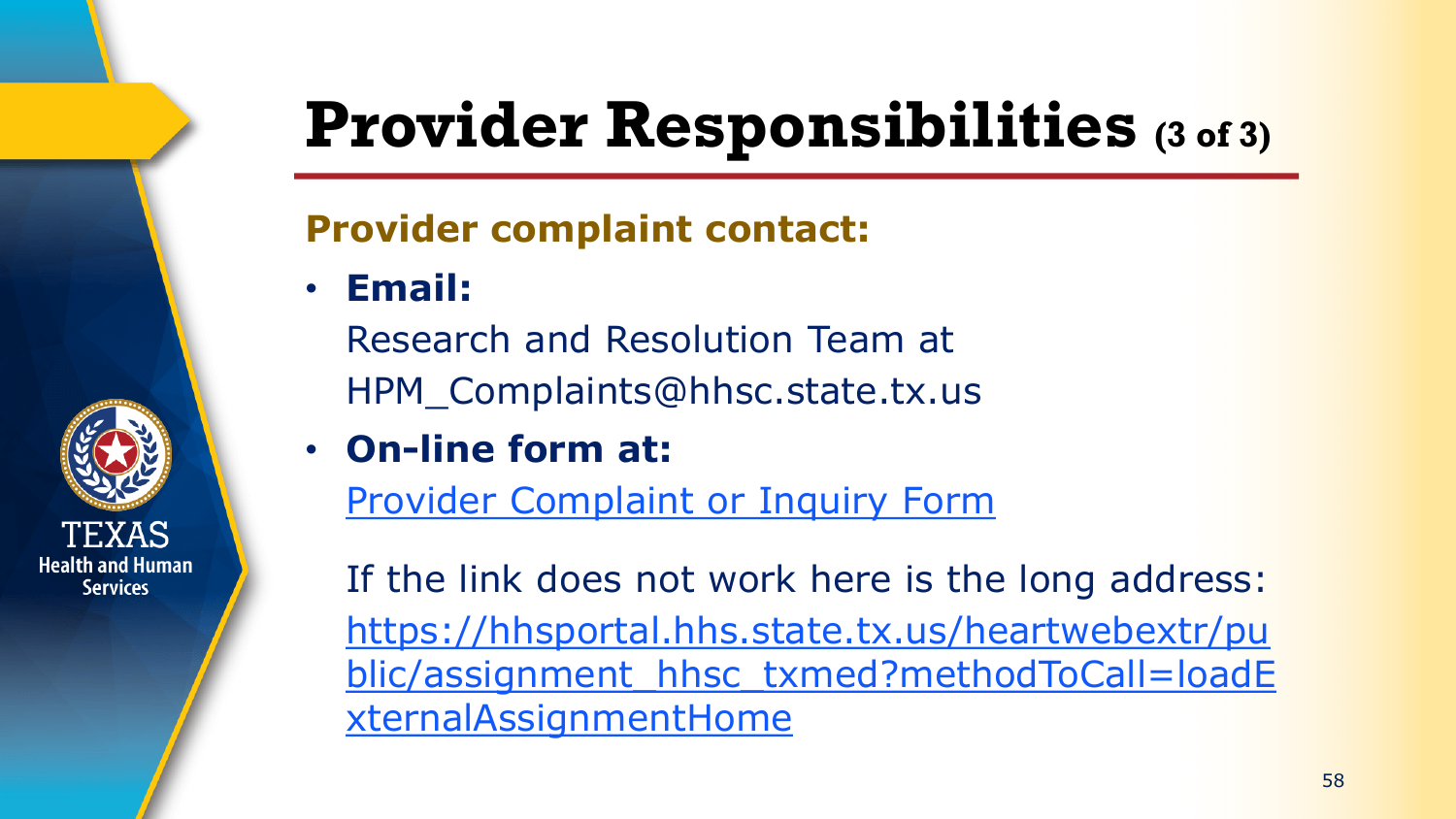### **HHSC Responsibility (1 of 2)**

#### **The EMR Intake team:**

- Receives the request and reviews IRO assignee for conflict of interest using a round robin process
	- If conflict, next IRO in rotation is assigned
	- If no conflict, IRO assignment email occurs
- Should the IRO assigned identify that a conflict of interest exist, the EMR Intake team will be notified via email
	- The assignment process starts over
- Track and trend IRO decision notifications, decisions, timeliness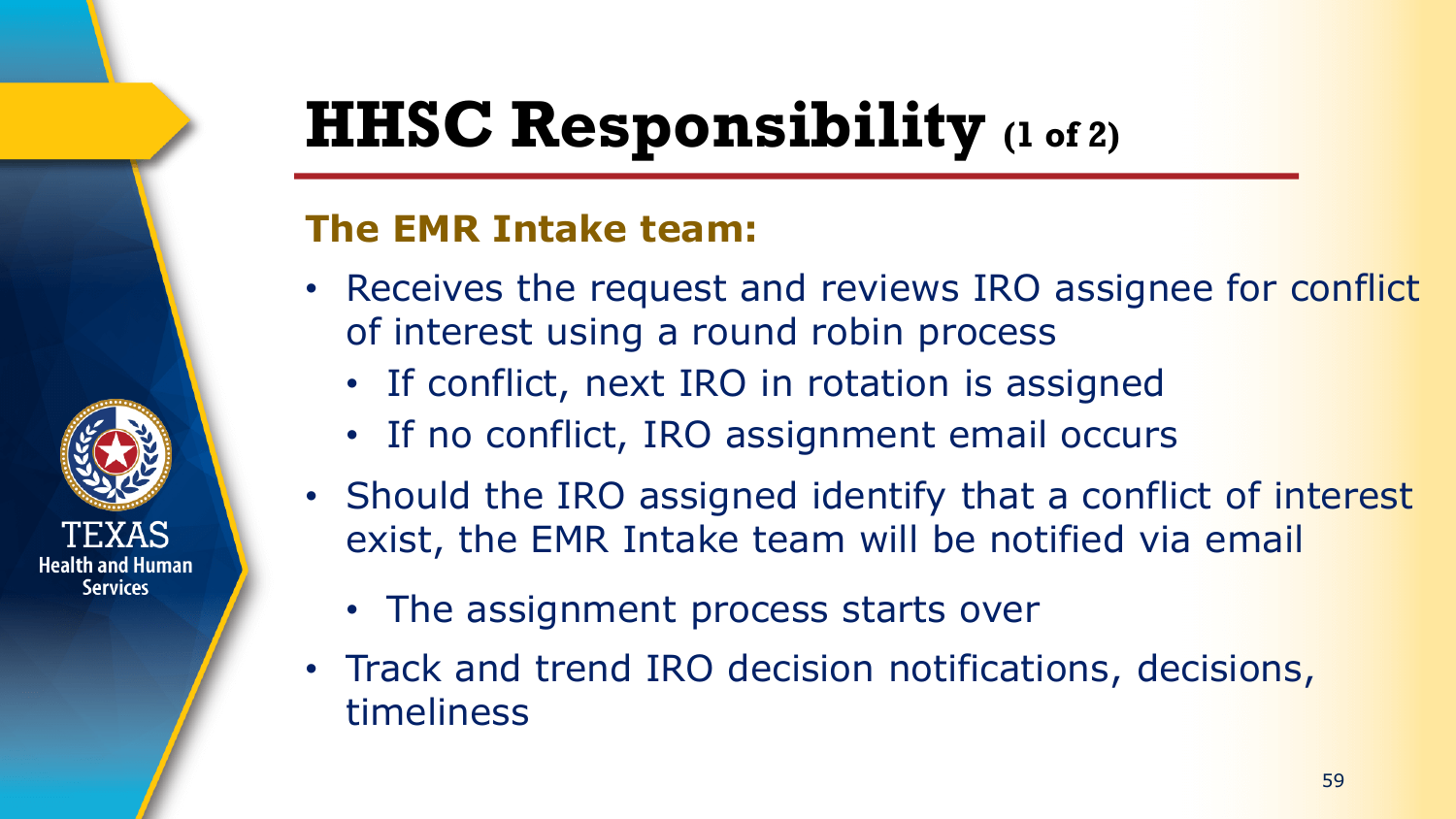### **HHSC Responsibility (2 of 2)**

#### **The HHSC EMR Intake Team will share the following with the IRO:**

- Date of EMR Request
- Due date
- Member information
- MCO name, address, phone number
- MCO documentation used to determine adverse benefit determination

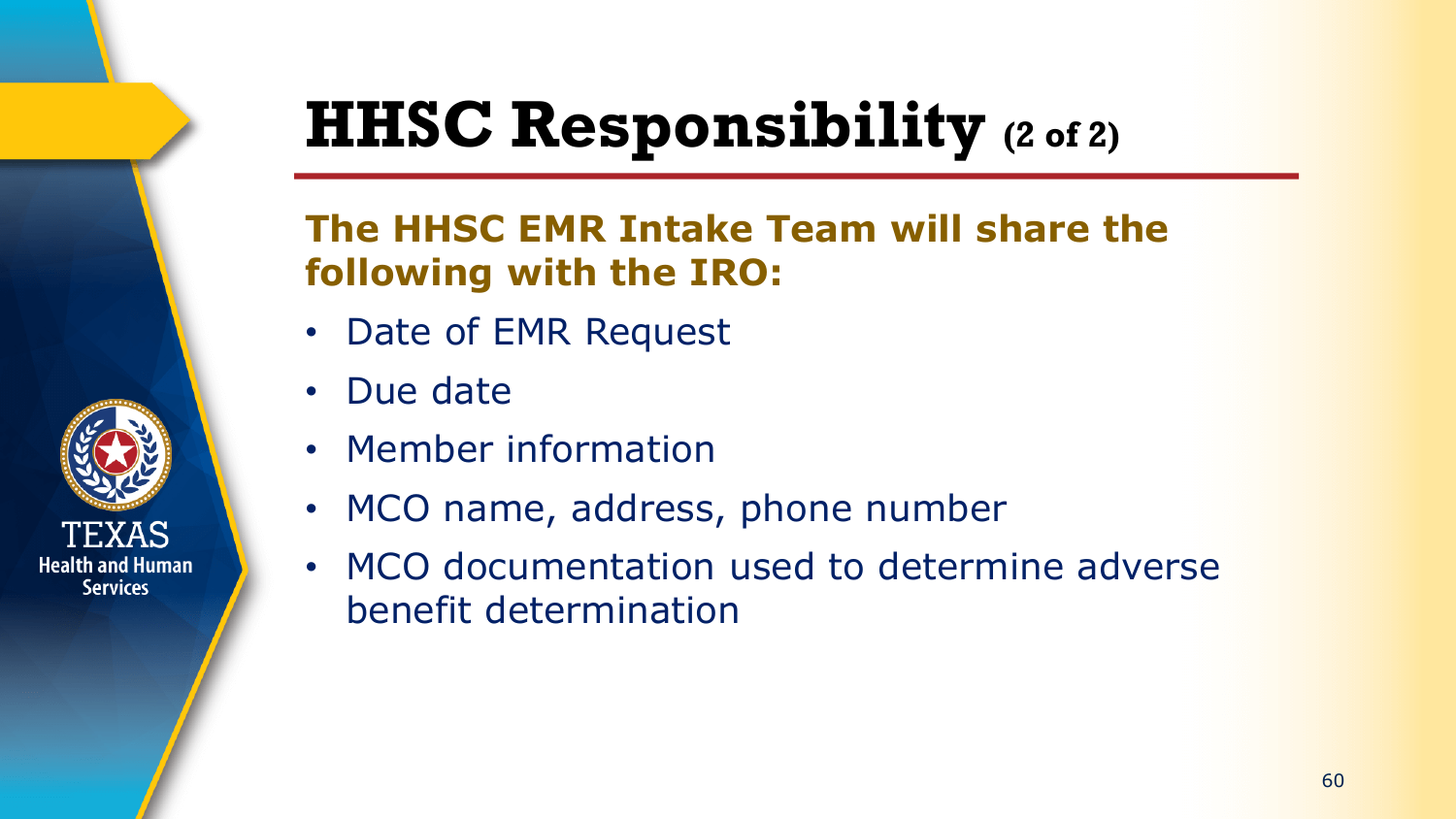### **IRO Responsibility (1 of 3)**

#### **IRO responsibilities**

- After the MCO records are uploaded to HHSC the IRO will review:
	- The same information that was reviewed by the MCO
	- Make a decision based on what was received
	- Send Member, MCOs, and HHSC the decision in the manner specified by HHSC.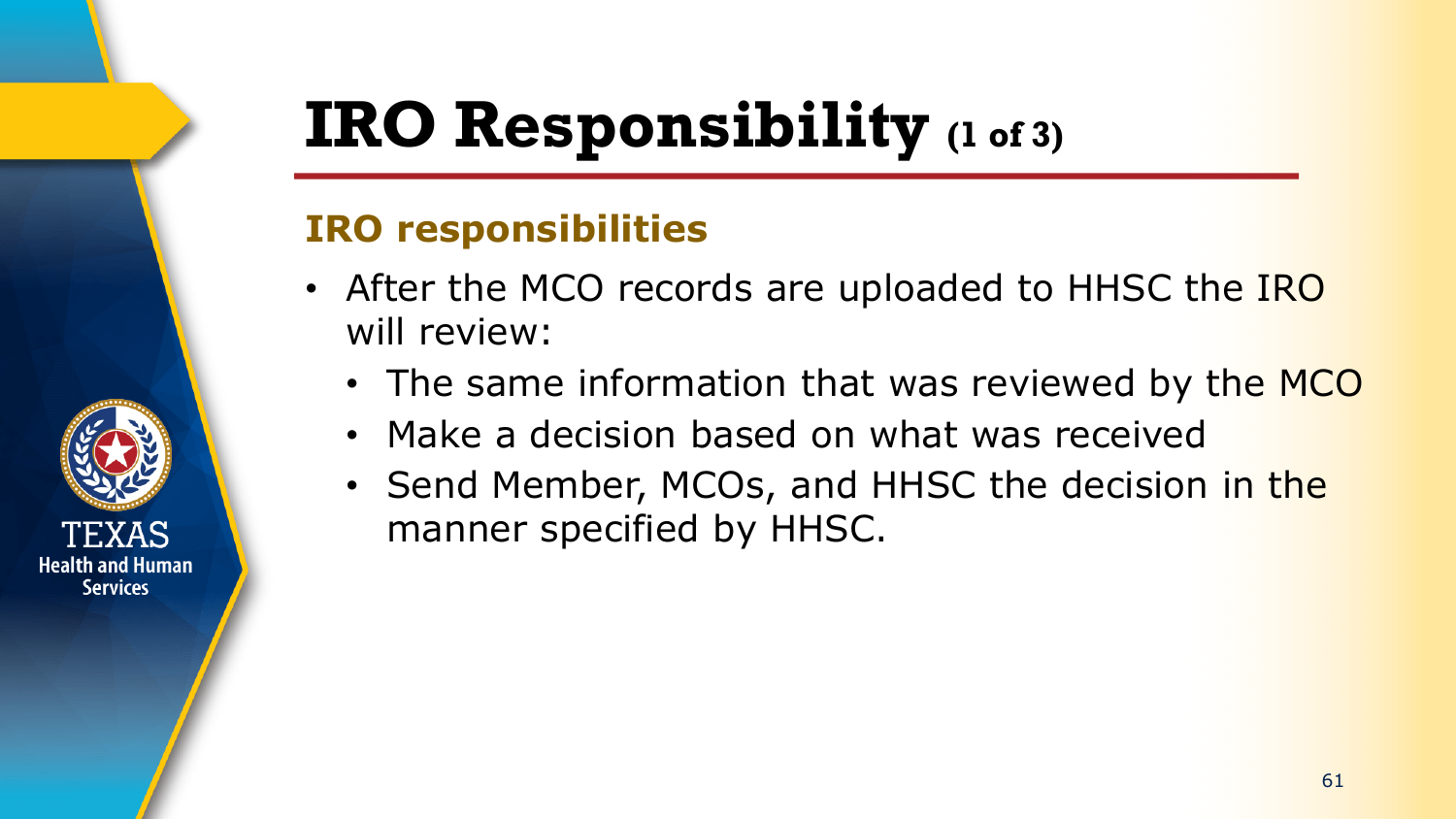

#### **IRO Actions Flow**

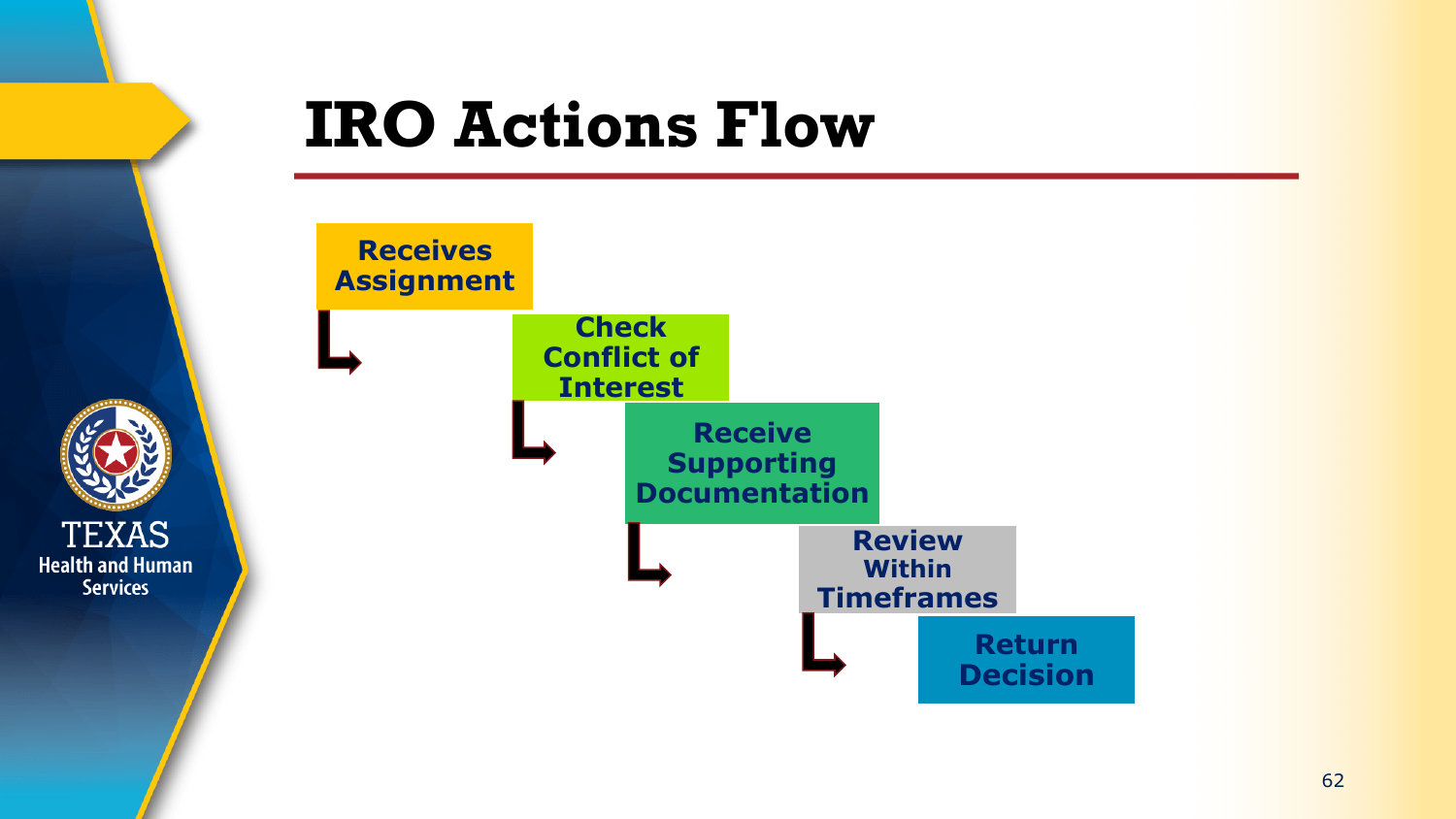### **IRO Responsibility (2 of 3)**

#### **IRO Decisions**

- IRO decisions of "overturned" are considered final
- IRO decisions of "partially overturned" are considered final for MCO 72-hour action requirements.
- IRO decision of "upheld" member can withdraw or continue to State Fair Hearing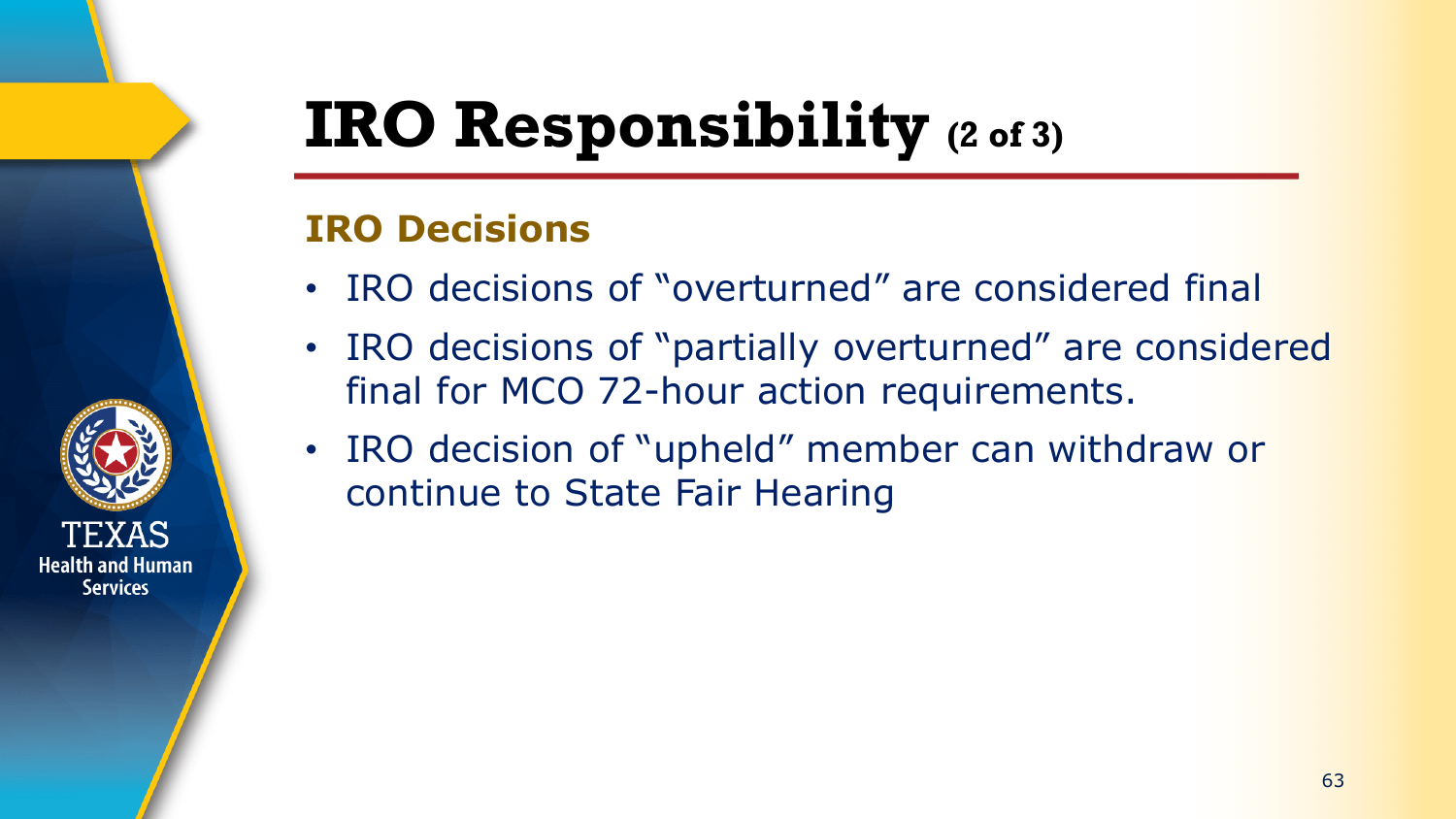### **IRO Responsibility (3 of 3)**

#### **Provider decision request**

- 2.3.6 Upon written request from the provider associated with the denied services of the Member requesting the EMR, the IRO must provide written notice of the EMR decision to the requesting provider, following HIPAA standards outlined in Exhibit C of this Open Enrollment.
	- Include preferred receipt method
	- IRO must respond by mail or email 3 days from receipt of provider request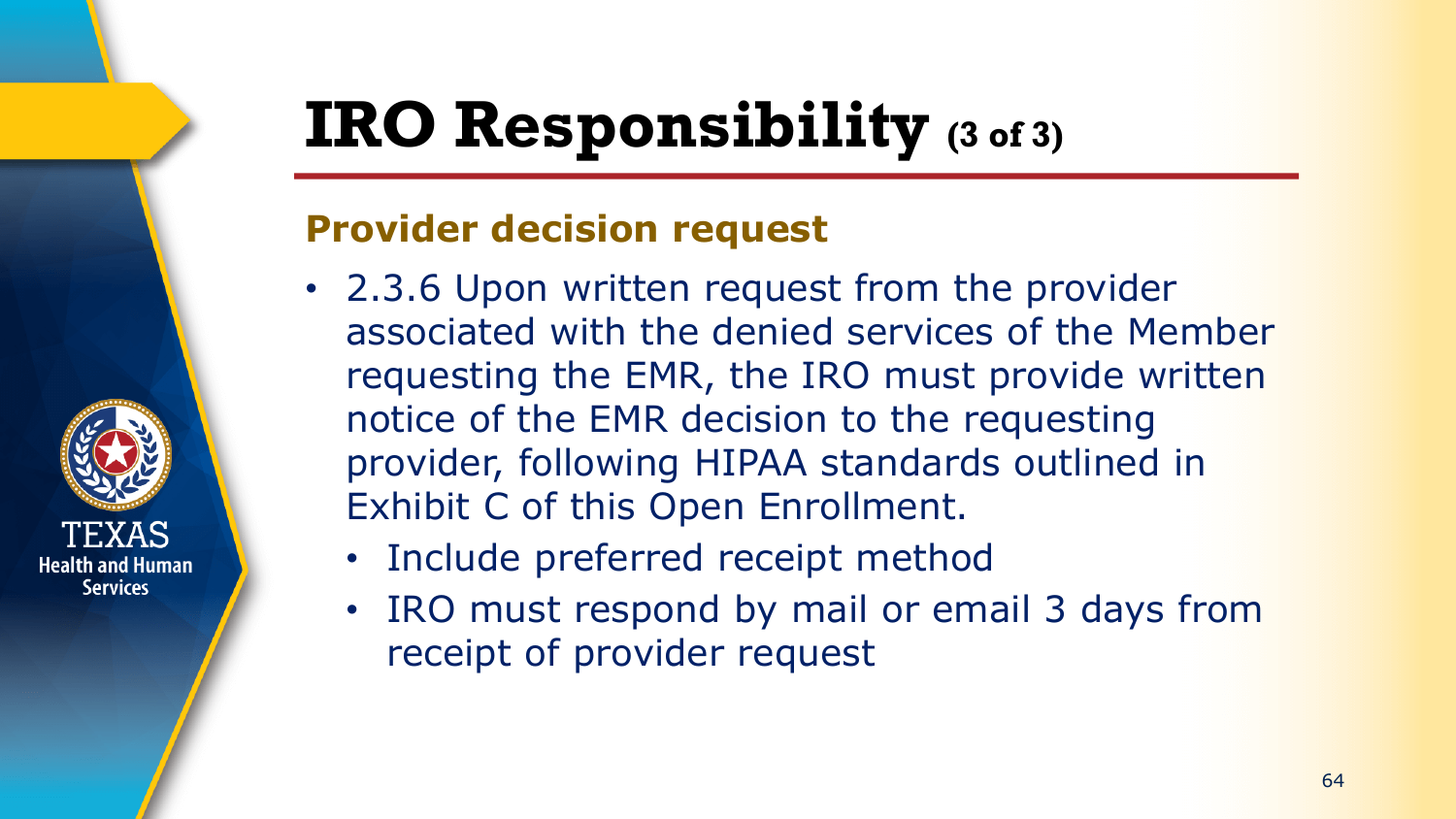# **IRO Provider Request Flow**



**TEXAS** 

**Health and Human** 

**Services**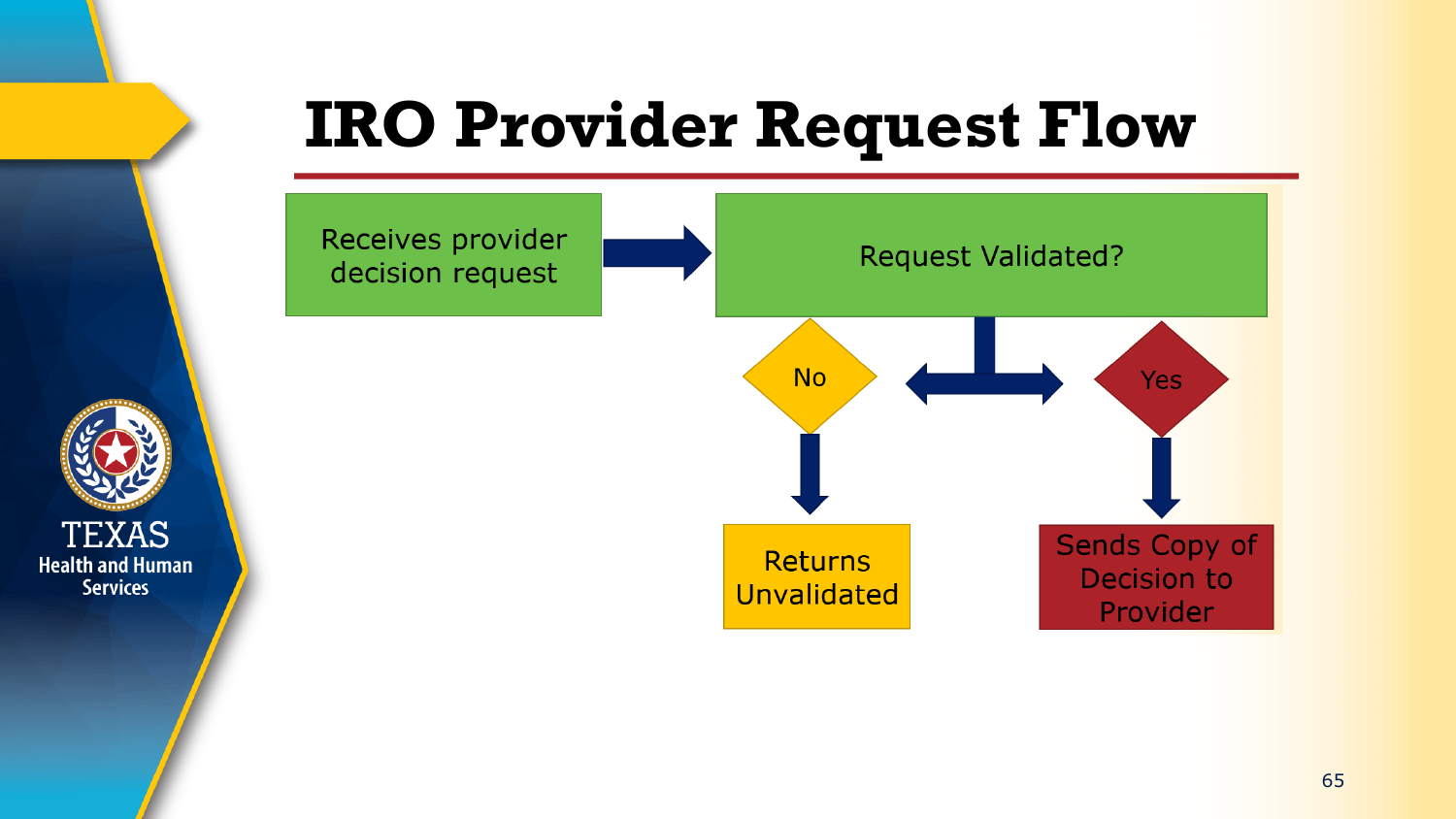

### **Questions and Answers**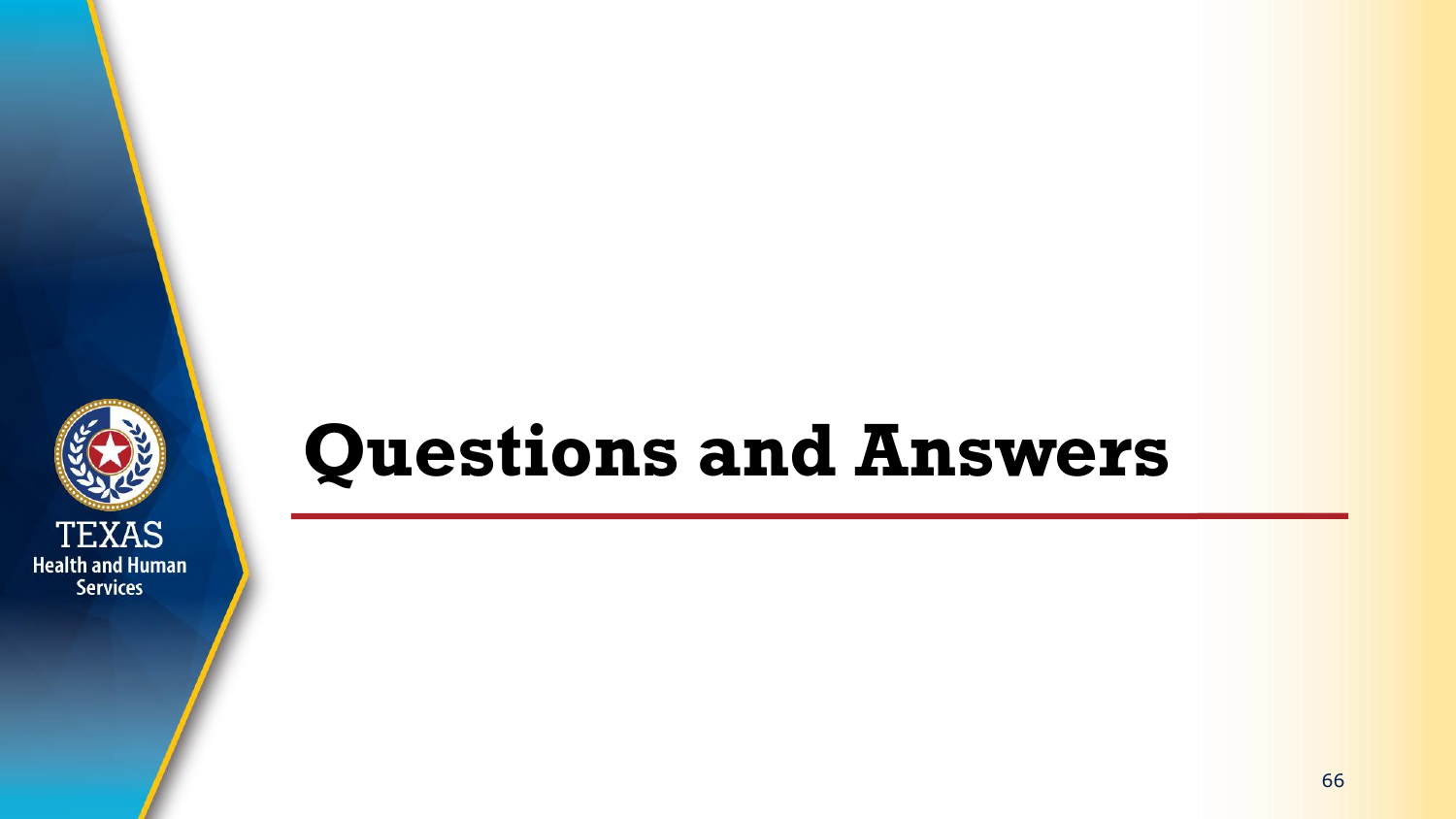### **Q & A (1 of 4)**

Q: Can new information be shared in an EMR?

A: No, only in a State Fair Hearing, that is why it is very important to get all of the relevant supporting documentation to the MCO in the member's internal appeal.

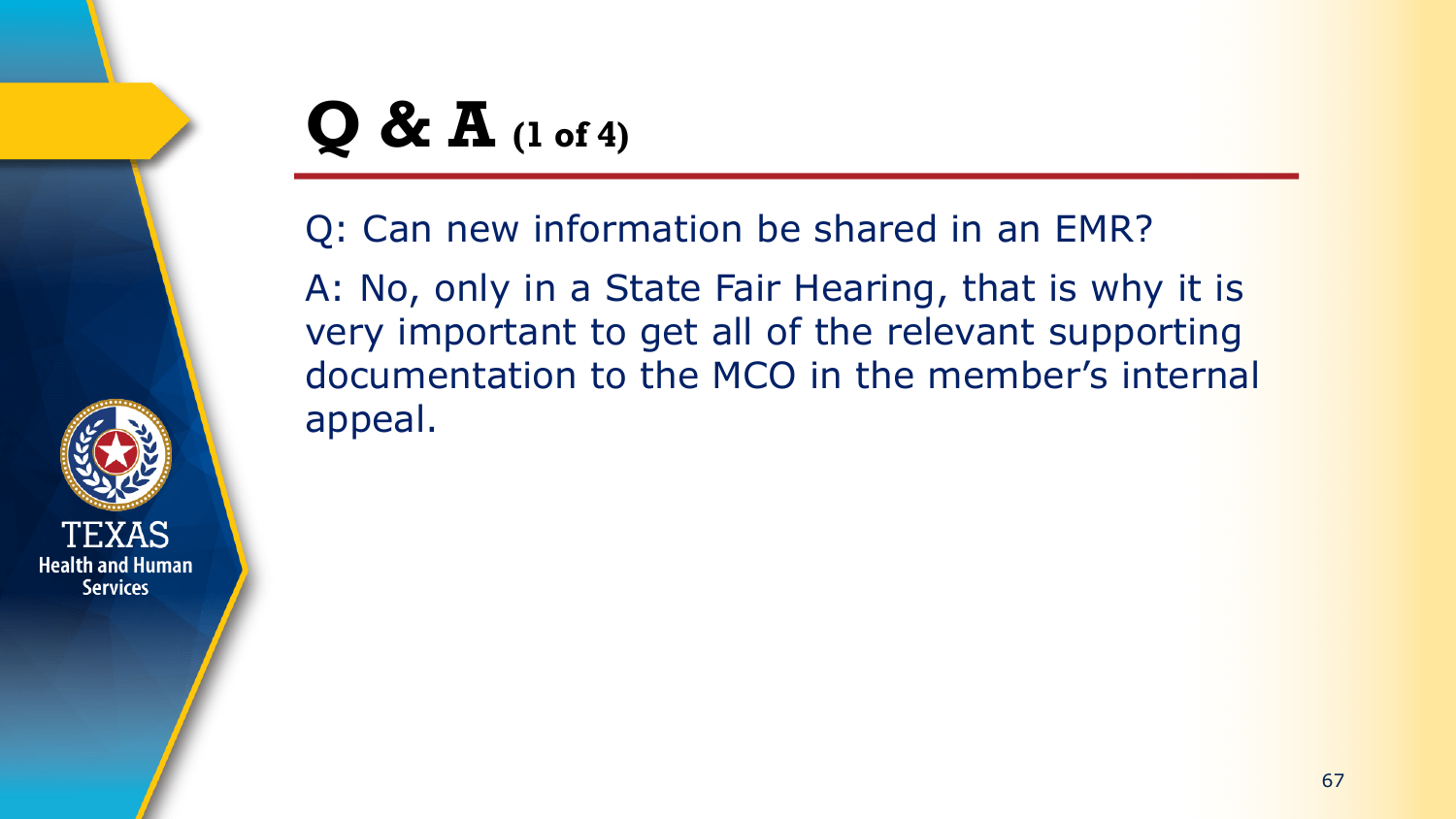

Q: Can a provider get a copy of the IRO decision? A: Yes, if you are the provider of record for the services in question.

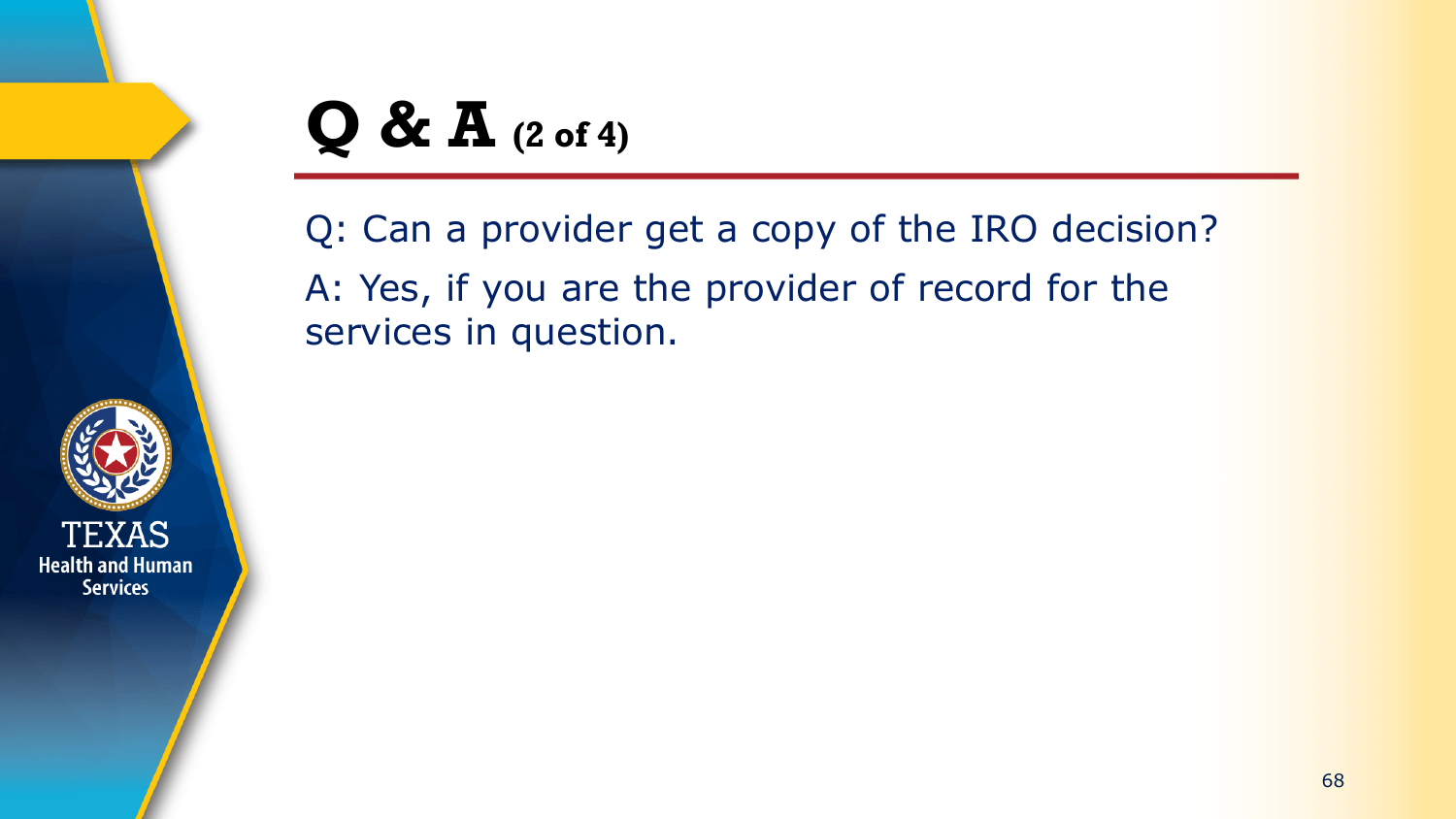

### **Q & A (3 of 4)**

Q: What "date" should be used to calculate the deadline a member has to request continued benefits after receipt of the MCO Notice of Adverse Benefit Determination?

A: Date the notice is mailed is date the notice is postmarked

- No postmark?
	- The metered date is the date
- If there is no postmark or meter mark?
	- The date on the notice must be the date the notice was mailed.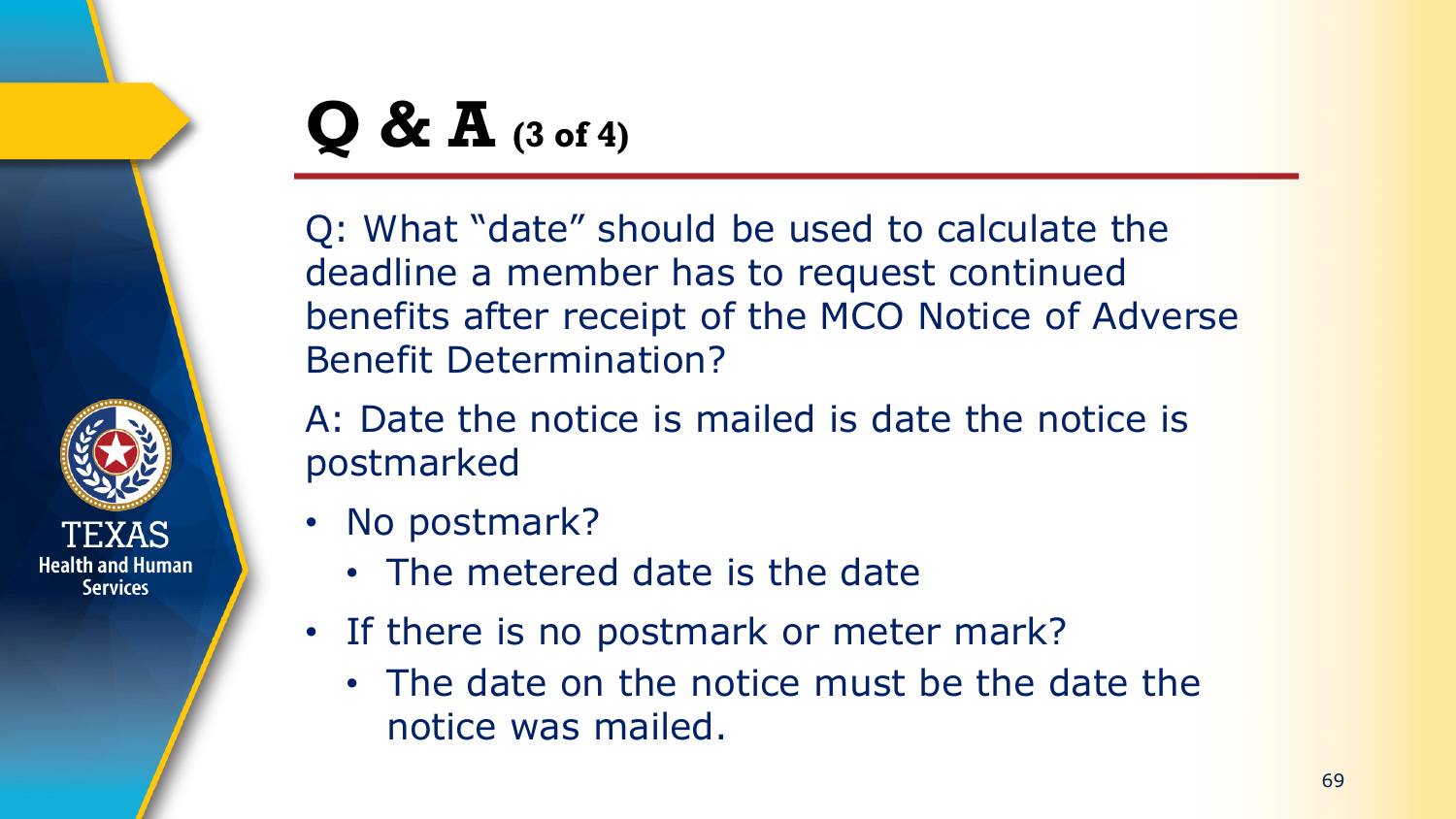### **Q & A (4 of 4)**

TEXAS **Health and Human Services** 

Q: How long does the member have to ask for an EMR and State Fair Hearing?

A: 120 days to request

- EMR and State Fair Hearing, or
- State Fair Hearing only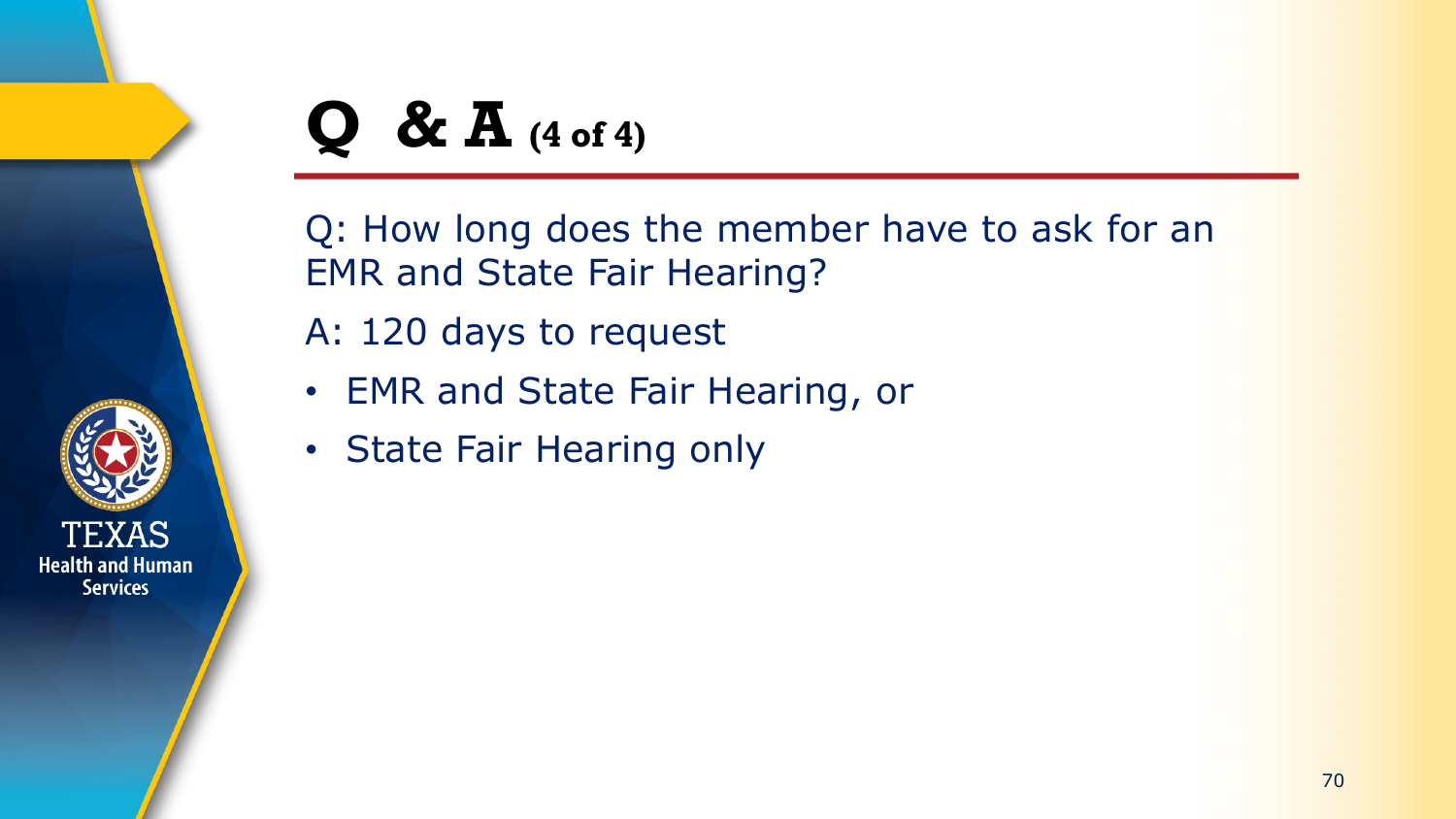

#### **Resources (1 of 2)**

Managed Care Contracts, Manuals, Handbooks

• [Managed Care Contracts, Manuals, Handbooks](https://www.hhs.texas.gov/services/health/medicaid-chip/managed-care-contract-management)

Uniformed Managed Care Manual (Section 3.21)

• [MMC Notices of Actions Required](https://www.hhs.texas.gov/sites/default/files/documents/laws-regulations/handbooks/umcm/3_21.pdf)

Texas Administrative Code Chapter 357 Hearings

• [Texas Administrative Code](https://texreg.sos.state.tx.us/public/readtac$ext.ViewTAC?tac_view=4&ti=1&pt=15&ch=357)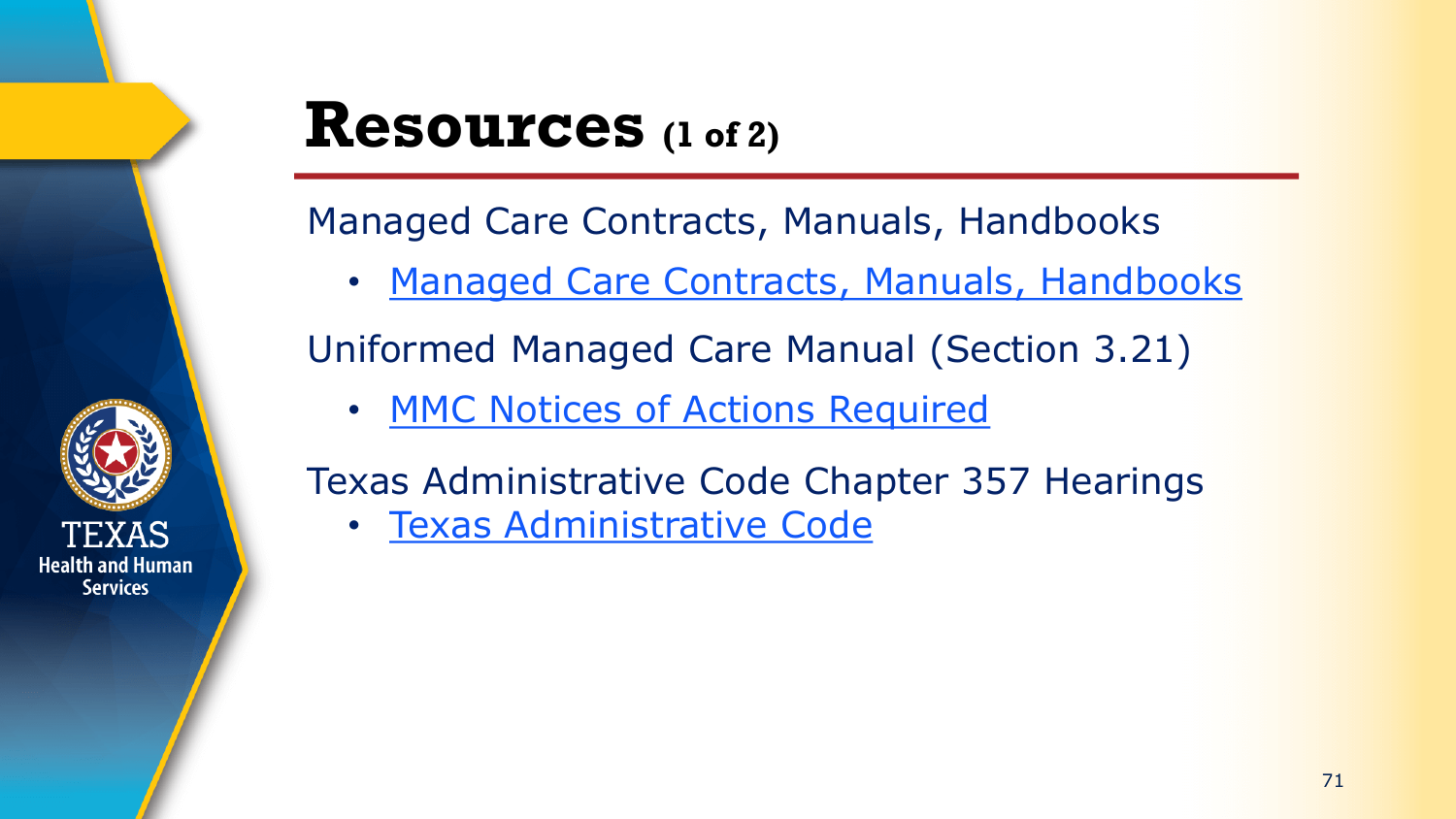# **Health and Human Services**

#### **Resources (2 of 2)**

#### Fair and Fraud Hearings Handbook

• [Fraud and Fair Hearings Handbook](https://hhs.texas.gov/laws-regulations/handbooks/ffhh/section-1000-fair-hearings)

Electronic Code of Fair Regulations See Subpart F (Grievance and Appeal System)

**[Electronic Code of Federal Regulations](https://www.ecfr.gov/cgi-bin/text-idx?SID=d770177deecff4b6d7a9c2b9a2b02459&mc=true&node=pt42.4.431&rgn=div5#sp42.4.431.e)** 

SB 1207 Legislation (see Sec 531.024164):

• [SB 1207 Sec 531.024164 External Medical Review](https://capitol.texas.gov/tlodocs/86R/billtext/html/SB01207F.htm)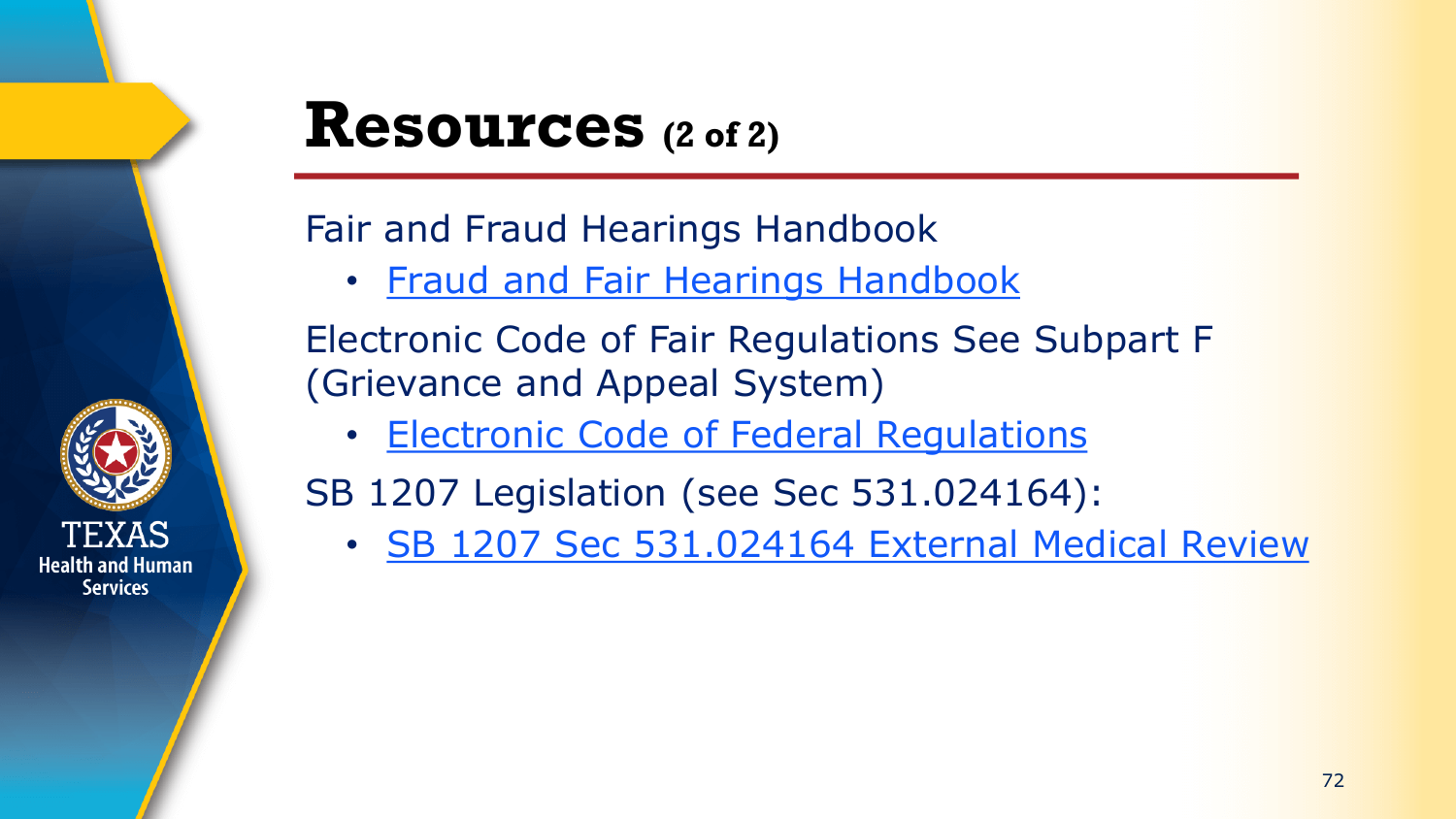

**TEXAS Health and Human Services** 

## **More Questions?**

**HHSC EMR Intake Team [EMR\\_Intake\\_Team@hhsc.state.tx.us](mailto:EMR_Intake_Team@hhsc.state.tx.us)**